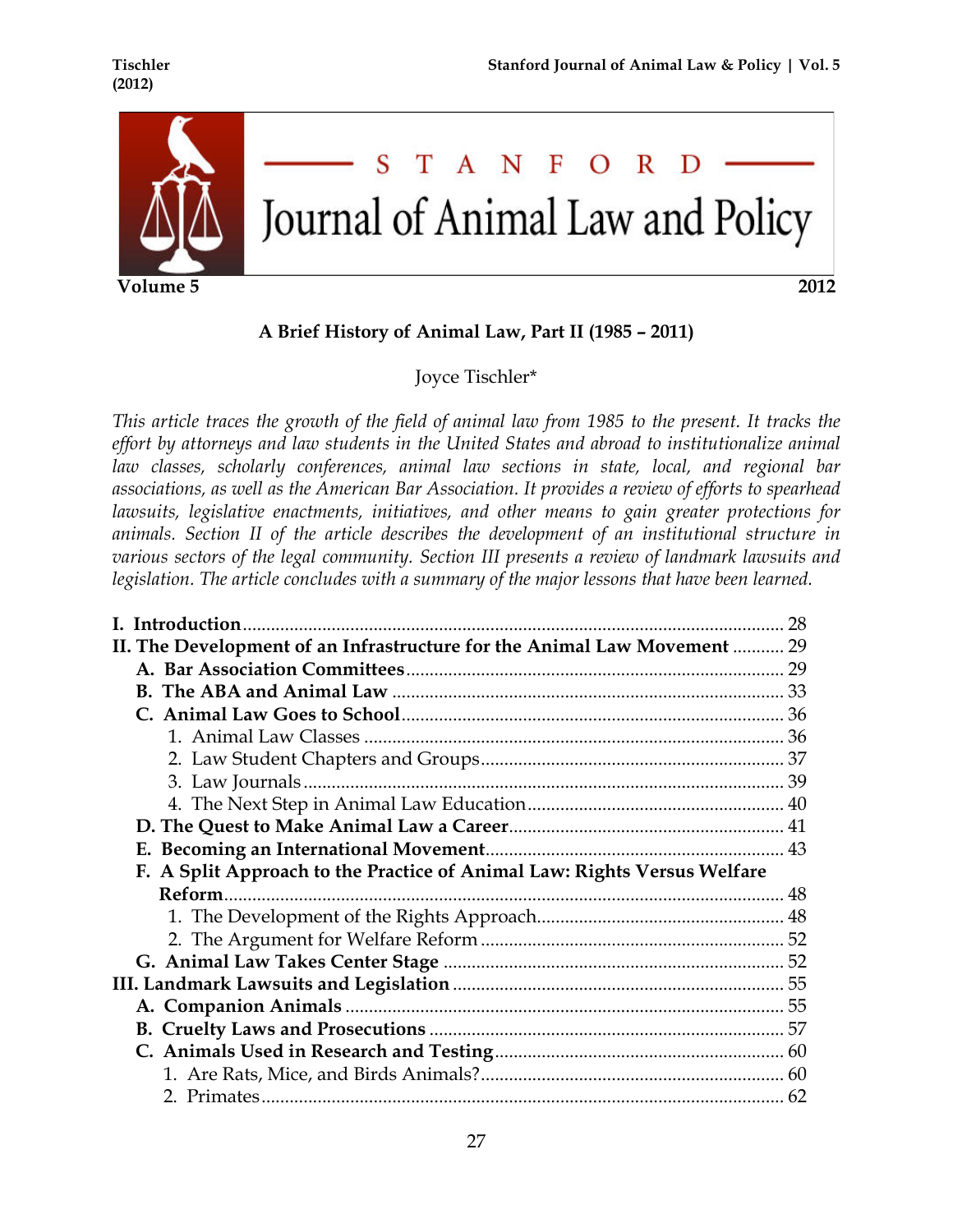# **I. Introduction**

!!!!!!!!!!!!!!!!!!!!!!!!!!!!!!!!!!!!!!!!!!!!!!!!!!!!!!!!!!!!

The goal of this article is to provide insights and understanding of how the field of animal law has grown and developed. In the 1970s and long before anyone used the term "animal law," a handful of lawyers began an experiment, consciously trying to use the American legal system to increase protections for animals. By the mid-to-late 1980s, the earliest practitioners were joined by a new crop of attorneys and law students interested in protecting animals. Approximately ten years ago, I noticed that this small community had evolved into something more. In addition to our litigation and other projects, we had institutionalized formal structures and systems, including the establishment of bar committees and sections, animal law classes and student groups, conferences, and outreach to legal professionals throughout and beyond the borders of the United States. Without fully acknowledging it, we had created a new field of the law -- animal law.

In a prior article, $1$  I chronicled the beginnings of the animal law movement. In this article, I focus on the second wave of animal law advocacy, tracking progress, examples of innovation, and trends.<sup>2</sup> This second wave has been characterized not only by the lawsuits filed, but by the building of an infrastructure within the legal profession, so one can say with some certainty that animal law will be around long after its founders have been laid to rest. No one person can build a social movement. Animal law is the product of the unique and varied talents of many committed individuals and this article is dedicated to each of them.3

<sup>\*</sup> Joyce Tischler is the Co-Founder and General Counsel of The Animal Legal Defense Fund. The Author wishes to thank Carter Dillard, Matthew Liebman, Jaclyn Leeds, and Katie Stephens for reviewing this article in draft and offering many helpful comments. Thank you, moreover, to all of my colleagues who allowed me to interview them; your stories and perspectives are what bring this article to life.

<sup>1</sup> *See generally* Joyce Tischler, *The History of Animal Law, Part I (1972-1987)*, 1 STAN. J. ANIMAL L. & POL'Y 1 (2008), which tracked the beginnings of animal law as a conscious effort by lawyers to bring cases that would protect animals from harm, how these lawyers met and were influenced by the surrounding animal rights movement, how they developed working relationships, and how they shaped their varied approaches to animal rights and protection litigation. The current article takes up where the first article left off.

<sup>&</sup>lt;sup>2</sup> The use of the word "history" is not meant to mislead, but even at this early stage, a complete history of animal law would require a book. This article is not intended to be comprehensive or chronological. Rather, I offer anecdotes and vignettes, in the hope that the reader will experience the flavor of this new and expanding movement.

I regret that there is not space to list each and every one of the attorneys, law students, law professors, lobbyists, prosecutors, judges, lawmakers, law enforcers, and others who contribute to what we now call the field of animal law. I can only provide a thumbnail sketch of this movement. So, I begin with an apology to anyone who is not named in this article and offer a "thank you" to each of you for your contributions.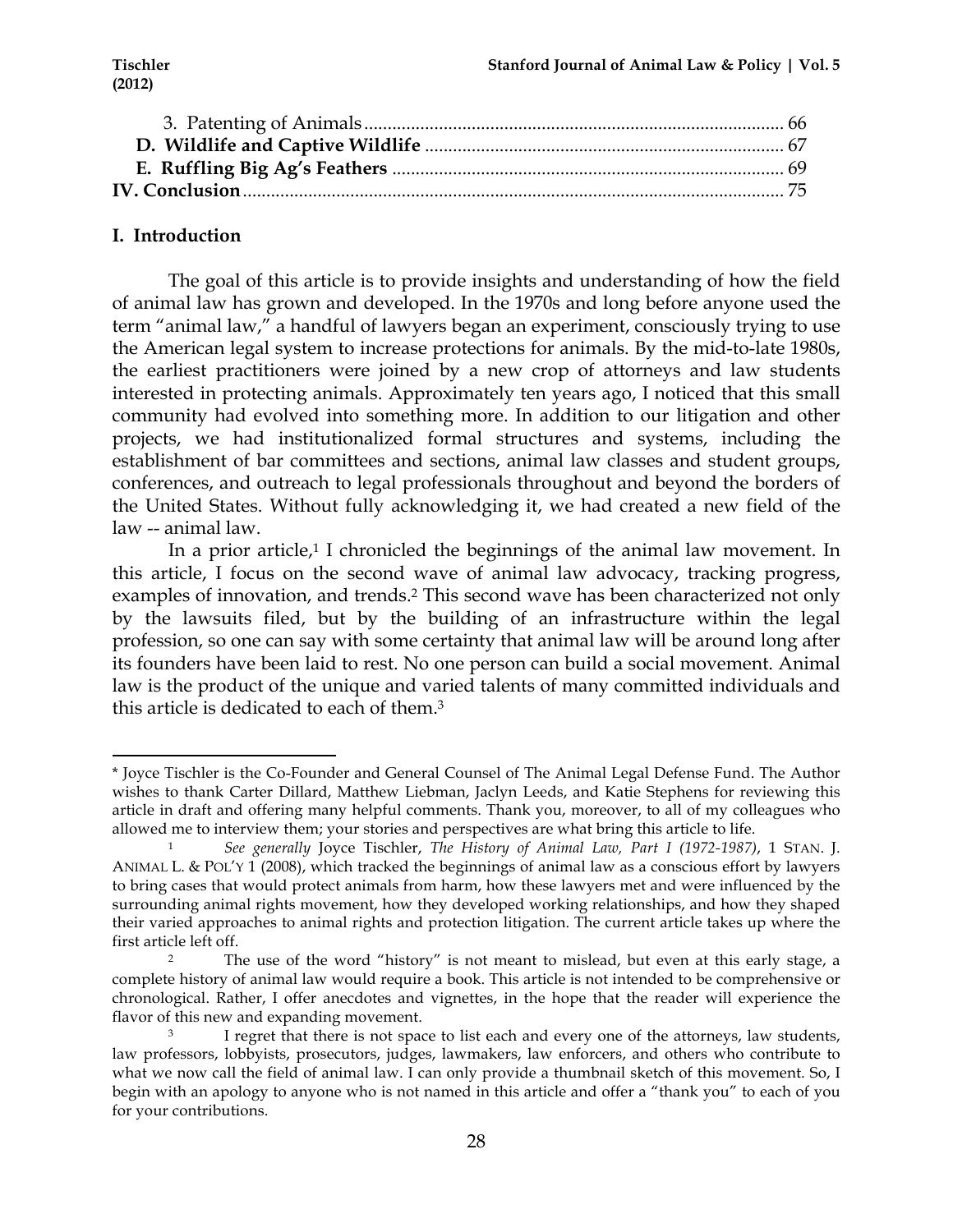# **II. The Development of an Infrastructure for the Animal Law Movement**

*"Mark these words . . . You will never out-perform your inner circle. If you want to achieve more, the first thing you should do is improve your inner circle."*

## Coach John Wooden

When the Animal Legal Defense Fund (ALDF)<sup>4</sup> was founded in 1979, approximately half a dozen attorneys and law students met monthly in San Francisco, to explore common ground and teach themselves about the state and federal laws intended to protect animals. As ALDF attracted additional legal professionals, chapters formed in a few cities.<sup>5</sup> It bears repeating that there were almost no animal law classes,<sup>6</sup> no casebooks, no law reviews, and no conferences, except for the annual ALDF conference that started in 1981. Thus, these chapters provided several vital cornerstones to the movement: the only organized source of education on animal law that was available; support and social networking opportunities to the individuals who joined them; and volunteer staff for some of the earliest programs and lawsuits filed on behalf of animals. By the late-1980s, as the leaders of the chapters turned their energies to building a national movement and handling an increasing load of lawsuits, the chapters lost momentum and were replaced by state and local bar association sections and committees.

## **A. Bar Association Committees**

!!!!!!!!!!!!!!!!!!!!!!!!!!!!!!!!!!!!!!!!!!!!!!!!!!!!!!!!!!!!

The first such bar group was the Committee on Legal Issues Pertaining to Animals of the Association of the Bar of the City of New York (Committee or N.Y.C. Bar Committee), founded in 1990.7 It took a few years for the Committee to gain the trust of the Bar Association and attract a corps of members. By focusing on two functions,

<sup>4</sup> Animal Legal Defense Fund was called Attorneys for Animal Rights from 1979 – 1984.

<sup>&</sup>lt;sup>5</sup> The first "chapter" was formed by Marcelle Philpott-Bryant, an attorney in private practice in Los Angeles. Philpott-Bryant served on the first Board of Directors and as the President of Animal Legal Defense Fund (Attorneys for Animal Rights). Once a national board of directors was in place, the San Francisco group became a chapter. In the Minutes of Regular Meeting of the Board of Directors of the ALDF, dated October 12, 1985, references were made to chapters in Boston, Washington, D.C., New York City, and a chapter forming in Chicago.

<sup>6</sup> *See* Tischler, *supra* note 1, at 10 n.57. The first animal law course was taught only one time, in 1977, at Seton Hall Law School. A second course was introduced at Dickinson Law School in 1983, but it evolved over time to include other subject matter. A third course was started at Pace Law School by Jolene Marion in 1985.

<sup>7</sup> Telephone Interview with Jane Hoffman, President, Mayor's Alliance for New York City Animals (Nov. 22, 2010) [hereinafter Interview with Hoffman]. Jane Hoffman was an associate at Simpson Thacher in Manhattan when she received a "cold call" from Jolene Marion, an animal protection attorney and former employee of ALDF. Marion "said 'we need to start a committee at the New York City Bar and I want you to do it. It will be a lot easier if a lawyer from a major law firm does it.' Once Jolene suggested it, it made perfect sense to get it started." The founders included Jolene Marion, Jane Hoffman, Elinor Molbegott, Darryl Vernon, and Frances Carlisle. Carlisle had been a member of the original ALDF/AFAR group in San Francisco while she was a law student at UC Davis Law School.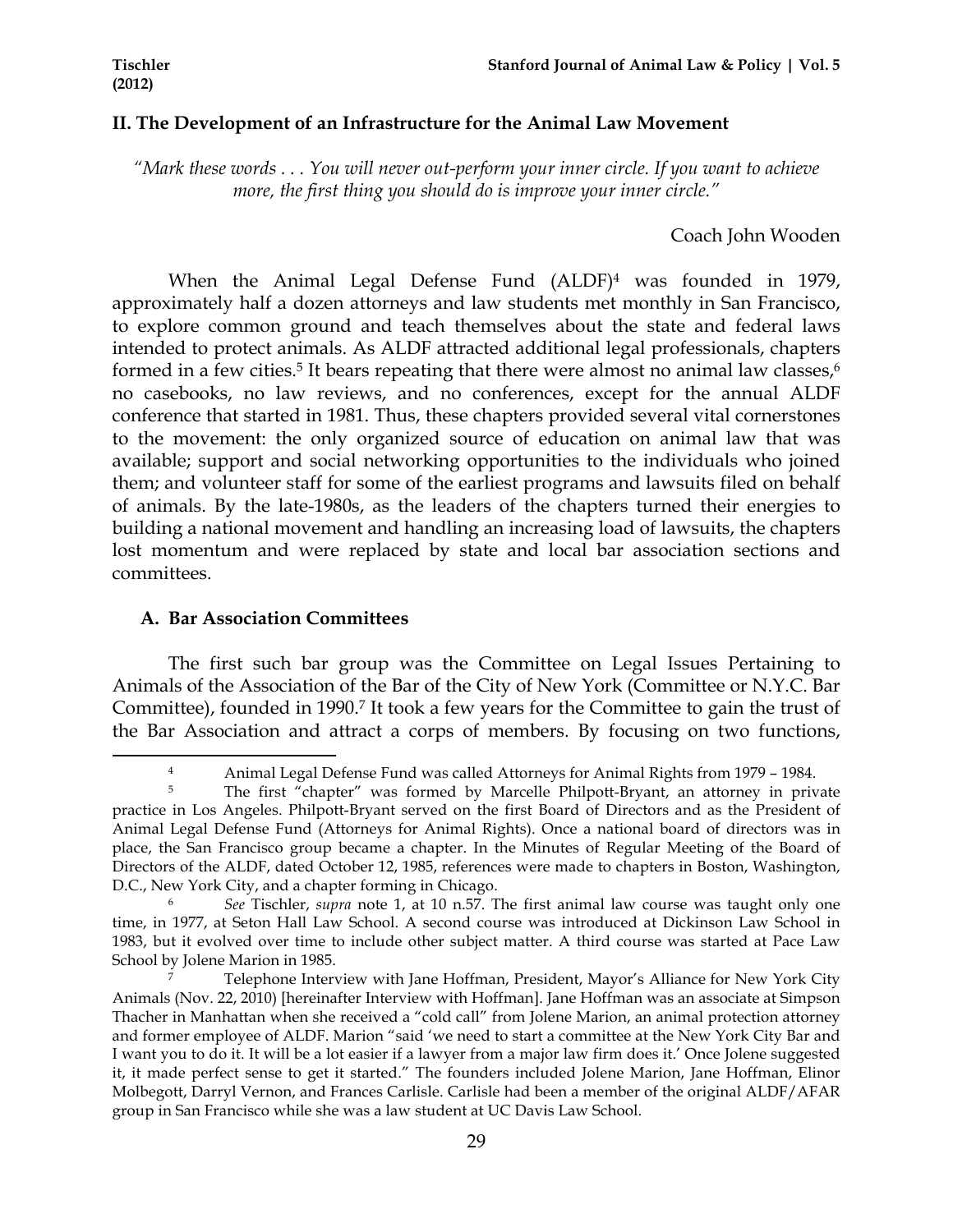building educational programs and commenting on proposed legislation, the Committee's accomplishments have been impressive. The Committee holds frequent conferences; but the fifth conference, held on September 25, 1999, created "a seminal moment for animal law."8 Titled "The Legal Status of Nonhuman Animals," this conference brought together for the first time Professors Taimie Bryant, Anthony D'Amato, Helena Silverstein, Steven Wise, Nicholas Robinson, Thomas Kelch, Michael Radford, Clark Freshman, Jennifer Friesen, Robert Garner, David Favre, Peter Singer, Gary Francione, and William Reppy.<sup>9</sup> The panelists discussed the current legal structure governing the treatment of nonhuman animals, differing approaches taken in the United States and the United Kingdom, the panelists' views on to what extent the current legal system provides protections to animals, whether animals can be adequately protected as property, and the potential for change through legislation and litigation.<sup>10</sup>

The conference was held at the prestigious "House" of the New York City Bar Association, in a beautiful old room that fits a maximum of 250 people. Mariann Sullivan, one of the organizers of the event, described the atmosphere at the conference as "electric."11 "The room was filled to capacity . . . people were sitting in the aisles, on the floor. You could hear a pin drop the entire day. People were riveted; they were thirsty for these ideas. It was moving."12 The panel format, with Jane Hoffman and David Wolfson posing questions, allowed for a less formal style of presentation, with good-natured give and take among the panelists. For example, in panel three, Wolfson posed a hypothetical of a chimpanzee in a laboratory about to be vivisected and asked the panelists if there was a legally viable claim that the chimpanzee should not be treated in this manner. Professor Steven Wise stated, "I wouldn't bring such a claim today. I don't think that common law judges are ready to allow it. Common law judges need to understand there are cogent and powerful arguments that can be brought under the common law that would lead to a chimpanzee having a common law right to

<sup>12</sup> *Id.*

<sup>8</sup> Interview with Hoffman, *supra* note 7. The conference was planned by David Wolfson, Mariann Sullivan, Gilda Mariani, and Jane Hoffman.

**<sup>9</sup>** Taimie Bryant, Professor of Law, UCLA; Anthony D'Amato, Leighton Professor of Law, Northwestern University School of Law; Helena Silverstein, Professor and Department Head of Government & Law, Lafayette College; Steven Wise, adjunct professor, Founder and President, Center for the Expansion of Fundamental Rights, former President, ALDF; Nicholas Robinson, Gilbert & Sarah Kerlin Distinguished Professor of Environmental Law, Pace University School of Law; Thomas Kelch, Professor of Law, Whittier Law School; Michael Radford, Reader in Animal Welfare Law, University of Aberdeen (UK); Clark Freshman, Professor of Law, UC Hastings College of Law; Jennifer Friesen, Professor Emeritus of Law (retired), Loyola Law School (L.A.); Robert Garner, Professor of Politics, University of Leicester (UK); David Favre, Professor of Law, Michigan State University School of Law, Founder, Animal Legal and Historical Web Center; Peter Singer, Ira W. Decamp Professor of Bioethics in the University Center for Human Values, Princeton University; Gary Francione, Distinguished Professor of Law and Nicholas deB. Katzenbach Scholar of Law & Philosophy, Rutgers University School of Law-Newark; and William A. Reppy, Jr., Charles L. B. Lowndes Professor of Law, Emeritus, Duke Law School.

<sup>10</sup> Symposium, *The Legal Status of Nonhuman Animals*, 8 ANIMAL L. 1 (2002) [hereinafter Symposium].

<sup>11</sup> Telephone Interview with Mariann Sullivan, Co-Founder and Program Director, Our Hen House (Nov. 19, 2010) [hereinafter Interview with Sullivan].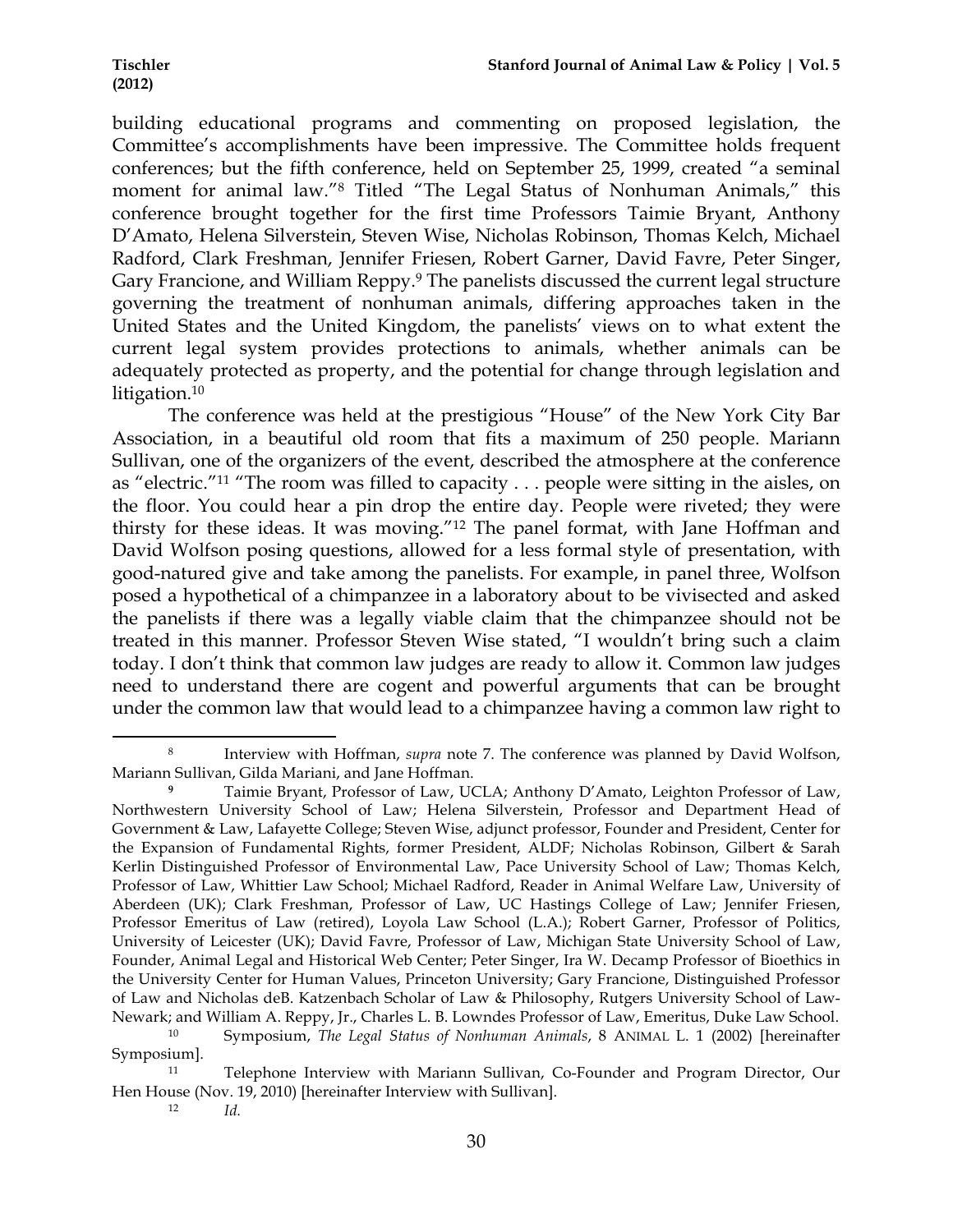bodily integrity. Those arguments are being developed as we sit, and the intellectual foundation for that case is being developed."13 He suggested several ways to cultivate those arguments: holding conferences like the present one, teaching animal law classes, and publishing in animal law journals. "These lay the intellectual foundation that will allow us to bring these kinds of cases."14

Later in the same panel, Professors D'Amato and Francione had a spirited exchange: Professor Francione repeated a point he had made earlier in the day, to wit, that we will not be able to use the legal system to achieve justice for nonhuman animals until there is a broader social movement advocating for change. "I am perplexed, I have to tell you, to think that we're really seriously thinking that the legal system is going to take the lead here and that it's going to play any significant role before we convince more people and we turn this into a real social movement."15 Professor D'Amato responded, "You have an either/or view of the universe. You say unless the lawyers in this room go out and act like everybody else—forget the legal talents you have, forget whatever ability you have to convince anybody—that unless you go out and get your legislators to do something, you're wasting your time. I think that is the counsel of despair. I think what you should really say to these people is: you can make a difference. Go into some court and make the argument . . . ."16

During the fourth panel, Wolfson asked for suggestions for worthwhile legislation and Professor Jennifer Friesen responded with two innovative ideas. First, she stated that she "would create a state agency that has the powers to enforce expanded anti-cruelty statutes."17 Second, she suggested using the initiative process to pass strict regulations to limit factory farming. Professor Helena Silverstein added that legislation should be thought of not merely as an end in itself, but as an opportunity to raise consciousness.

Professor Michael Radford offered several examples of successful welfare legislation for farmed animals in the United Kingdom, including "schedules of objective requirements delineating space requirements, prohibiting things like slippery floors and protrusions that may cause damage or injury, giving revisions [sic] about periods of light, provisions about ventilation, the way they are fed, the sort of diet, provisions about how often they have to be inspected.18 Radford pointed to ways in which demands coming from the public in the United Kingdom were influencing public officials and causing significant improvements in the treatment of animals. Cosmetic testing was effectively banned in the United Kingdom, not by operation of law, but by the Home Secretary, who responded to public opinion by announcing that he would no longer issue licenses for cosmetic testing on animals.<sup>19</sup> Supermarket chains were no longer stocking eggs from hens kept in battery cages, in response to public pressure that

<sup>13</sup> Symposium, *supra* note 10, at 47.

<sup>14</sup> *Id*.

<sup>15</sup> *Id*. at 51.

<sup>16</sup> *Id*. at 51.

<sup>17</sup> *Id*. at 65.

<sup>18</sup> *Id.* at 69.

<sup>19</sup> *Id.* at 72.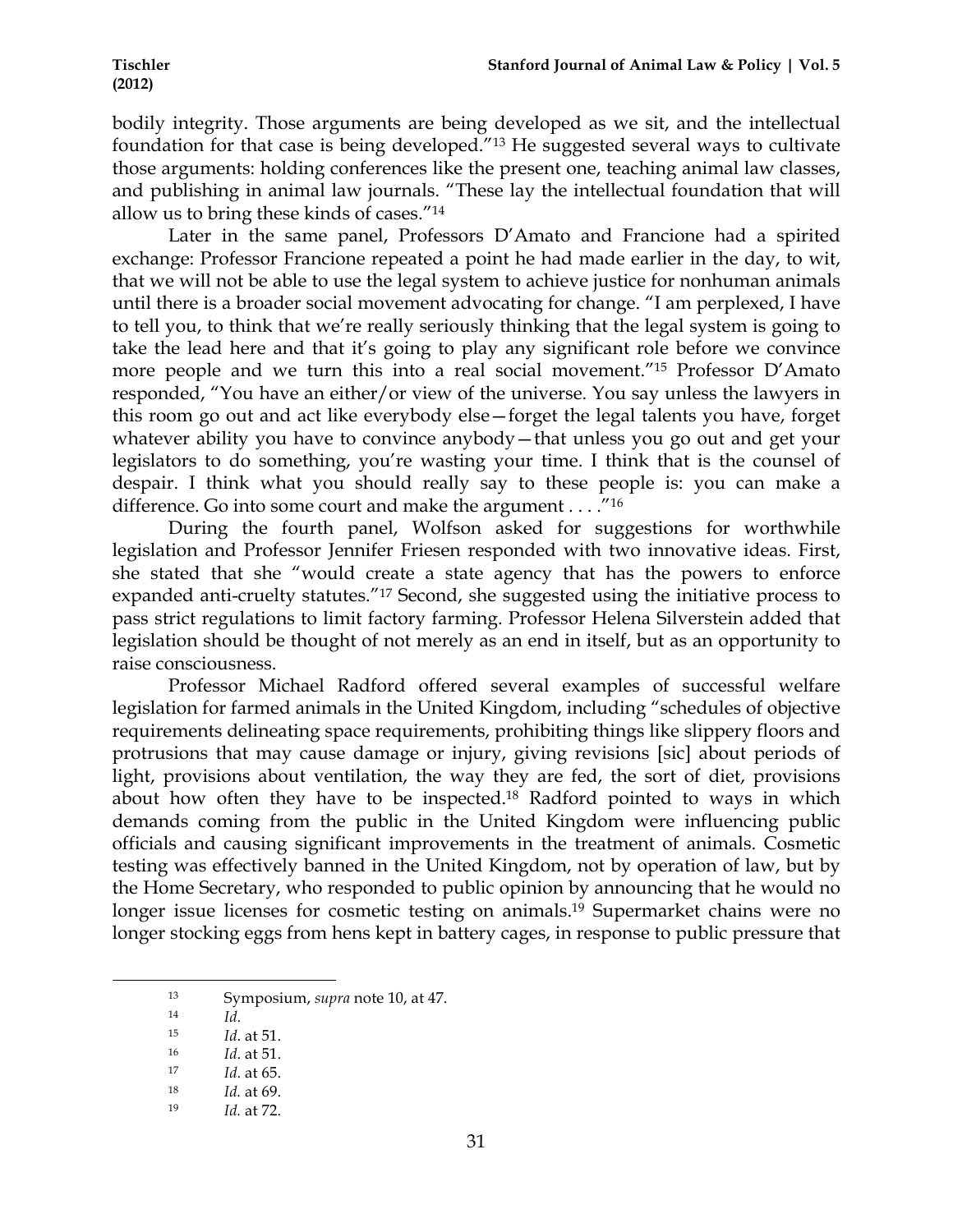was supported by professional lobbying efforts, even though legislative changes had not yet gone into effect.20

The Treaty of Rome, the founding document of the European Union, had been amended to classify animals as "sentient beings" and, as Professor Radford noted earlier in the day, "within the U.K. and also within European Union law, there is, it seems to me, a significant change of language, moving away from unnecessary suffering towards words and phrases like welfare, proper care and well-being, meeting behavioral and physiological needs, maintaining in good health, and promoting a positive state of well-being."21 These examples of progress in the United Kingdom and Europe were eye-opening to this American audience, accustomed to a public that was ignorant and complacent and laws (if any) that effectuated the will of the agribusiness industry. Such legal protections for farmed animals as Radford described seemed fantastical.

Hoffman recalled, "There was a level of thoughtfulness that allowed for this kind of conversation."22 Wolfson expressed the sense that this conference marked a turning point, when animal law began <sup>"</sup> to become a part of mainstream law," "sanctioned," and "reputable."23 The proceedings of this momentous day were later published and provide a wealth of information and ideas for anyone in the field of animal law.24

It was foreseeable that, as more attorneys became actively involved in animal law, they would seek professional relationships with like-minded attorneys at the local level. As a result, today, there are twenty-three state and sixteen regional or local bar association animal law committees or sections.25 The growth of bar committees is attributable to several factors: the legal community is not innately biased for or against the concepts of animal welfare or animal rights; the existing bar association structure is ready-made to house newly forming interest groups and provide a venue for animal lawyers to congregate and network; animal lawyers have adopted a conservative, collegial, and scholarly approach to building animal law committees; and the subject of animal law is intellectually stimulating, which attracts bright, thoughtful attorneys to join. Thus, we can expect to see continuing growth in the number and activities of bar association animal law committees, each creating its own history, holding conferences, assisting local attorneys to network, and providing continuing education in animal law.

http://www.aldf.org/article.php?id=277 (last visited Jan. 20, 2012).

<sup>!!!!!!!!!!!!!!!!!!!!!!!!!!!!!!!!!!!!!!!!!!!!!!!!!!!!!!!!!!!!</sup> <sup>20</sup> *Id.* at 72.

<sup>21</sup> *Id.* at 18.

<sup>22</sup> Interview with Hoffman, *supra* note 7.

<sup>23</sup> Telephone Interview with David Wolfson, Partner, Global Corporate Group at Milbank, Tweed, Hadley & McCloy LLP (Nov. 16, 2010) [hereinafter Interview with Wolfson].

<sup>&</sup>lt;sup>24</sup> Symposium, *supra* note 10.<br><sup>25</sup> ALDE org Bar Association

ALDF.org, Bar Association Animal Law Sections and Committees,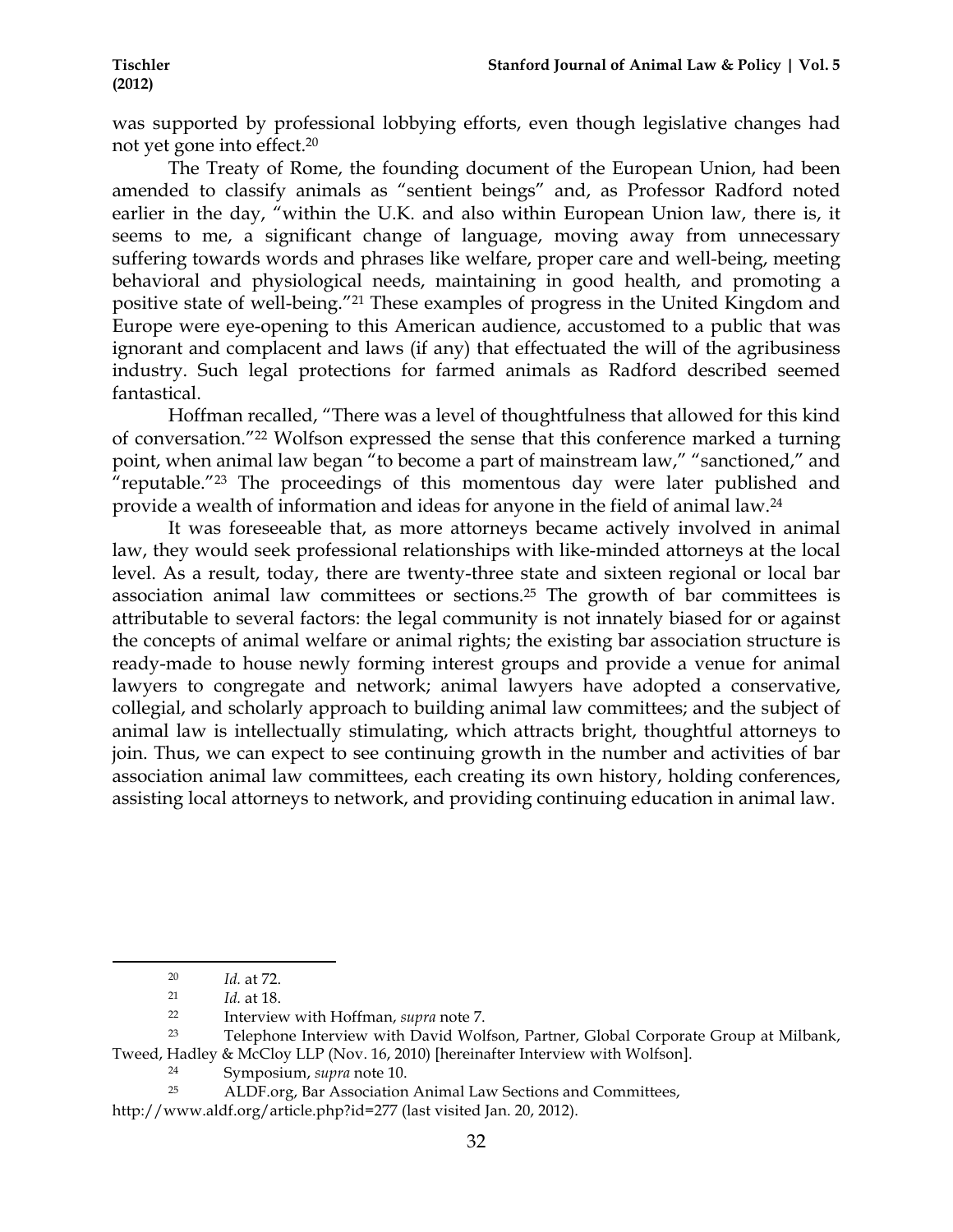### **B. The ABA and Animal Law**

With 400,000 members,<sup>26</sup> the American Bar Association (ABA) is a major icon of the legal establishment in the U.S. Bringing animal law to the ABA was a natural step for those seeking to mainstream the new and growing field. The first such effort came in 1983. Elinor Molbegott<sup>27</sup> had been working as a staff attorney for the ASPCA for about five years when Dr. John Kullberg,28 then the ASPCA's President, suggested that they work together to form an Animal Law Committee of the ABA. The ABA agreed to form the Committee as part of the Young Lawyers Division (Young Lawyers Committee).29 The Committee soon began to attract members and to publish a newsletter called the Animal Law Report, which contained articles about cases and statutory law related to animals. Within a few years, the Young Lawyers Committee members developed a resolution stating that if companion animals were injured or harmed, a court should not use the traditional notion of fair market value as the valuation of the animals. They presented their resolution to the ABA leadership and were met with the sounds of barking and mooing. "It was taken as a complete joke; it was mortifying."30 The resolution went no further.

When Theresa Macellaro became the Chair of the Young Lawyers Committee in 1989, animal law was still only on the fringes of the ABA. Macellaro wanted to educate the more mainstream ABA members about the subject.<sup>31</sup> Because she had networked with attorneys from other sections of the ABA, she was able to convince the ABA leadership to include a session on animal law at its 1992 annual meeting to be held in San Francisco. Macellaro hoped to present a celebrity and a "big name" lawyer to draw people into the room. Once there, they would also hear from Lucy Kaplan, then of PETA, and me, as the experts on animal rights and animal law. Nationally known civil rights attorney William Kunstler<sup>32</sup> agreed to be one of the four panelists, as did

<sup>26</sup> ABANow, About the American Bar Association, http://www.abanow.org/reporterresources/about-the-american-bar-association/ (last visited Feb. 12, 2012).

<sup>27</sup> Telephone Interview with Elinor Molbegott, Attorney, Law Offices of Elinor Molbegott, PLLC (Nov. 23, 2010) [hereinafter Interview with Molbegott]. Molbegott was one of the earlier attorneys to hold a staff position with an animal protection agency. Before she graduated law school in 1977, Molbegott convinced the ASPCA that they would benefit from having a lawyer on staff to assist their Law Enforcement Department with issues such as search and seizure and how to handle cruelty investigations and prepare for prosecutions. She also helped to develop the ASPCA's legislative department and served as General Counsel until she left the agency in 1992.

<sup>28</sup> NYTimes.com, Obituaries, http://www.nytimes.com/2003/04/27/nyregion/john-fkullberg-64-headed-aspca.html (last visited Feb. 12, 2012). Prior to joining the ASPCA, Kullberg had served as the director of admissions and assistant dean at Columbia Law School.

<sup>29</sup> Interview with Molbegott, *supra* note 27.

<sup>30</sup> *Id*.

<sup>31</sup> Telephone Interview with Theresa Macellaro, Attorney and Member of the Board of Directors, In Defense of Animals (Nov. 19, 2010) [hereinafter Interview with Macellaro].

<sup>32</sup> David Stout, *William Kunstler, 76, Dies; Lawyer for Social Outcasts*, N.Y. Times, Sept. 5, 1995, *available at*

http://query.nytimes.com/gst/fullpage.html?res=990CE1D8123AF936A3575AC0A963958260.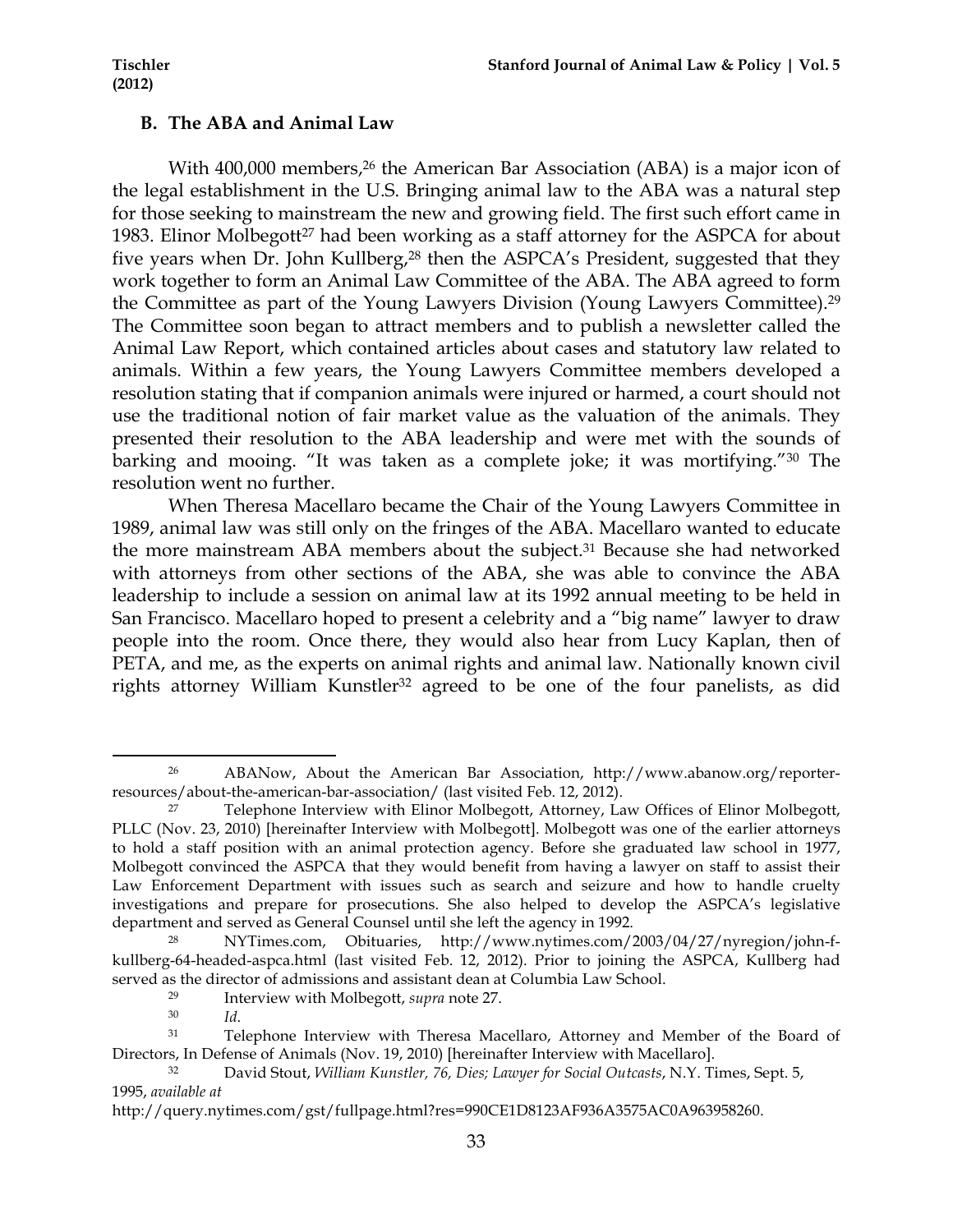Jefferson Starship former lead singer Grace Slick.<sup>33</sup> Kunstler had not previously spoken about animal rights, so Macellaro sent him materials and offered to write his talk. He insisted on drafting his own speech, which included some poignant thoughts.34 Slick, already a committed animal rights advocate, was clever and entertaining as the moderator. Kaplan and I focused on delivering the core messages about the plight of animals and the failure of the American legal system to offer realistic protections. Macellaro's plan worked well: every seat in the room was filled, with most of the audience hearing about animal law for the first time. One of those attorneys was Bruce Wagman, who jumped into animal law with both feet and has become a bright star in the field.35 Oddly however, the Young Lawyers Committee faded out of existence not long after that successful panel.<sup>36</sup>

The next effort to bring animal law to the ABA did not come until 2004, when Barbara Gislason, a Minneapolis attorney, approached the ABA section chairs expressing her interest in establishing an animal law committee. When that approach proved ineffective, she attended an ABA Fellows dinner and sought advice from Bob Stein, then Executive Director of the ABA and former University of Minnesota Law School Dean. He listened carefully to her ideas about the valuation of companion animals and suggested that she attempt to form a committee as part of the Tort Trial and Insurance Practice Section (TIPS), a relatively conservative section. Wanting the committee to represent "a broad spectrum of ideas,"37 Gislason assembled a

<sup>!!!!!!!!!!!!!!!!!!!!!!!!!!!!!!!!!!!!!!!!!!!!!!!!!!!!!!!!!!!!</sup> <sup>33</sup> JeffersonAirplane.com, Grace Slick, http://www.jeffersonairplane.com/the-band/graceslick/ (last visited Feb. 12, 2012)

<sup>34</sup> Interview with Macellaro, *supra* note 31. She served as the Chair from 1989 – 1991. In an essay for the Animal Protection Committee's newsletter, Kunstler wrote, "We exist on this darkling plain along with all other living creatures. We have conquered the seas, the air, and even the outer reaches of space by dint of what is packed under our crania and the marvelous miracle of our extraordinary flexible fingers. We are part and parcel of the eternal cycle of life and death to which humans and non-humans alike are similarly subject. We owe it to ourselves and the animal world as well to create, not merely a body of rules and regulations to govern our conduct, but a level of sensibility that makes us care, deeply and constructively, about the entire planet and all of its varied inhabitants . . . ." William M. Kunstler, *Animal Rights—The Issue of the '90s,* 5 ANIMAL L. REPORT NO. 1 at 3 (Feb. 1992), published by the Animal Protection Comm., Young Lawyers Div., American Bar Ass'n. (on file with ALDF).

<sup>35</sup> Bruce Wagman, *Growing Up with Animal Law: From Courtrooms to Casebooks*, 60 J. LEGAL EDUC. 193 (2010) (discussing the development and growth of animal law in conjunction with Wagman's own experiences in the field). Wagman is one of the authors of the first ANIMAL LAW casebook. *See, infra 171*. A partner with the firm of Schiff Hardin LLP, Wagman has served as chief outside litigation counsel for ALDF, represents numerous other animal protection groups and individuals, teaches animal law at several Bay Area law schools, and is a frequent speaker in the U.S. and abroad.

<sup>&</sup>lt;sup>36</sup> None of the interviewees could say for sure why the Committee ceased its existence. The ABA Young Lawyers Division is limited to ABA members who are under 36 years of age or in practice for fewer than five years. Macellaro left the Young Lawyers Division soon after the 1992 event. Elinor Molbegott suggested that if there was no strong leader to replace her, it is "not surprising it disappeared. The ABA tolerated the committee but that was about all." E-mail from Elinor Molbegott, Attorney, Law Offices of Elinor Molbegott, PLLC, to Joyce Tischler, Co-Founder and General Counsel, ALDF (May 2, 2011, 16:01 PST) (on file with author).

<sup>37</sup> Barbara J. Gislason, Attorney, Barbara J. Gislason Law Firm, Making It in the ABA: A Personal and Institutional Journey, speech delivered at ALDF Future of Animal Law Conference (Mar. 30 – Apr. 1, 2007).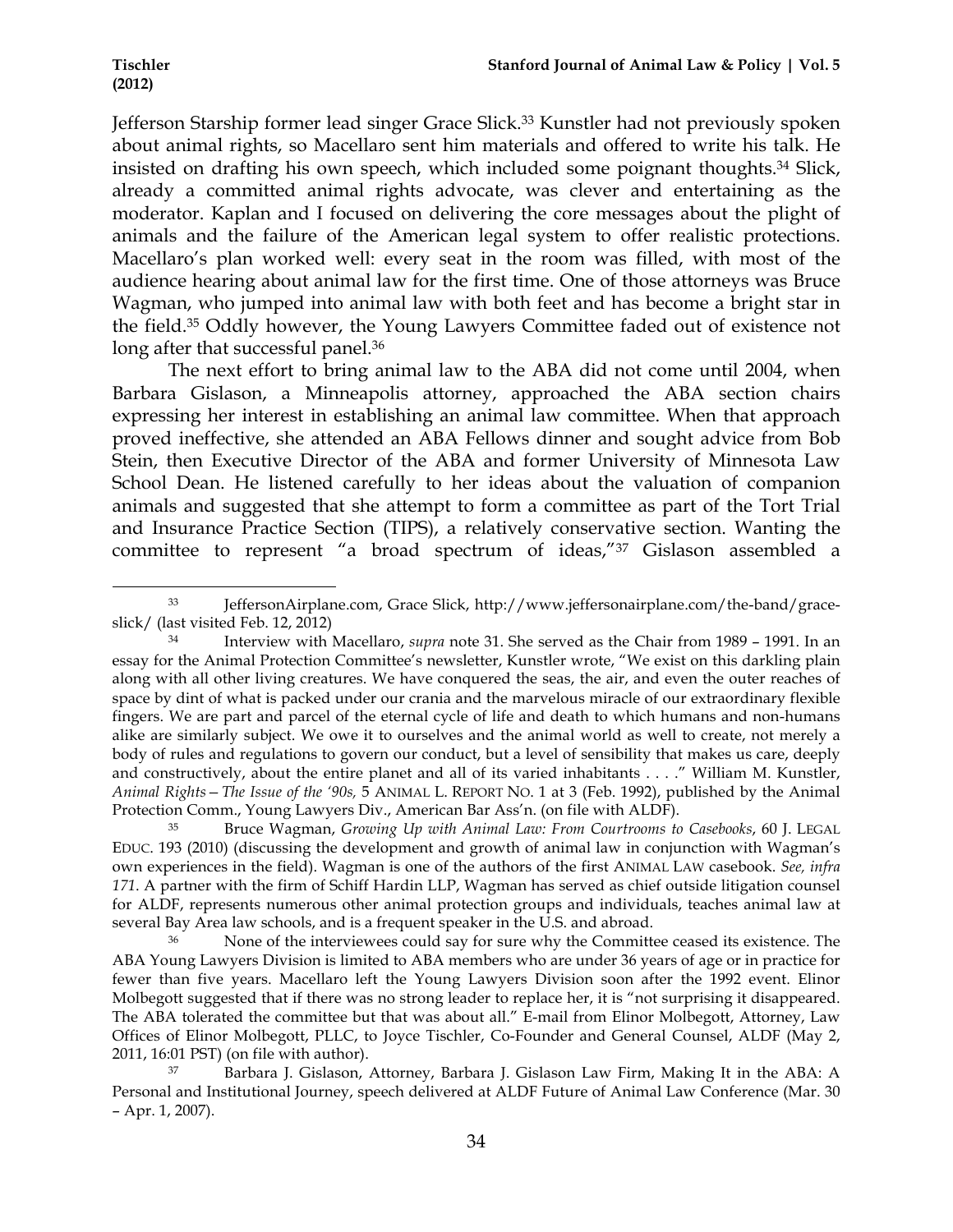membership list of lawyers from around the United States who had shown leadership in animal law; simultaneously, she included lawyers with contrary opinions. Her proposal to the ABA was unanimously accepted and the ABA-TIPS Animal Law Committee (TIPS Committee) was formed on October 9, 2004.38 "Credibility and respect came with the ABA's recognition. And, bringing Animal Law into a highly respected section of the ABA was huge—symbolic," stated Gislason.<sup>39</sup>

In its short history, the TIPS Committee has built an impressive list of accomplishments. In addition to continuing legal education programs, podcasts, a newsletter, and the ABA's publication of animal law books by Committee members, the TIPS Committee has successfully passed several resolutions through the ABA House of Delegates, giving them the status of ABA policy. In 2005, in response to Hurricane Katrina and the resulting tragedy in New Orleans, the Committee drafted a proposal recommending that Congress pass H.R. 3858, the Pets Evacuation and Transportation Standards Act (PETS Act).<sup>40</sup> The proposal was approved by the House of Delegates and sent to the U.S. Congress. The PETS Act, enacted into law in 2006, requires state and local emergency preparedness authorities to include provisions for pets and service animals in their evacuation plans in order to qualify for grants from the Federal Emergency Management Agency.41 In 2010, the TIPS Committee developed a "Model Act Governing the Care and Disposition of Disaster Animals," which urges states to adopt a law to establish guidelines for a mandatory minimum holding period by shelters for pets who are separated from their families due to natural disasters. The ABA House of Delegates approved the Committee's Recommendation and urged its adoption by state legislatures. And, in 2011, the House of Delegates approved the TIPS Committee's recommendations for handling animals seized in governmental raids on animal fighting rings, puppy mills, and similar activities.42

<sup>38</sup> The ABA web site contains the following description of the TIPS Animal Law Committee, along with a list of current programs and events being conducted by the Committee: The Animal Law Committee "address[es] all issues concerning the intersection of animals and the law to create a paradigm shift resulting in a just world for all. The status of animals in our legal system, and in our society at large, is in flux, and attorneys are discovering innovative ways to use the rule of law in many different arenas to create a just world for all. These arenas involve a vast array of human/animal interactions, including estate planning for companion animals, due process protections in dangerous dog/reckless owner laws, appropriate compensation when an animal is killed or injured, protections against breed discrimination, standards of care and accountability for animals used in industry and agriculture, expanding notions of what constitutes 'cruelty to animals,' and the competing interests of wild animals and humans in dwindling resources."

http://apps.americanbar.org/dch/committee.cfm?com=IL201050 (last visited Feb. 12, 2012). The Committee maintains its own Facebook page entitled "Animal Law Committee of the ABA Tort Trial and Insurance Practice Section." *See also*, MaddiesFund.org, Making a Case for Animal Law, http://www.maddiesfund.org/Resource\_Library/Making\_a\_Case\_for\_Animal\_Law.html (last visited Feb. 12, 2012) (describing Gislason's inspiration to create the Animal Law Committee).

<sup>39</sup> Gislason, *supra* note 37.

<sup>40</sup> 42 U.S.C. §§ 5170b(a)(3)(J), 5196(e)(4), 5196(j)(2), 5196b(g) (2006).

<sup>41</sup> *Id.; see also,* E-mail from Mariann Sullivan, Co-Founder and Program Director, Our Hen House, to Joyce Tischler, Co-Founder and General Counsel, ALDF (May 5, 2011, 16:24 PST) (on file with author).

<sup>42</sup> *Id.*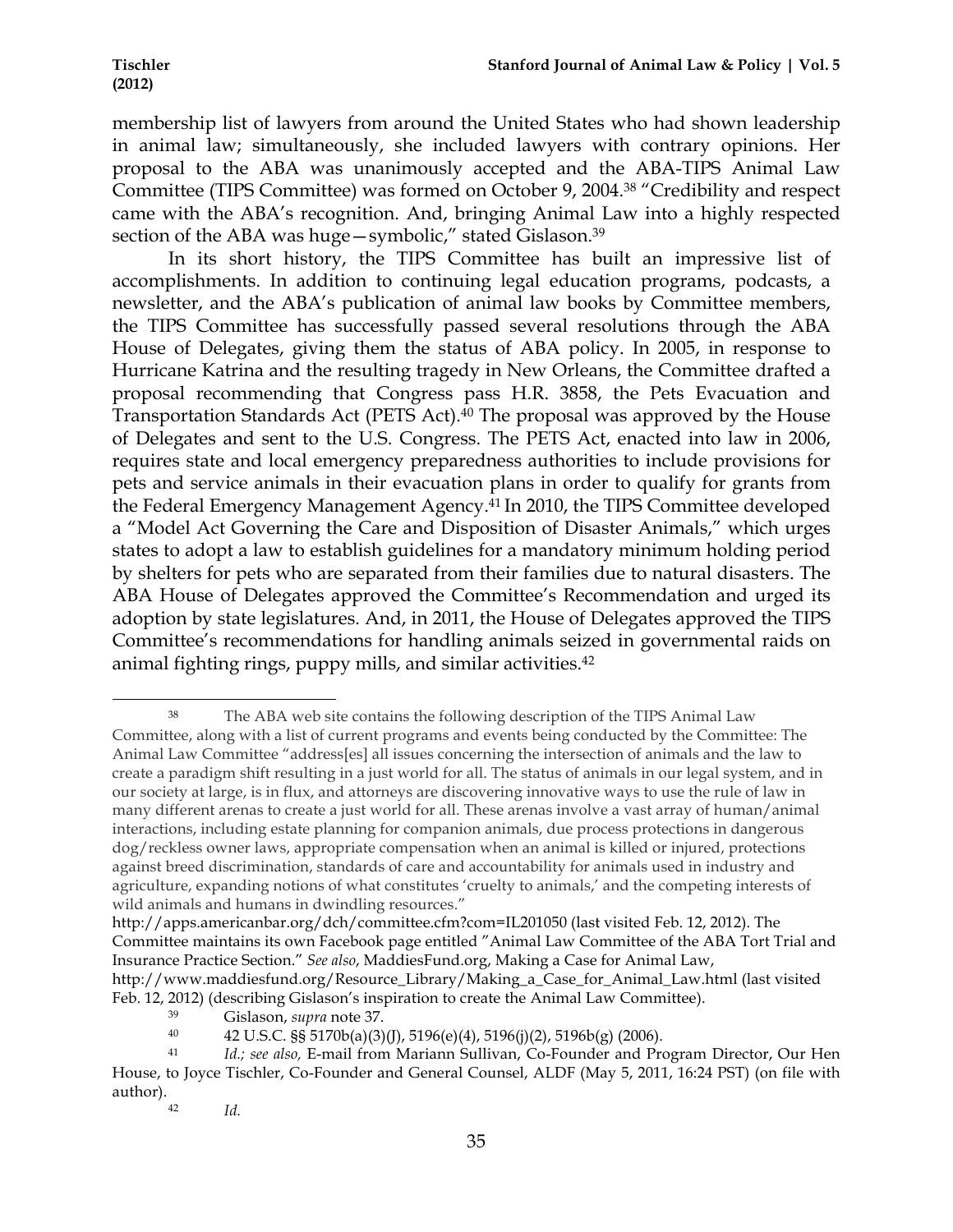The TIPS Animal Law Committee is now an accepted and valued part of the ABA, winning multiple awards for its achievements.<sup>43</sup> The success of the TIPS Committee can be attributed to several things: while the Young Lawyers Committee relied largely on the efforts of one person who served as the Chair, the TIPS Committee has a broad membership base, strong leadership, and a focus on preparing its members to assume future leadership roles. Also, the TIPS Committee leaders have learned the lesson that it is easier to work from the inside than from the outside. They are actively involved with other sections and cultivate friendships throughout the ABA, giving the TIPS Committee a level of respect that the earlier Young Lawyers Committee lacked. Finally, the field of animal law has gained stature within the legal profession, making it less subject to the cackles and barks of the earlier years.

## **C. Animal Law Goes To School**

1. Animal Law Classes

Between 1977 and 2000, there was no organized effort to institutionalize the teaching of animal law at American law schools.<sup>44</sup> It was offered at a handful of schools, usually taught by adjunct professors who were local attorneys with an interest in animal law and a desire to mentor students.45 An even smaller number of tenured professors taught the subject.46 None of the national animal protection or rights groups had a specific program or focus on this area, but students increasingly contacted ALDF, asking for advice, assistance, and funding to support student animal law groups and introduce an animal law class in their schools. In 2000, ALDF formally committed its resources to the introduction of animal law classes and support of student chapters at law schools. Full-time employees began to contact law school administrators on a regular basis and provide services and materials to law students. ALDF's efforts were significantly enhanced by the publication, in 2000, of Animal Law, the first casebook covering animal law cases, legislation, and issues.47

<sup>!!!!!!!!!!!!!!!!!!!!!!!!!!!!!!!!!!!!!!!!!!!!!!!!!!!!!!!!!!!!</sup> <sup>43</sup> Awards include the "Most Innovative Committee" in 2005 and 2006, the "Women Involvement Award" in 2007, the "Exceptional Achievement in Promoting and Achieving Greater Participation and Involvement by Committee Members in the Activities of the Committee and Section" in 2008, and the "Overall Excellence" award in 2009. *History of Animal Law Committee*, American Bar Association, *available at* http://apps.americanbar.org/tips/animal/history/history31N.html (last visited Feb. 12, 2012).

<sup>44</sup> Tischler, *supra* note 1, at 9-10. As of 1985, there was one law course specifically dedicated to animal law, the course taught by Jolene Marion at Pace Law School.

<sup>45</sup> Joyce Tischler, *Building Our Future*, 15 ANIMAL L. 7, 7-8 (2008).

<sup>46</sup> David Favre at Michigan State University Law School, Taimie Bryant at UCLA, Thomas Kelch of Whittier Law School, David Cassuto joined the faculty of Pace in 2003, and Gary Francione at Rutgers.

<sup>47</sup> *See infra* note 170. For example, sometime in or around 2005, I met with an assistant dean at the University of San Diego School of Law. Joining me were San Diego attorney Kristina Hancock and a law student who had petitioned the school to introduce an animal law class. Included in our arsenal was the Animal Law casebook, materials and resources offered by ALDF, copies of Animal Law (journal),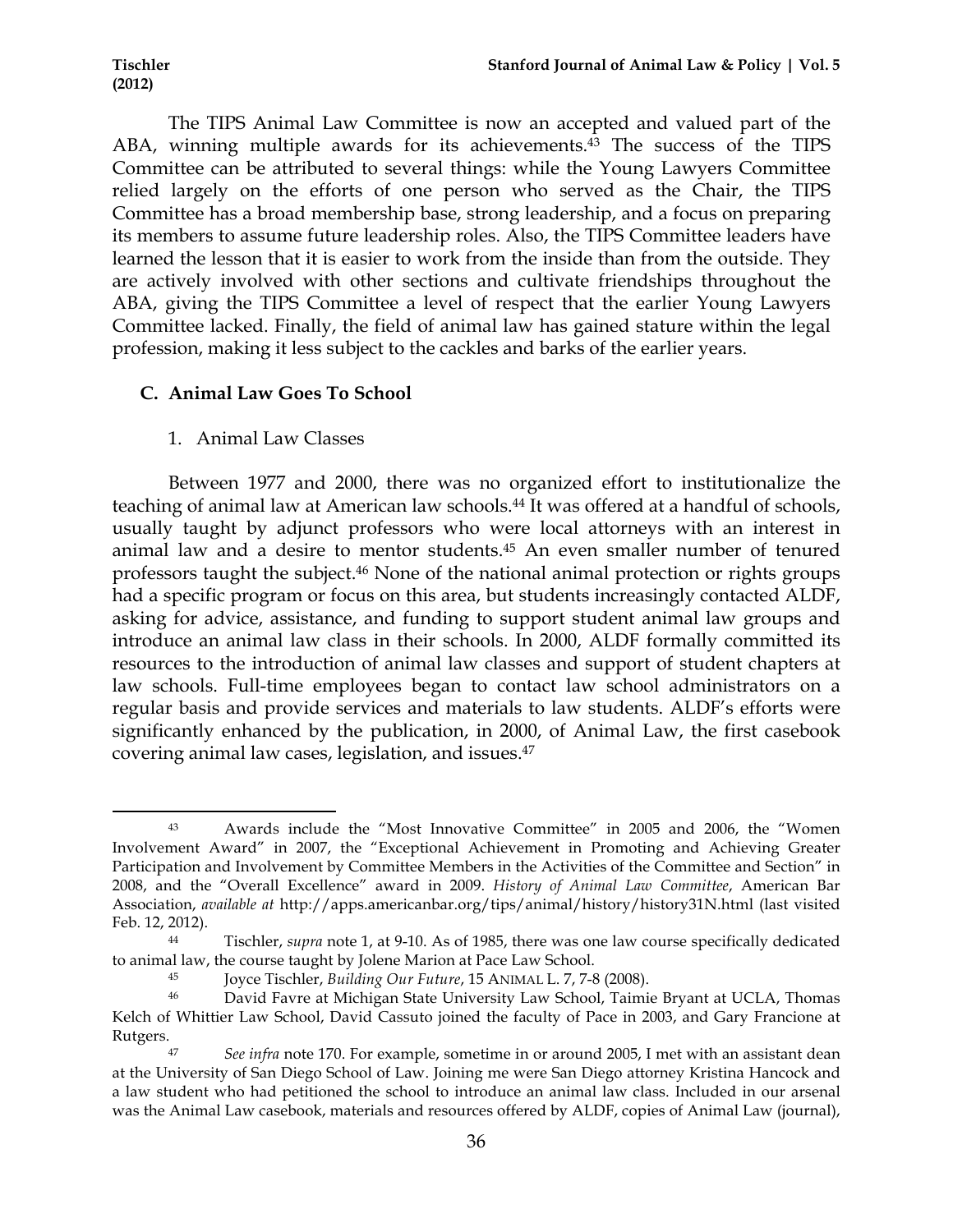The number of animal law classes jumped from nine in 2000 to 141 as of this writing.<sup>48</sup> Adding to this momentum, an animal law section was formed within the American Association of Law Schools (AALS),<sup>49</sup> providing animal law professors with increased opportunities to network with one another, share ideas, and enhance the quality of the classes offered.50 The growth of animal law classes is attributable to several factors: ALDF's programmatic effort,<sup>51</sup> increasing student demand, increasing media attention focused on animal law, the availability of casebooks, the highly publicized gifts made to establish animal law courses in top tier law schools by television celebrity Bob Barker, and the willingness of local attorneys to serve as adjunct professors to teach the newly introduced courses and foster the development of a scholarly approach to the subject. It is also due to the nature of American legal education. As attorney and scholar Paul Waldau has noted, the methodologies used by American law schools include a generous support of academic freedom, openness to diversity of opinion, a commitment to critical thinking, open discussion, and creative debate. Students are expected to ask questions and express themselves freely, and it is common to discuss ethics, values, and social policy in the context of a typical law school class. All of this supports, and to some extent, explains the rapid growth of animal law courses.52

# 2. Law Student Chapters and Groups

The first law student group can be traced to an ambitious effort by Nancy Perry and a small group of law students at Lewis & Clark Law School in Portland, Oregon.<sup>53</sup> Lewis & Clark was recognized as a leading environmental law school, but Perry envisioned a setting where animal law would also flourish. In 1993, Perry and the other

<sup>!!!!!!!!!!!!!!!!!!!!!!!!!!!!!!!!!!!!!!!!!!!!!!!!!!!!!!!!!!!!!!!!!!!!!!!!!!!!!!!!!!!!!!!!!!!!!!!!!!!!!!!!!!!!!!!!!!!!!!!!!!!!!!!!!!!!!!!!!!!!!!!!!!!!!!!!!!!!!!!!!!!!!!!!!!!!!!!!!!!!!!!!!!!!!!!!!!!</sup> and scholarly articles on the subject. Serendipitously, visiting professor Jane Henning had asked to teach an animal law class and our combined efforts were successful in getting it established.

<sup>48</sup> This number is a moving target, as more classes are introduced on a regular basis and not all classes are taught annually. For the most up-to-date online list of animal law classes, *see* Animal Law Courses, http://aldf.org/userdata\_display.php?modin=51 (last visited Feb. 12, 2012).

<sup>49</sup> *See, e.g.,* Rebecca Huss, *Letter from the Chair*, NEWSLETTER (Am. Ass'n of Law Schools, Section on Animal Law), November 2010, at 1, *available at*

http://www.aals.org/documents/sections/animal/November2010Newsletter.pdf.

<sup>50</sup> *See also* Animal Legal Defense Fund, Animal Law Instructor Website, http://www.aldf.org/article.php?id=1309 (last visited Feb. 12, 2012).

<sup>51</sup> *See* Animal Legal Defense Fund, Law Students & SALDF Chapters,

http://www.aldf.org/article.php?list=type&type=100 (last visited Feb. 12, 2012).

<sup>52</sup> Paul Waldau, *Law & Other Animals*, *in* TEACHING THE ANIMAL, 218 (Margo DeMello ed., 2010).

<sup>53</sup> Nancy V. Perry, *Ten Years of Animal Law at Lewis & Clark Law School*, 9 ANIMAL L. ix (2003). Perry worked closely with fellow students Benjamin Allen and Matt Howard. After graduating from law school, Perry spent sixteen years at the Humane Society of the United States (HSUS), where she served as Vice President of Government Affairs. Perry was responsible for HSUS's legislative efforts and helped lead over twenty successful state ballot initiative campaigns. She is now the Senior Vice President of Government Relations at the American Society for the Prevention of Cruelty to Animals.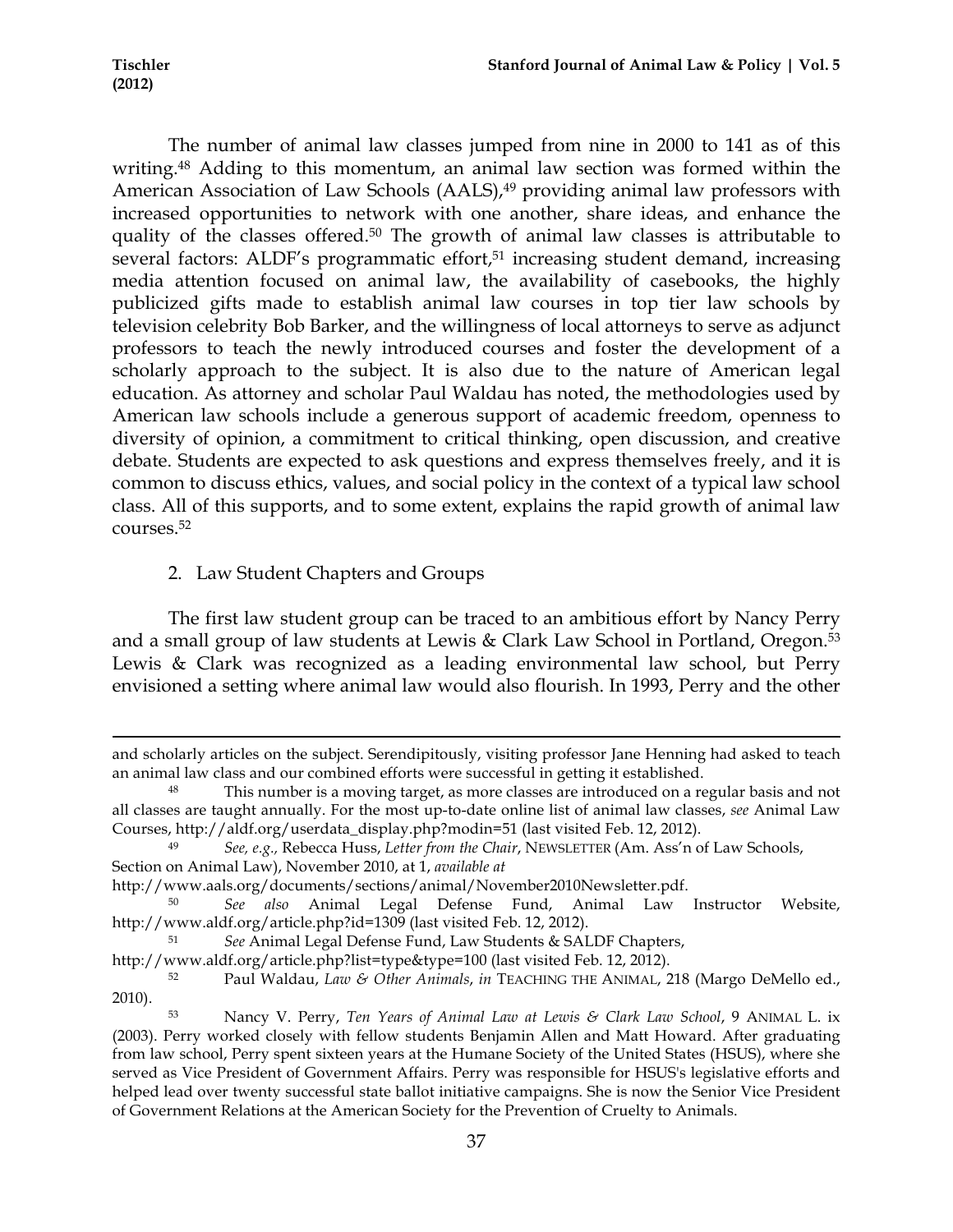students founded the first Student Animal Legal Defense Fund chapter<sup>54</sup> and initiated a student-run Animal Law Conference that continues to draw attendees from all parts of the United States. This conference has become an important way to meet and network with other animal law students, as well as to hear many of the leading animal law scholars and practitioners, helping to build the animal law movement as a whole.<sup>55</sup>

Other student chapters have joined in the effort to hold educational conferences.56 In 2006, the Student Animal Legal Defense Fund of New York University School of Law hosted a one-day symposium to explore common courtroom barriers faced by those handling animal-related litigation.57 The symposium provided another much needed opportunity for sharing and reflection about the progress made by the animal law movement, despite often daunting challenges. It opened with an exploration of how our cultural myths enable us to distance ourselves from the institutionalized exploitation of animals. The panelists, including Professors Taimie Bryant, Dale Jamieson,<sup>58</sup> and Una Chaudhuri,<sup>59</sup> stressed the need for increased transparency, to wit, exposing the practices that bring harm and suffering to animals. As Professor Bryant noted, this approach has been used successfully in other social movements. She shared her hope "that with transparency comes transformation and accountability."<sup>60</sup>

A second panel, composed of Jonathan Lovvorn, Kathy Meyer, and Professor David Cassuto, $61$  scrutinized the vexing legal issue of how standing to sue has been used as a barrier to litigation that would protect animals. The panelists then explored efforts that they and others have made to overcome the hurdle. The final panel of the symposium dug into a range of issues and potential causes of action. Sonia Waisman<sup>62</sup> probed the potential to pressure the legal system to increase the value of an animal's life

<sup>!!!!!!!!!!!!!!!!!!!!!!!!!!!!!!!!!!!!!!!!!!!!!!!!!!!!!!!!!!!!</sup> <sup>54</sup> *Id.*

<sup>55</sup> *Id.*

<sup>56</sup> *See, e.g*., Animal Legal Defense Fund, Events,

www.aldf.org/article.php?list=type&type=103 (list of events and conferences is updated regularly); *see also,* www.nabranimallaw.org/Law\_Schools/Overview/.

<sup>57</sup> Symposium, *Confronting Barriers to the Courtroom for Animal Advocates,* 13 ANIMAL L. 1 (2006-2007). We have NYU Law School graduate Delcianna Winders to thank, for both organizing the symposium and reducing it to published form. Winders enjoys a successful career in the field of animal law and currently works as an attorney for PETA.

<sup>58</sup> Dale Jamieson serves as the Director of Environmental Studies at New York University, where he is also Professor of Environmental Studies and Philosophy and Affiliated Professor of Law. *Id.*

<sup>59</sup> Una Chaudhuri is a Professor of English, Drama, and Environmental Studies at New York University. Chaudhuri has researched and published in the area of "zooësis," the representation of animals in performance, media, and culture. *Id.*

<sup>60</sup> Symposium, *supra* note 57, at 5.

Jonathan Lovvorn, Senior Vice President for Animal Protection Litigation & Investigations, Humane Society of the United States; Katherine Meyer, founding partner, Meyer, Glitzenstein & Crystal, Washington, D.C. (Meyer's areas of expertise include environmental and animal law, public health, and the Freedom of Information Act); David Cassuto, Professor of Law and Director, Brazil-American Institute for Law & Environment at Pace University School of Law, Board of Directors, ALDF, co-founder and editor, Animal Blawg, http://animalblawg.wordpress.com/david-n-cassuto/.

<sup>62</sup> Sonia Waisman, partner in the Los Angeles firm, McCloskey, Waring & Waisman, is coauthor of ANIMAL LAW casebook and ANIMAL LAW IN A NUTSHELL (West 2011). She provides annual legal services to the National Animal Law Appellate Moot Court Competition, and has taught animal law at Loyola Law School (L.A.), California Western Law School, and Vermont Law School.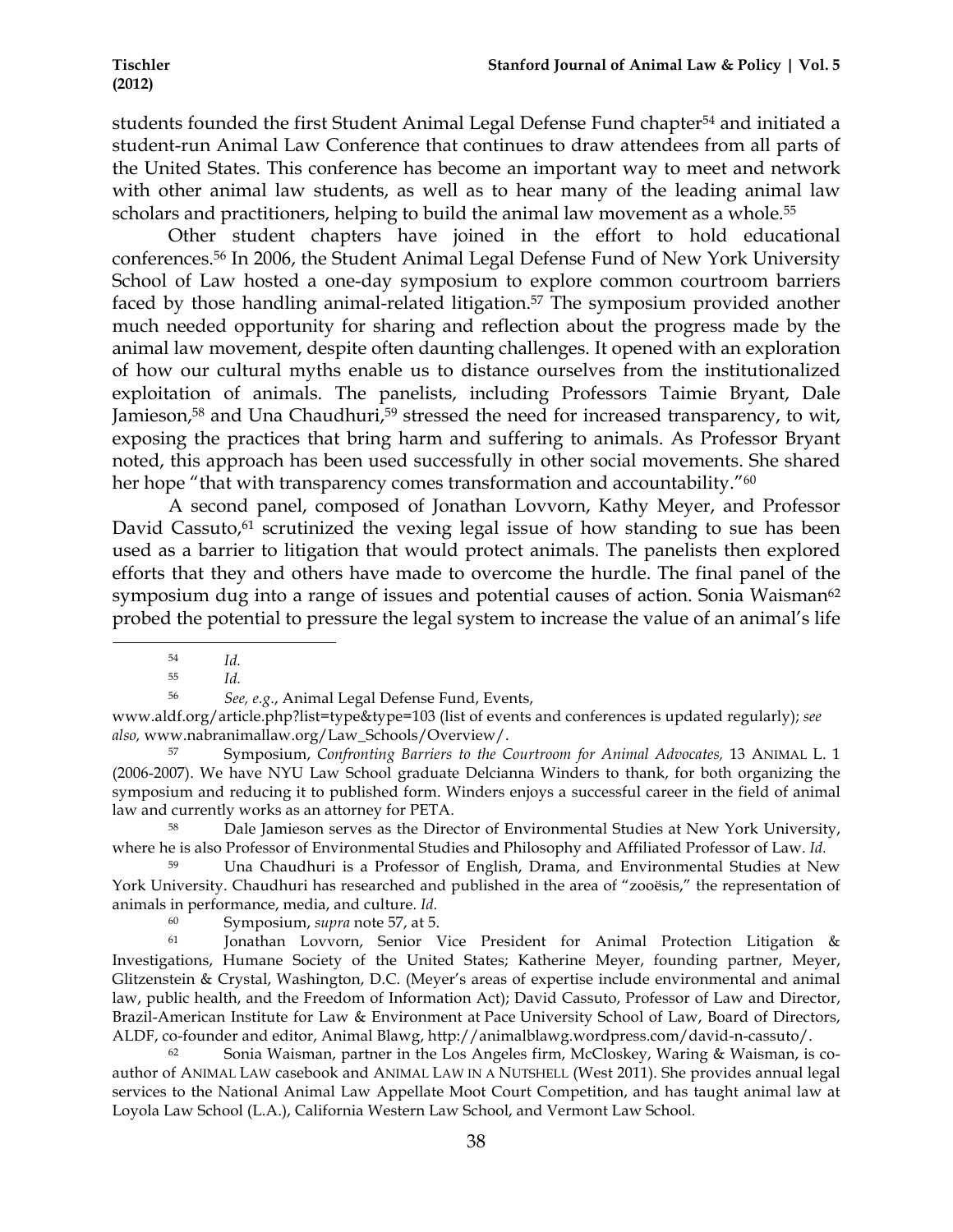by allowing for the recovery of noneconomic damages.<sup>63</sup> Professor David Favre introduced the audience to his concept of animals as "living property" and how that status could be used to create new legal obligations to those animals.<sup>64</sup> Carter Dillard<sup>65</sup> examined the use of state anti-cruelty laws to challenge the suffering that results from factory farming practices.<sup>66</sup> Moving from the "very practical" to the more "abstract," Eric Glitzenstein<sup>67</sup> speculated about the concept of attempting to use the Eighth, Thirteenth, and even the Fifth Amendments to the U.S. Constitution "to create not only evolutionary, but revolutionary, change in the way that animals are treated under federal law."68 This symposium was another reminder of the long-term value of such events, showcasing the most active animal lawyers and scholars and presenting ideas that we can turn to for a better understanding of what has been attempted, as well as what could be tried in future litigation. These panel discussions were recorded and published.69

As of this writing, there are 167 law student chapters or groups operating in the United States, seven in Canada, one in New Zealand, $\overline{70}$  and a variety of resources and opportunities are available to these students.71 The chapters are engaged in a broad array of activities; they often create the demand for animal law classes, and by networking with students from other law schools, support the growth of additional chapters.

3. Law Journals

In 1995, Nancy Perry and colleagues launched *Animal Law*, a law journal devoted exclusively to the publication of scholarly articles "concerning animal issues."72 Initially, the journal received little support from the school; the faculty questioned whether it would survive over the long haul and the school refused to provide funding.73 The student staff consisted entirely of volunteers and, wanting to encourage

<sup>63</sup> Symposium, *supra* note 57, at 8.

<sup>64</sup> Symposium, *supra* note 57, at 93-95.

<sup>65</sup> Carter Dillard, Director of the Litigation Program at Animal Legal Defense Fund. Before joining ALDF, Dillard was appointed to the faculty of Loyola University New Orleans, College of Law, as a Westerfield Fellow. He previously served as General Counsel to Compassion Over Killing and Director of Farm Animal Litigation at the Humane Society of the United States.

<sup>66</sup> *Id*. at 98.

Eric Glitzenstein, founding partner, Meyer, Glitzenstein & Crystal. Glitzenstein specializes in environmental, animal protection, natural resource, and open government law and he serves on the Board of Directors of Defenders of Wildlife.

<sup>68</sup> *Id*. at 101- 103.

<sup>69</sup> *Id.*

<sup>70</sup> For a current listing of student chapters and groups, *see* Animal Legal Defense Fund, Student Animal Legal Defense Fund Chapters, http://aldf.org/article.php?id=446 (last visited Feb. 12, 2012).

<sup>71</sup> *See, e.g.*, Animal Legal Defense Fund, How to Start a SALDF Chapter at Your School, http://www.aldf.org/article.php?id=439 (last visited Feb. 12, 2012).

<sup>72</sup> 17 ANIMAL L. (2010), front inside cover.

<sup>73</sup> Michael C. Blumm, *The Origins of Animal Law*, 10 ANIMAL L. 5, 5-6 (2004). Indeed, "there was enough ambiguity in the faculty's approval that for the first six issues of the journal, the masthead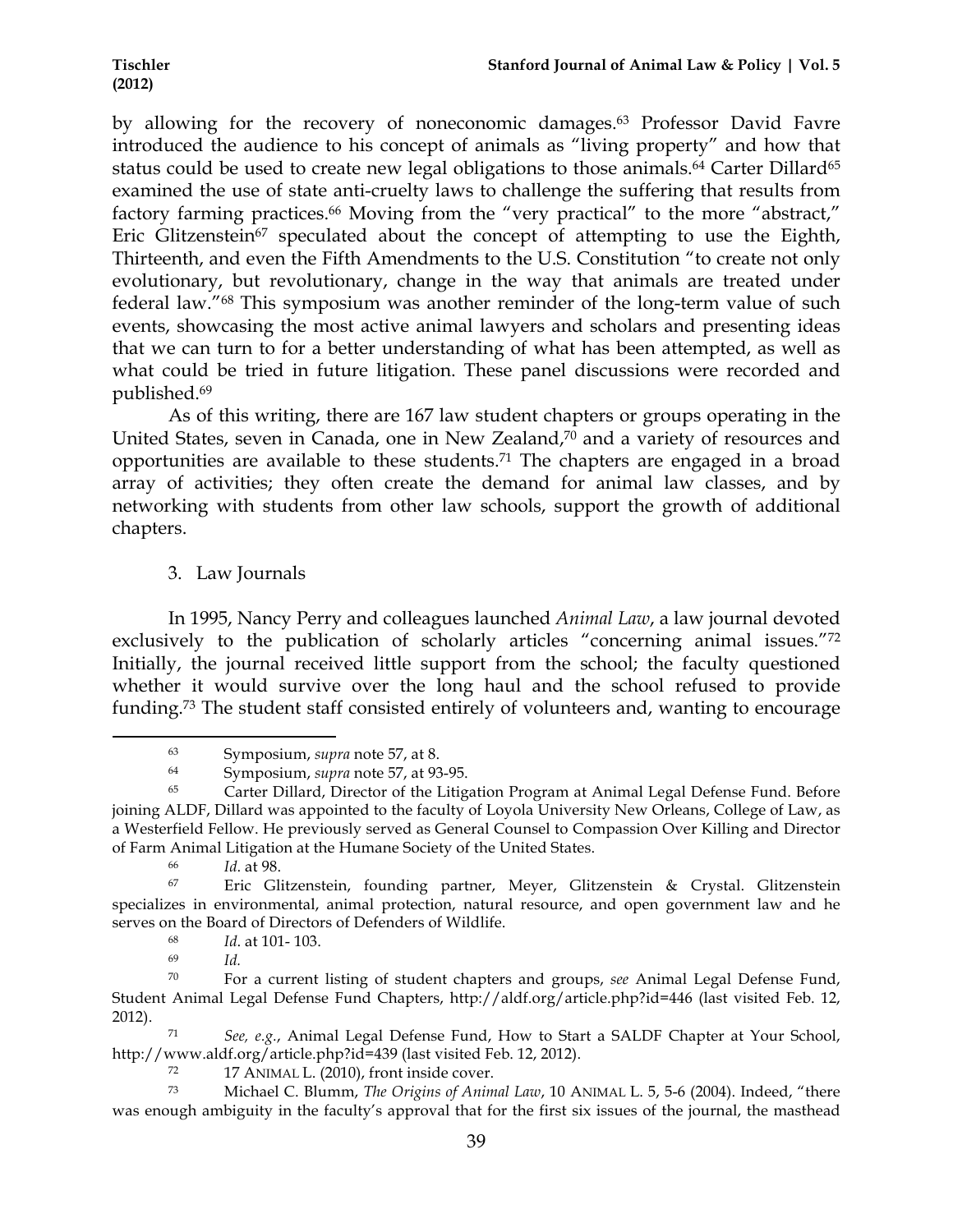the effort, as then-CEO of Animal Legal Defense Fund, I agreed to provide them with grants for the first several years, to cover the costs of printing and mailing the journals.74 In those early years of publication, finding authors was a major challenge for the editors. From this precarious start, *Animal Law* has grown and continued to produce a consistently high-quality law review, which is now a recognized part of the establishment at Lewis & Clark.75 There are now four additional law schools where students are publishing scholarly journals focused on animal law: the *Stanford Journal of Animal Law and Policy*, the *Journal of Animal Law* (Michigan State), the *Journal of Animal Law and Ethics* (University of Pennsylvania), and the *Journal of Animal & Environmental*  Law (University of Louisville).<sup>76</sup> In 1995, it seemed like a leap of faith to believe that there would be enough scholarly material to fill one annual animal law review; but in hindsight, that concern was unwarranted. A quick review of the contents of these publications shows an extraordinary range of topics and perspectives.

### 4. The Next Step in Animal Law Education

In 2001, Lewis & Clark Law School graduate Laura Ireland-Moore founded the National Center for Animal Law,<sup>77</sup> further solidifying the animal law program at Lewis & Clark and introducing such innovative events as the annual moot court competition held at Harvard Law School.

In 2008, Lewis & Clark Law School entered into a collaborative agreement with ALDF to host "the nation's premier animal law program," the Center for Animal Law Studies (CALS).<sup>78</sup> Guided by Pamela Frasch,<sup>79</sup> the first Assistant Dean of an animal law program, Katherine Hessler,<sup>80</sup> Professor and Director of the Animal Law Clinic, and

!!!!!!!!!!!!!!!!!!!!!!!!!!!!!!!!!!!!!!!!!!!!!!!!!!!!!!!!!!!!!!!!!!!!!!!!!!!!!!!!!!!!!!!!!!!!!!!!!!!!!!!!!!!!!!!!!!!!!!!!!!!!!!!!!!!!!!!!!!!!!!!!!!!!!!!!!!!!!!!!!!!!!!!!!!!!!!!!!!!!!!!!!!!!!!!!!!!

<sup>76</sup> *See* Animal Legal Defense Fund, Animal Law Books and Periodicals, http://www.aldf.org/article.php?id=271 (last visited Feb. 12, 2012).

read, 'Students of Lewis & Clark Law School,' rather than 'Lewis & Clark Law School.' I am happy to say those days are past." *Id.* at 6. *See also,* Laura Cadiz, *Fifteen Volumes of Animal Law*, 15 ANIMAL L. 1, 2 (2008).

<sup>74</sup> Blumm, *supra* note 73, at 5-6; Perry, *supra* note 53, fn. 3; Cadiz, *supra* note 73, at 1. The student editors made some other good friends: Arizona attorney and then ALDF Board member Richard Katz served as national advisor to the journal and Professor Michael Blumm of Lewis & Clark Law School became its faculty advisor.

<sup>75</sup> Cadiz, *supra* note 73, at 2. I cautioned the editors that, in order to survive over the long term, the journal would have to be embraced and financially supported by the Law School. Due to their hard work and perseverance, they eventually won over the faculty and the Dean of the Law School. According to Cadiz, the editors now receive academic credit, and the Law Review now has a larger office space and publishes bi-annual issues.

<sup>77</sup> Perry, *supra* note 53, fn. 4. Ireland-Moore served in that position until she announced her departure in 2008.

Lewis & Clark Law School, Center for Animal Law Studies at Lewis & Clark, http://www.lclark.edu/law/centers/animal\_law\_studies/ (last visited Feb. 12, 2012).

Pamela D. Frasch, Assistant Dean of the Animal Law Program & Executive Director of the Center for Animal Law Studies, co-author, ANIMAL LAW casebook and ANIMAL LAW IN A NUTSHELL. Prior to joining the staff at CALS, Frasch founded the Criminal Justice Program at ALDF and served in various capacities in that agency.<br>Katherine Hessle

Katherine Hessler, Clinical Professor & Animal Law Clinic Director, Center for Animal Law Studies, co-author, ANIMAL LAW IN A NUTSHELL. Prior to joining CALS, Hessler taught and served as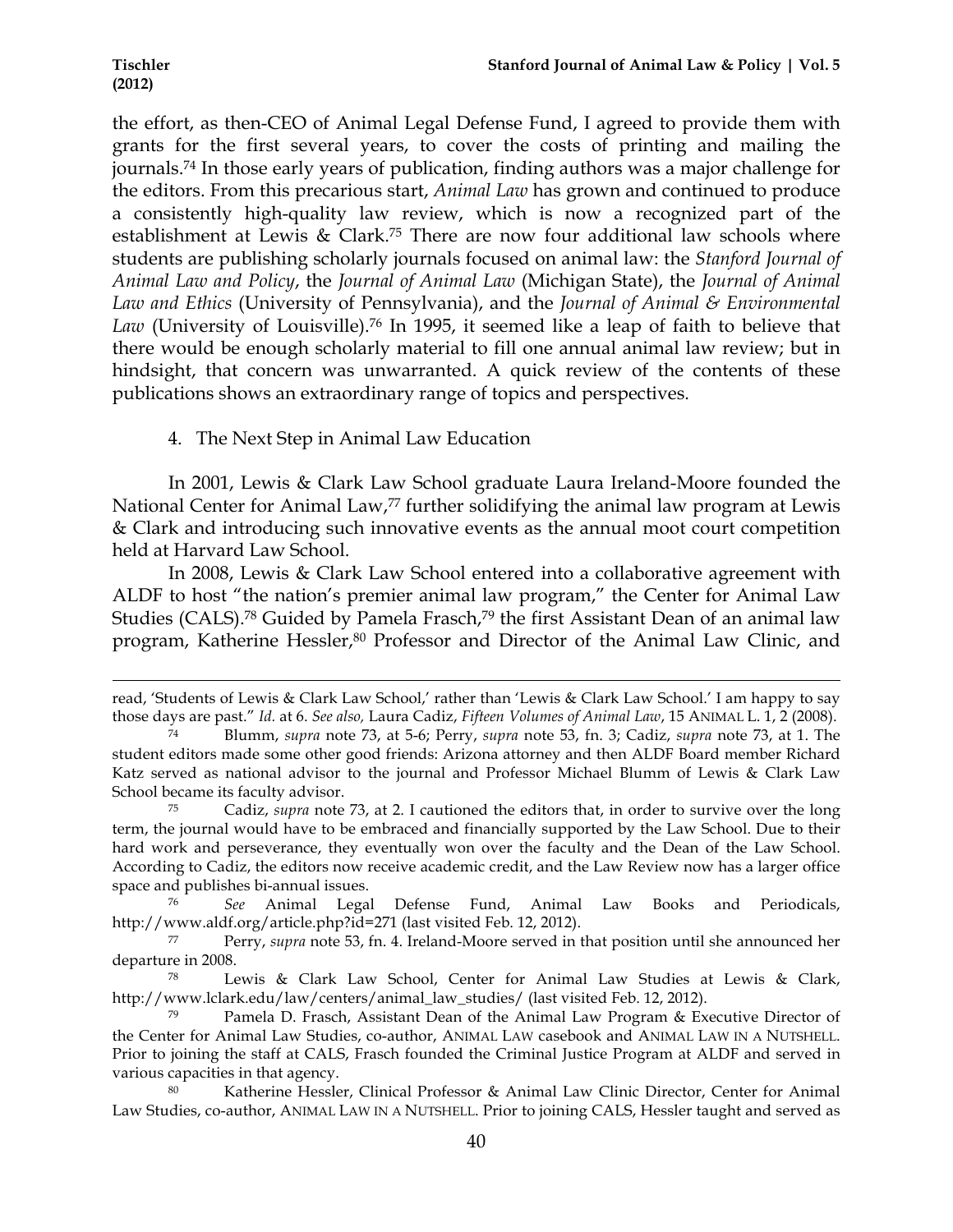assistant director Laura Handzel,<sup>81</sup> CALS is breaking new ground on a regular basis. It offers numerous animal law opportunities: specialized courses taught by visiting professors in areas such as international wildlife law, farmed animal law, and animal rights law;<sup>82</sup> a legal clinic;<sup>83</sup> a clinical internship in animal protection legislation; an annual conference; and other services to students who wish to pursue animal law. Most recently, CALS established the first Master of Laws (LL.M.) program in Animal Law. 84 Other law schools also continue to expand their animal law offerings. For example, George Washington Law School now offers two animal law seminars, an animal welfare project, and other resources that cater to students interested in animal law.<sup>85</sup> Animal law education is an obvious area in which we can expect and should plan for growth.

# **D. The Quest to Make Animal Law a Career**

When I left private practice in 1981 to work full time for ALDF, it was a risky and not altogether rational career choice; the agency had a tiny budget, no office or support staff, and no one with expertise in fundraising. The only other animal-protection lawyers I was aware of in paid positions were Elinor Molbegott, then General Counsel of the ASPCA, and Murdaugh Madden, then General Counsel of HSUS. Both of those agencies were well-established and had stable sources of funding; they could afford staff attorneys. No one in private practice or elsewhere self-identified as an animal lawyer.

Animal law has not grown in the way the environmental law movement grew: while federal environmental laws provide standing to sue and attorneys' fees, animal protection laws provide neither. Thus, in the animal law sector, there has not been rapid job growth. Yet, as more and more students take animal law courses and more bar

<sup>!!!!!!!!!!!!!!!!!!!!!!!!!!!!!!!!!!!!!!!!!!!!!!!!!!!!!!!!!!!!!!!!!!!!!!!!!!!!!!!!!!!!!!!!!!!!!!!!!!!!!!!!!!!!!!!!!!!!!!!!!!!!!!!!!!!!!!!!!!!!!!!!!!!!!!!!!!!!!!!!!!!!!!!!!!!!!!!!!!!!!!!!!!!!!!!!!!!</sup> Associate Director of the Center for Interdisciplinary Study of Conflict and Dispute Resolution at Case Western Reserve University School of Law.

<sup>81</sup> Laura Handzel, Esq., Assistant Director. Prior to joining CALS, Handzel worked in private practice in Arizona, while volunteering for local animal welfare and humane education activities.<br>Center for Animal Law Studies at Lewis & Clark, Animal Law Curriculum,

http://www.lclark.edu/law/centers/animal\_law\_studies/curriculum/ (last visited Feb. 12, 2012). CALS

has a summer intensive program which is open to students from all law schools.<br><sup>83</sup> Center for Animal Law Studies at Lewis & Clark, Animal Law Clinic,

http://www.lclark.edu/law/centers/animal\_law\_studies/animal\_law\_clinic/ (last visited Feb. 12, 2012).<br><sup>84</sup> Center for Animal Law Studies at Lewis & Clark, Animal Law LL.M,,

http://law.lclark.edu/centers/animal\_law\_studies/curriculum/LLM/ (last visited Feb. 12, 2012).

George Washington University Law School, Animal Law Overview, http://www.law.gwu.edu/Academics/Publicinterest/AnimalLaw/Pages/AnimalLaw.aspx (last visited Feb. 12, 2012). For example, under the guidance of Professor Joan Schaffner, the George Washington University Law School offers students opportunities to research and strengthen animal welfare laws in Washington, D.C.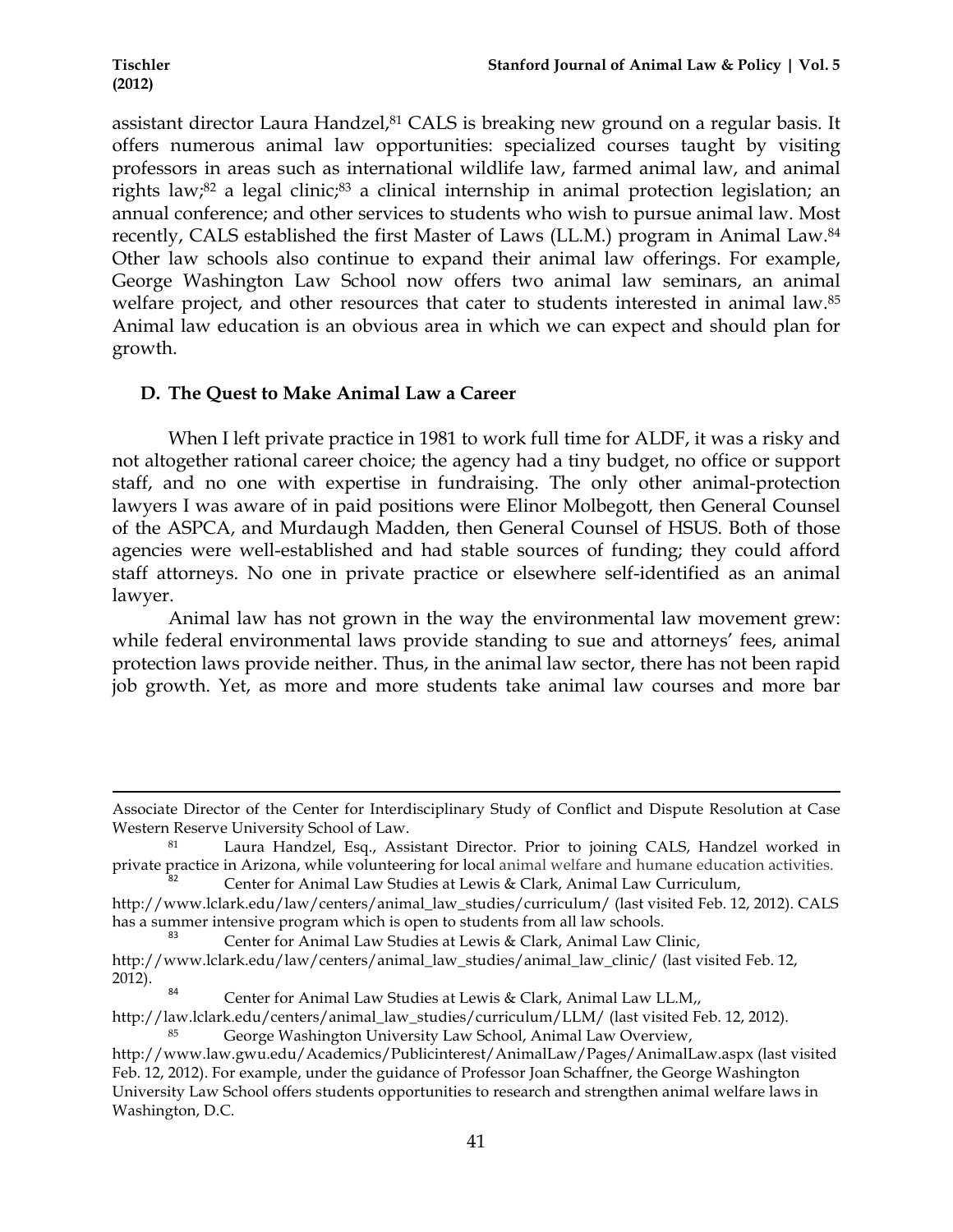groups form, legal professionals want to develop a career in which they can devote their energies to protecting animals.86

A distinct group of animal law attorneys has begun to hang out its shingle in private practice, dealing mainly with cases involving companion animals.<sup>87</sup> These lawyers are pioneers, building a foundation for animal law as a career in the private sector. A few private practices and practitioners, such as the Washington, D.C. firm of Meyer, Glitzenstein & Crystal and Bruce Wagman of Schiff Hardin represent large nonprofit animal protection agencies. Other attorneys, like David Wolfson, work for large firms, with an agreement that their pro bono time will be spent on animal protection cases. A growing subset of animal lawyers is teaching animal law classes and seminars and running animal law or legislative clinics.

Non-profit animal protection agencies have begun to see the value of hiring staff attorneys. In 2005, HSUS hired three staff attorneys. Their goal was to do groundbreaking legal work and support the agency's legislative campaigns. Their litigation staff has grown faster and larger than they initially anticipated, to some extent fueled by the resources furnished by the merger of HSUS and the Fund for Animals. HSUS is now the single largest employer of animal lawyers in the nonprofit sector.<sup>88</sup> Other animal protection groups also have staff attorneys, including ALDF, People for the Ethical Treatment of Animals, Compassion Over Killing, the ASPCA, Physicians Committee for Responsible Medicine, Friends of Animals, Farm Sanctuary, and Best Friends. Each agency approaches litigation somewhat differently. For example, PCRM's litigation program, headed by Dan Kinburn,<sup>89</sup> "challenges industry and government efforts to promote the consumption of animal products and other unhealthy foods, and uses litigation to promote vegetarian diets as well as alternatives to the use of animals in medical research and education."90 HSUS's Litigation Unit, under the direction of Jon Lovvorn, works to support the agency's campaigns and legislative efforts, with a key focus on farmed animals and wildlife cases. ALDF's docket includes, as per its mission statement, an ongoing push for legal rights in addition to greater protections. ALDF is

<sup>!!!!!!!!!!!!!!!!!!!!!!!!!!!!!!!!!!!!!!!!!!!!!!!!!!!!!!!!!!!!</sup> <sup>86</sup> Yolanda Eisenstein, CAREERS IN ANIMAL LAW (1st ed. 2011); Joyce Tischler, *Making Animal Law Your Career*, ABA Trial Tort and Insurance Practice Section, Animal Law Committee Newsletter 20 Winter 2007); Alexandra Friedberg, *Animal Law Continues Growth in American Law Schools*, *Id.* at 18; Animal Legal Defense Fund, Opportunities In Animal Law,

http://aldf.org/downloads/CareerServicesPacketOpportuntiesinAnimalLaw.pdf (last visited Feb. 12, 2012).

There are numerous examples of private practitioners who handle companion animal cases, including Adam Karp, a Washington State attorney who specializes in personal injury and custody cases involving animals; Calley Gerber, Gerber Animal Law Center of Raleigh, NC; Amy Trakinski, who focuses primarily on animal rights law in NY and NJ; Robert Newman of Santa Ana, CA, who specializes in all aspects of veterinary service; Yolanda Eisenstein, Animal Law Office, Dallas, TX; Randall Turner, Turner & McKenzie, P.C., Fort Worth & Dallas, TX; and Donald D. Feare of Arlington, TX, whose practice is focused on a broad array of animal-related issues and clients. For a list of practitioners, visit http://www.animal-lawyer.com/html/referrals\_.html (last accessed Feb. 12, 2012).

<sup>88</sup> Humane Society of the United States, Throwing the Book at Animal Abusers, http://hsus.typepad.com/wayne/2007/09/litigation.html (last visited Feb. 12, 2012).

<sup>89</sup> Dan Kinburn, General Counsel, Physicians Committee for Responsible Medicine

<sup>90</sup> Physicians Committee for Responsible Medicine,

http://www.pcrm.org/media/experts/bios/dan-kinburn-esq (last visited Feb. 12, 2012).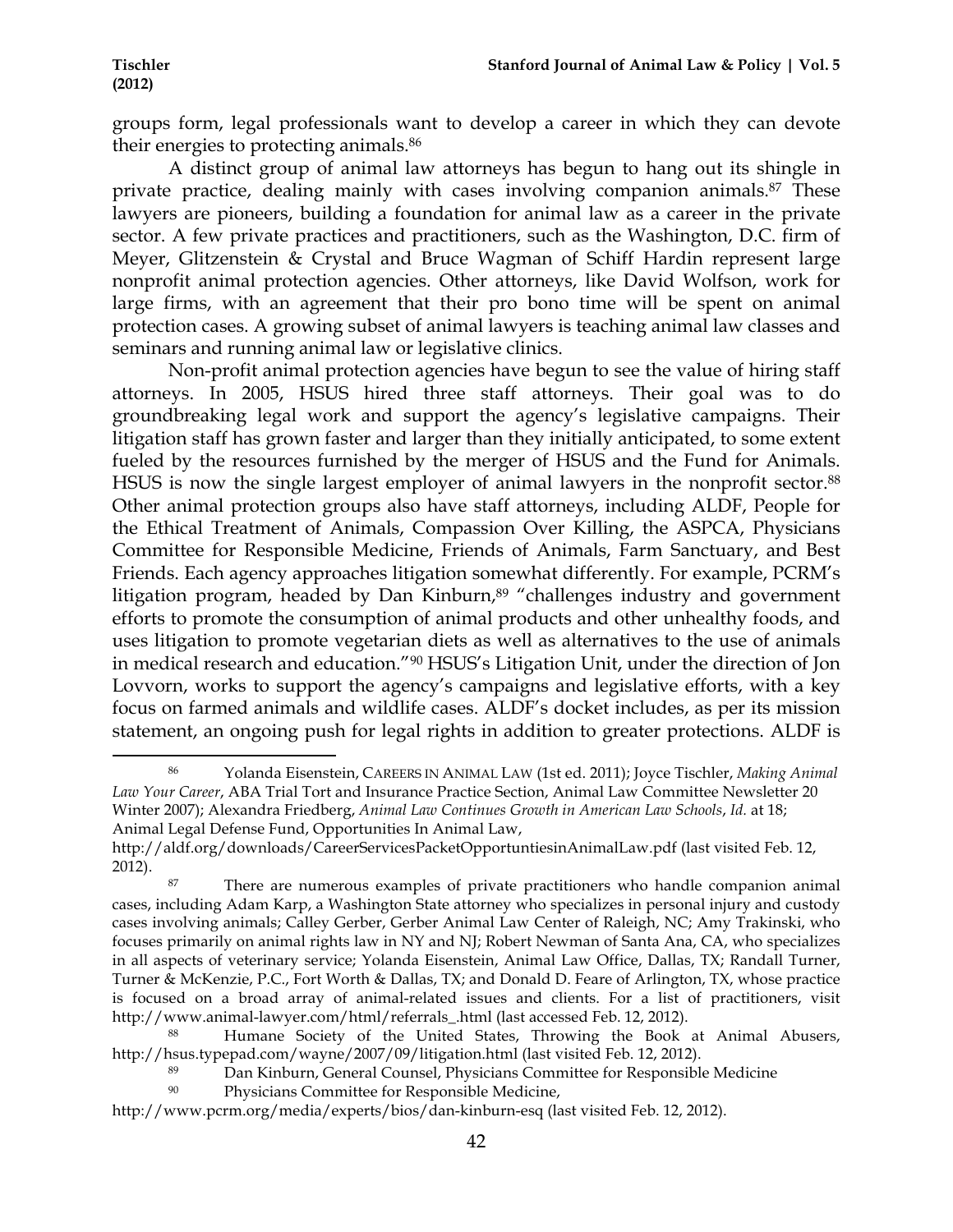continuing its cruelty and companion animal work and, with Carter Dillard at the helm, branching into a more pointed focus on farmed animal cases.

Some animal lawyers have opted to work for federal, state, or local agencies, bringing their animal law training and sensibilities with them. Take the example of Wisconsin attorney Leslie Hamilton, who works for a county Corporation Counsel. By offering to carry out certain tasks as part of her duties, she has opened up opportunities to engage in animal law activities. When the humane society under contract with the county seizes animals in cruelty cases, Hamilton files petitions for transfer of ownership to the humane society. She also serves as counsel to the Board of Health in dangerous dog administrative hearings and engages in a variety of other animal-related legal matters.<sup>91</sup>

The professional connections that are made through working within the bar associations have led to some fascinating opportunities to work for animals. Two examples of this occurred within the N.Y.C. Bar Committee. Because of contacts she made as an active member of the Committee, attorney Meena Alagappan now serves as the Executive Director of Humane Education Advocates Reaching Teachers (HEART). Similarly, as a result of a Committee project to improve the administration of animal control in New York City, Jane Hoffman left private practice and now heads the Mayor's Alliance for New York City's Animals, which has the goal of making New York a no-kill city by 2015.92

As of this writing, the quest for a career in animal law is still challenging and risky, with more attorneys available than jobs being offered. Just as "animal" lawyers work to develop new theories to use in litigation, emerging legal advocates must think innovatively to generate jobs that will enable them to fill the growing needs of the field.

# **E. Becoming an International Movement**

Dr. Shirley McGreal, the founder and Chairwoman of the International Primate Protection League (IPPL), has long been active in the international animal welfare community and as she became familiar with ALDF, she saw a place for attorneys to assist on an international level. In 1984, she invited Professor David Favre to accompany her to a meeting of the International Union for Conservation of Nature

<sup>!!!!!!!!!!!!!!!!!!!!!!!!!!!!!!!!!!!!!!!!!!!!!!!!!!!!!!!!!!!!</sup> <sup>91</sup> Tischler, *supra* note 86, at 21.

<sup>92</sup> *See, e.g.*, Interview by ALDF with Meena Alagappan, Executive Director, HEART (Feb. 4, 2009) *available at* http://www.aldf.org/article.php?id=1578; HEART works "to foster compassion & respect for all living beings & the environment by educating youth & teachers in humane education." *See*  HEART, http://teachhumane.org/heart/ (last visited Feb. 12, 2012). *See, also,* Interview with Hoffman, *supra* note 7; Interview with Sullivan, *supra* note 11: In 2001, Mariann Sullivan drafted a memo that went from the Committee to the administration of then-incoming Mayor Michael Bloomberg. It discussed, among other things, the embattled Center for Animal Care and Control and made policy recommendations. The Mayor's office was receptive and a series of meetings occurred between City officials and Hoffman, Sullivan, and Wolfson, culminating in a Memorandum of Understanding and the creation of a new nonprofit, The Mayor's Alliance for New York City's Animals. Jane Hoffman serves as its Executive Director. The Mayor's Alliance has brought together the key stakeholders in New York City; it has become a model for other cities dealing with animal control, having already improved cooperation among the agencies and animal protection groups and reducing the euthanasia rate significantly.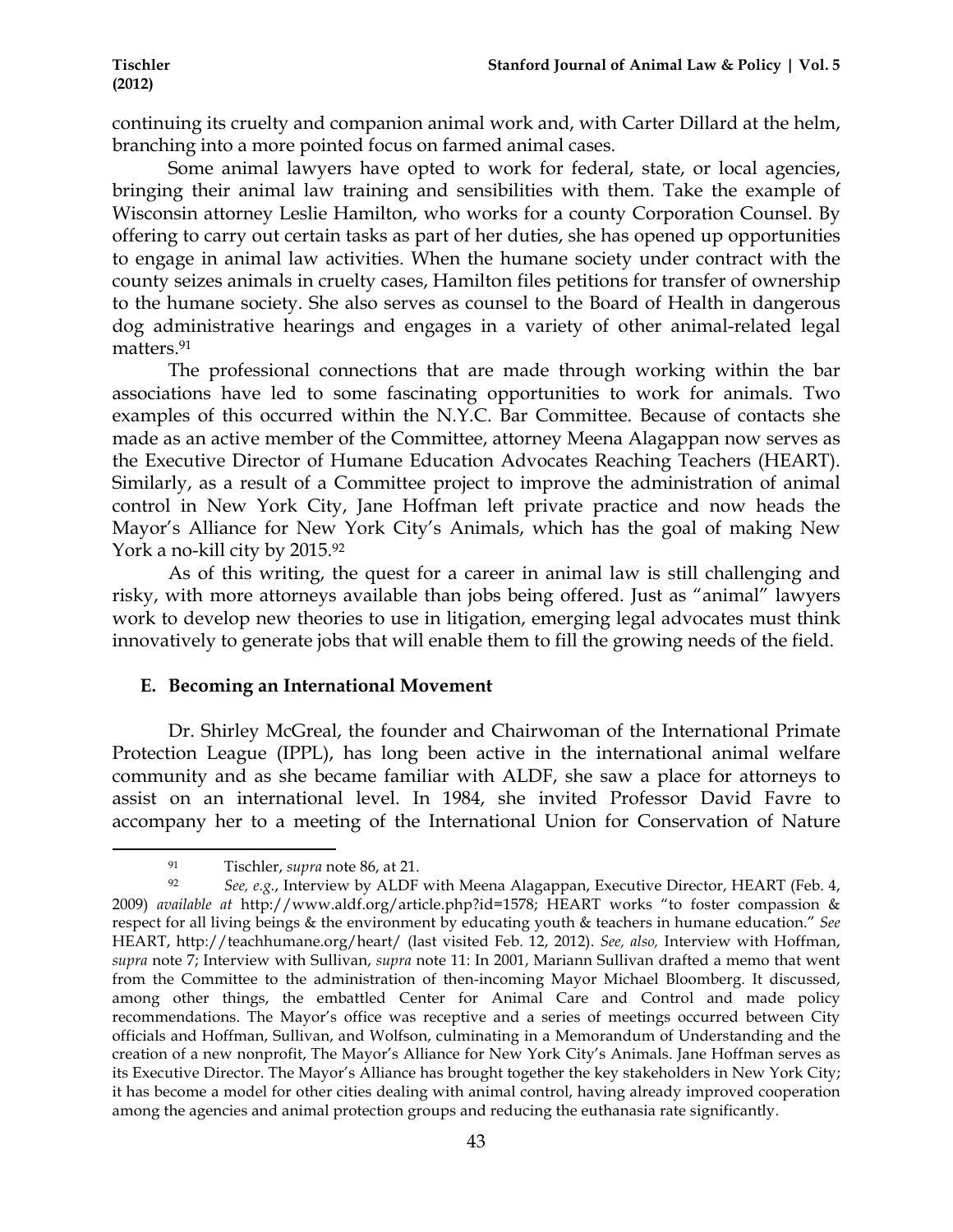(IUCN), a global environmental organization.<sup>93</sup> He recalls being fascinated when he learned that within the context of IUCN, decision-makers have "no concern for the welfare of individual animals; they only think of animals in 'species' terms and geographic terms. [They are] trying to maintain populations that are sustainable."94 At his first IUCN meeting, Favre met a kindred spirit, wildlife expert, Bill Clark,<sup>95</sup> and they agreed that an international treaty setting minimum standards for animal welfare was needed.96 Between 1986 and 1988, the two drafted an International Convention for the Protection of Animals<sup>97</sup> and contacted representatives of various countries, explaining the concept and asking for their support and participation. This proved to be a daunting task. Favre and Clark were able to enlist the support of Maneka Gandhi, an animal rights advocate and Member of the Indian Parliament, but they were ultimately unable to establish broad support for the Convention and to date, no such treaty exists.98

Favre turned his attention to an existing treaty, the Convention on International Trade in Endangered Species of Flora and Fauna (CITES).<sup>99</sup> The purpose of CITES is to protect species from extinction by regulating international trade. Favre agreed with McGreal that attorneys could prove beneficial to the international efforts to protect animals and in 1987, he attended his first biennial meeting of CITES on behalf of ALDF. Once again, he discovered that there was no opportunity to present concepts of animal rights,100 but by understanding how CITES operated, he could help to protect animals on a species level. CITES meetings were structured so that nongovernmental agencies (NGOs) such as IPPL, HSUS, and ALDF could lobby governmental representatives, who had the power to vote about the levels of protection to be afforded to a given species. CITES was also attended by commercial industry representatives seeking to exploit species for financial gain and who, of course, lobbied the governmental representatives for lower protections.

Favre began to learn how to effectively impact decisions made regarding species protection; the key was attending the conference and networking as much as possible

<sup>93</sup> *See* IUCN.org, http://www.iucn.org/ (last visited Feb. 12, 2012).

<sup>94</sup> Telephone interview with David Favre, Professor of Law, Michigan State University (Nov. 4, 2010 and Nov. 8, 2010) [hereinafter Interview with Favre].

<sup>95</sup> Dr. Bill Clark is employed by INTERPOL and works on Project WISDOM, a program designed to enhance wildlife law enforcement efforts in Africa, with particular attention to halting the illegal trade in elephant ivory and rhinoceros horns. He also serves as an honorary warden and U.S. liaison for the Kenya Wildlife Service. Prior to working for INTERPOL, Dr. Clark was the CITES Coordinator for the Israel Nature and Parks Authority for over thirty years. He has authored close to 100 articles and several books on wildlife and law enforcement issues.

<sup>96</sup> Animal Legal & Historical Ctr., Statement of Need for the Convention for the Protection of Animals, http://www.animallaw.info/articles/qvitfavreconvanimalwelfare.htm (last visited Feb. 12, 2012).

<sup>97</sup> Animal Legal & Historical Ctr., International Convention for the Protection of Animals, http://www.animallaw.info/treaties/itconfprotanimal.htm (last visited Feb. 12, 2012).

<sup>98</sup> Georgetown Law Library, International & Foreign Animal Law Research Guide, (Sep. 23, 2011) http://www.ll.georgetown.edu/guides/internationalanimallaw.cfm.

Animal Legal & Historical Ctr., Quick Summary of CITES,

http://www.animallaw.info/topics/tabbed%20topic%20page/spuscites.htm (last visited Feb. 12, 2012).

<sup>100</sup> Interview with Favre*, supra* note 94. Favre bemoaned the fact that, "[t]he idea of animal rights is a nonstarter for developing countries. The best we could hope for is animal welfare."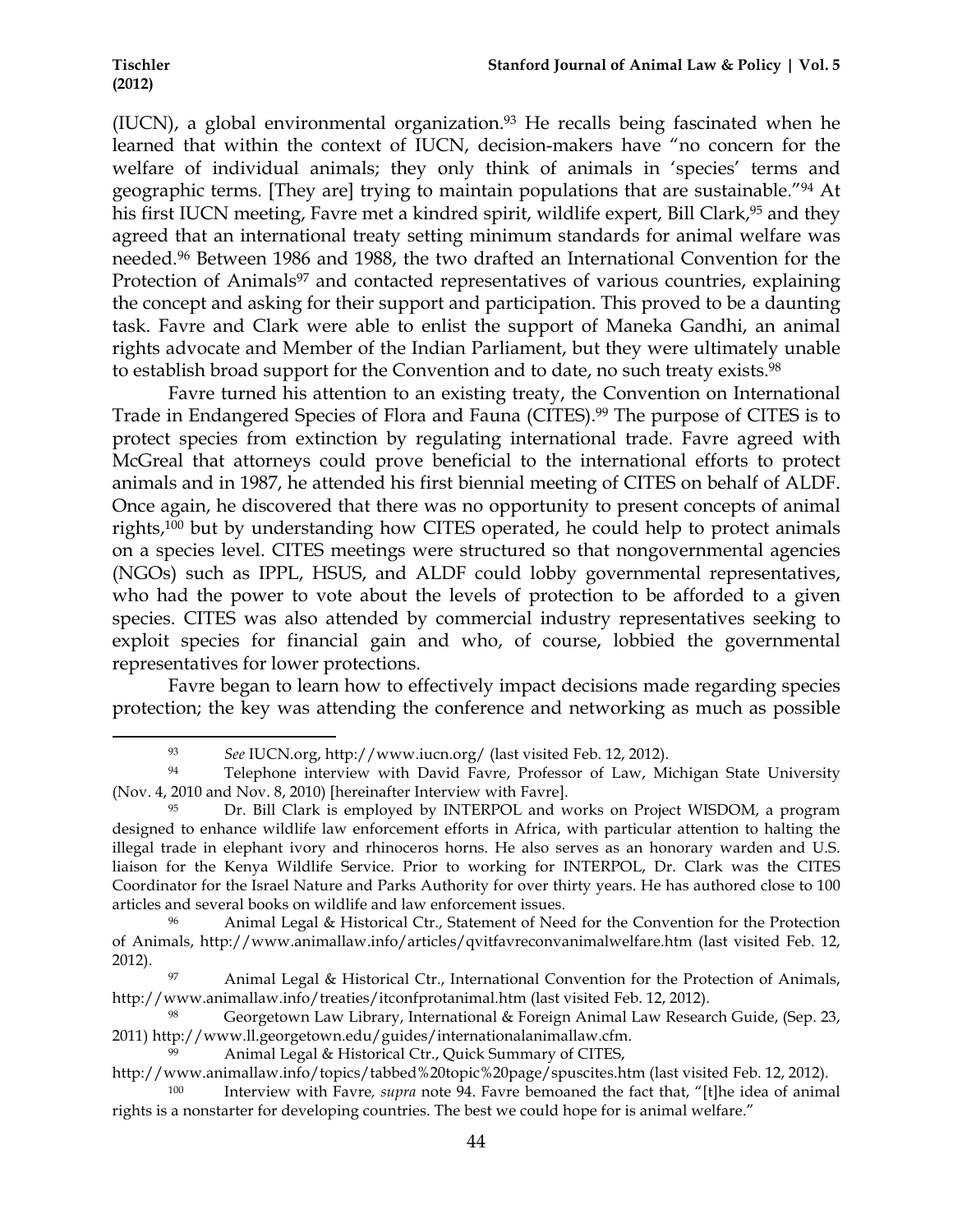with the governmental representatives. A lot of the most important contacts were made at the cocktail parties.101 According to Favre, "It was still [in the 1980s] a modest sized group and people knew each other personally."102 There was no Internet and a poor mail system, so Favre helped to organize the animal protection NGOs by establishing a central organization called the Species Survival Network.103

Looking back, he commented, "It is clearly better to have it [CITES] than not, but there are a lot of problems, not so much with CITES, but rather with how the world implements or fails to implement the treaty." While CITES contained some powerful language, there was a lack of implementing legislation in the countries from which endangered species were being exported. Over the next few years, Favre travelled to Malta and Ghana to help draft domestic laws to implement CITES. In July, 1991, he conducted training sessions for the Department of Wildlife in Malawi and he could see, firsthand, how the best intentions of CITES were thwarted at the local level. According to Favre, "The level of education was low and the individuals were not capable of dealing with international trade issues effectively . . . ."104 He witnessed how something as simple as having access to a reliable computer could impact the lives of endangered species within a developing country. He noted that "a functional computer at the desk of a customs agent—that's the critical point where the illegal shipments could be stopped."105 Favre also noticed that, even though CITES had existed since 1973, there was no codified explanation of the treaty or the resolutions that had been passed to enforce it, so he filled that gap with the publication of the first and only book about CITES at that time.106

In the ensuing years, Favre has watched with interest as the structure of CITES meetings has changed; today, it is far more complex and a lot more of the lobbying is done before and after the two week biennial gathering. "It's no longer easy to impact the product. It's also harder for the U.S. to impact what other countries are doing."107 The counterpoint is that the SSN has grown into a mature NGO that "helps to develop grassroots organizations in other countries and those groups do the work…" i.e., outreach to their governmental representatives.108 HSUS, Born Free, and others now have full-time employees dedicated to lobbying at CITES.

<sup>103</sup> Species Survival Network, http://www.ssn.org/ (last visited Feb. 12, 2012).

<sup>!!!!!!!!!!!!!!!!!!!!!!!!!!!!!!!!!!!!!!!!!!!!!!!!!!!!!!!!!!!!</sup> <sup>101</sup> *Id.*

<sup>102</sup> *Id.*

<sup>104</sup> "As I started the workshop, it became clear that most of the legal issues I discussed in law school would be inappropriate for the group; had to keep it to basics. It was also clear that 8 of the 10 people had no idea what the treaty (CITES) was about, and that all five of the customs agents had no idea about international wildlife trade. My discussion was strongly supported by the two videotapes that the U.S. Fish and Wildlife Service had loaned me . . . ." Memo from Prof. David Favre to ALDF Board of Directors, July 16, 1991 at 2.

<sup>105</sup> Interview with Favre, *supra* note 94. 106 DAVID FAVRE, INTERNATIONAL TRADE IN ENDANGERED SPECIES: <sup>A</sup> GUIDE (Springer Publishing 1989).

<sup>107</sup> Interview with Favre, *supra* note 94.

<sup>108</sup> *Id.*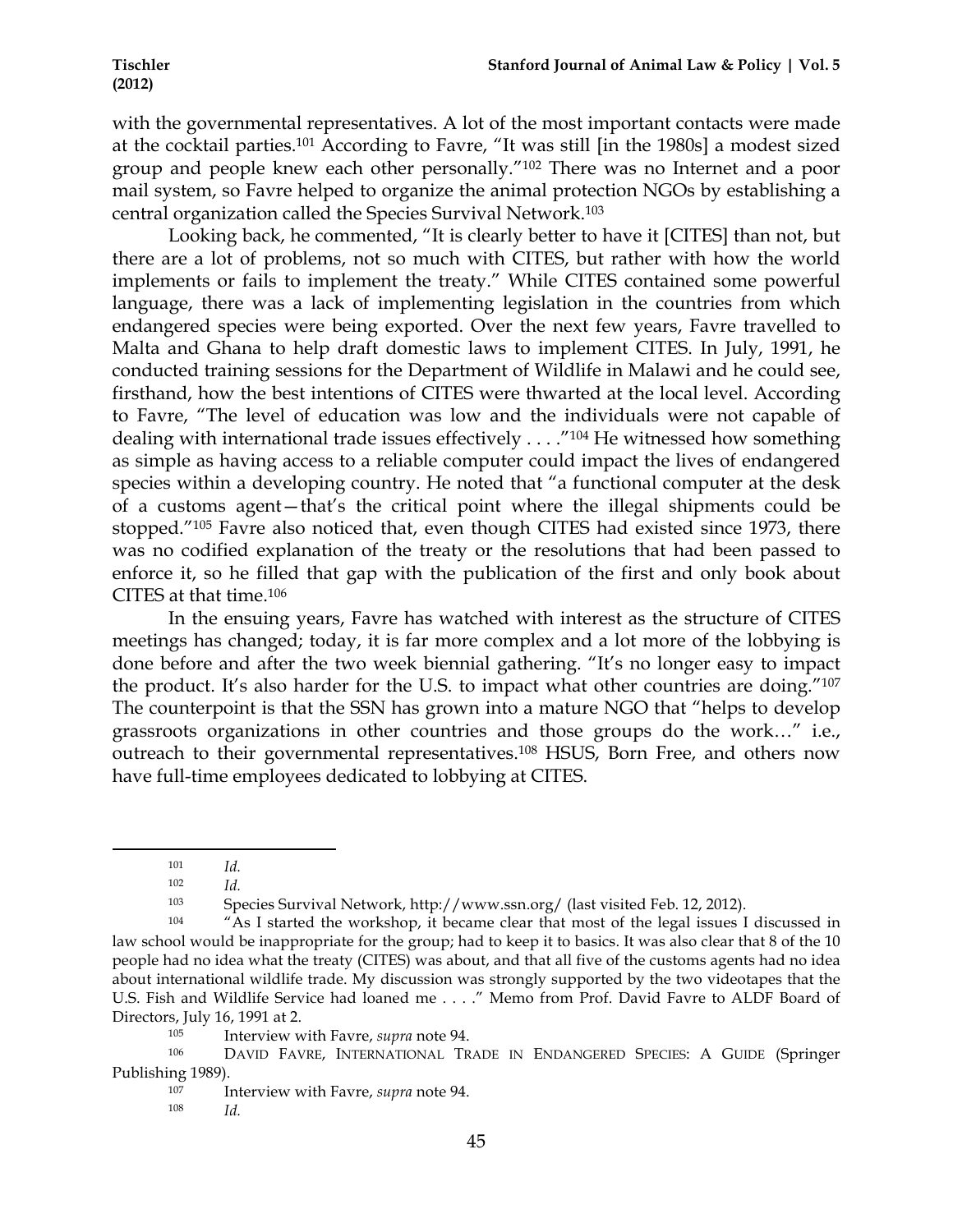In 2003, San Diego attorney Kristina Hancock<sup>109</sup> approached Favre with the opportunity to plan and host a conference on animal law at the international level. The contacts Favre had made through his CITES work and his web site<sup>110</sup> were essential to locating speakers from other parts of the globe.111 Hancock and Favre found speakers who could provide a cultural context for the laws and treatment of animals in their respective countries. They realized that most of the audience would be Americans and wanted that audience to leave the conference with a much deeper understanding of the issues that animals face in other countries and regions.

The result was "Animals and the Global Community: Integrating Animal Welfare into the Legal Systems of the World," held at California Western School of Law in April, 2004, a first-of-its-kind gathering and an impressive achievement.112 Speakers included attorney Raj Panjwani,<sup>113</sup> who described the legal framework used to protect animals in India, Tom Garrett<sup>114</sup> and Dr. Agnes Van Volkenburgh,<sup>115</sup> who addressed confinement hog farming in Poland, Shadrack Arhin,<sup>116</sup> who described Ghana's approach to dealing with stray and feral animals in urban areas, Elena Maroueva<sup>117</sup> from Russia, who spoke about the stray animal issue and the challenge of obtaining new animal protection laws in her country, and Jill Robinson,<sup>118</sup> who gave a moving presentation on Chinese farmers' intensive confinement of Asiatic black bears who are crudely "milked" for their bile. Professor Michael Radford<sup>119</sup> and Peter Stevenson<sup>120</sup> of

<sup>109</sup> Kristina A. Hancock, Senior Counsel, McKenna Long & Aldridge LLP, adjunct professor in animal law, California Western School of Law, Vice Chair, ABA TIPS Animal Law Committee.

<sup>110</sup> *See* Interview with Favre, *supra* note 94. His web site is: Animal Legal and Historical Web Center, http://www.animallaw.info/ (last visited Feb. 12, 2012).

<sup>111</sup> Interview with Favre, *supra* note 94.

<sup>112</sup> *See A Global Perspective on Animals in the Legal System*, International Animal Welfare Conference at California Western School of Law (Apr. 2004) *available at*

http://www.animallaw.info/policy/pobowelfareconf2004.htm (last visited Feb. 12, 2012).

<sup>113</sup> Raj Panjwani, founder, Animal and Environment Legal Defense Fund, New Dehli, India, has provided legal advice and assistance to, among other groups, the Animal Welfare Board of India, the Committee for Prevention of Cruelty and Supervision of Experiments on Animals, World Wildlife Fund-India, World Society for Protection of Animals, Wildlife Trust of India, People for Animals, and Greenpeace. He serves on the ABA TIPS Animal Law Committee.<br>Tom Garrett writer Animal Welfare Institute

Tom Garrett, writer, Animal Welfare Institute, has written extensively about the introduction of factory farming methods into Eastern Europe.

<sup>115</sup> Agnes Van Volkenburgh, DVM, was raised in Poland and practices veterinary medicine in Southern California.

<sup>116</sup> Shadrack Arhin, attorney for Corporate Legal Concepts in Accra, Ghana, specializes in property, corporate, environmental, and wildlife law. In 1995, Arhin worked with David Favre to redraft Ghana's wildlife laws. Arhin has also been active with the ABA TIPS Animal Law Committee.

<sup>117</sup> Elena Maroueva, Director of VITA Animal Rights Center, an animal-rights activist organization based in Moscow, Russia.

<sup>118</sup> Jill Robinson, founder and CEO of Animals Asia Foundation, works to negotiate for the release of bears from bile farms, established sanctuaries in China and Vietnam for rescued bears, and also rescues stray dogs in Asia.

<sup>119</sup> *Supra* note 9.

Peter Stevenson, attorney and Chief Policy Advisor, Compassion in World Farming is considered one of the leading advocates for farmed animals in the United Kingdom and Europe. He is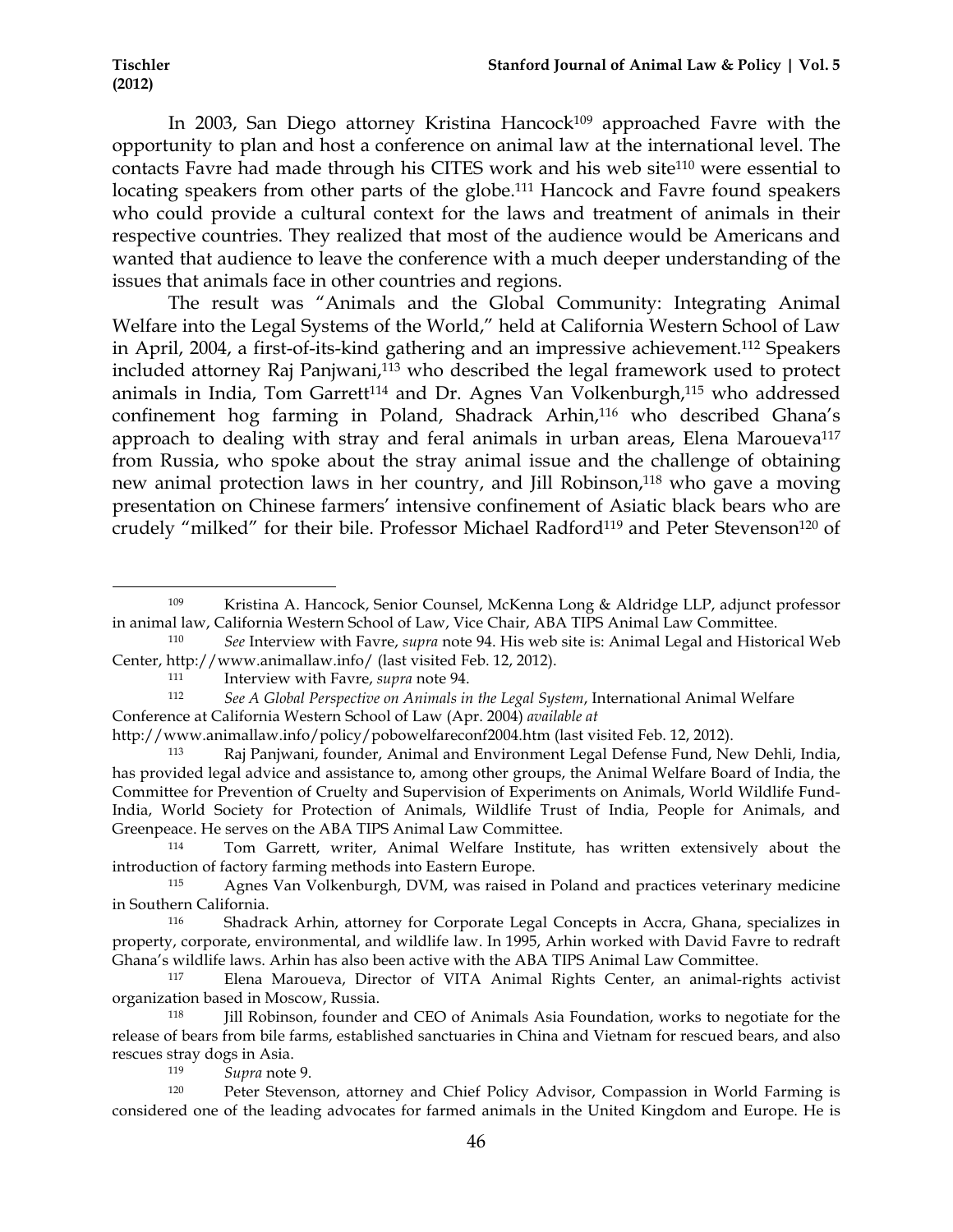the United Kingdom explained how the European Union functions and how it has been able to pass animal protection legislation that is far more advanced than American law; Fernando Araujo<sup>121</sup> discussed recent animal law developments in Portugal; Katrina Sharman<sup>122</sup> focused on animals used in research in Australia; and Peter Sankoff<sup>123</sup> provided a critique of New Zealand's Animal Welfare Act of 1999 and current treatment of farmed animals. Even more important than the topics covered were the relationships that were born at this conference; friendships formed that have paved the way for partnerships at the international level.<sup>124</sup>

That same year, Brian and Ondine Sherman, a father and daughter from Australia, founded Voiceless, the Animal Protection Institute, with a special emphasis on introducing and fostering the growth of animal law in their country.125 Due to their efforts, animal law is currently taught at nine law schools in Australia and animal law bar sections are forming in various parts of that country. As Favre correctly predicted, the Internet is enabling animal lawyers around the globe to learn of each others' legal systems, provide information and opinions, maintain regular contact, and work together programmatically, giving animal law a more robust international presence.126

<sup>123</sup> See Peter Sankoff & Steven White, ANIMAL LAW IN AUSTRALASIA (The Federation Press 2009). Peter Sankoff is an Associate Professor at the University of Western Ontario, Faculty of Law who specializes in animal law, criminal law, and the law of evidence. He taught animal law at the University of Auckland from 2006-2010, and has taught Comparative Concepts in Animal Protection Law at Lewis & Clark Law School. 124 Interview with Favre, *supra* note 94. "I published the proceedings, but the human

connections were paramount. The Internet was now able to allow us to communicate in an ongoing manner. Katrina [Sharman] and [animal law in] Australia were exploding onto the scene . . . ." *Id.* Copies of the published proceedings are available for purchase at Animal Legal and Historical Center, http://www.animallaw.info/policy/pobooks.htm (last visited Feb. 12, 2012).

<sup>125</sup> Voiceless, The Animal Protection Institute, http://www.voiceless.org.au/who-we-are (last visited Feb. 12, 2012). "Voiceless is an independent non-profit think tank dedicated to alleviating the suffering of animals in Australia. Established in 2004 by father and daughter team, Brian Sherman AM and Ondine Sherman, Voiceless: Creates and fosters networks of leading lawyers, politicians and academics to influence law and public policy; Conducts high quality research and analysis of animal industries, exposing legalized cruelty and promoting informed debate; Creates a groundswell for social change by building and fortifying the Australian animal protection movement with select Grants and Prizes; and Informs consumers and empowers them to make animal-friendly choices." *Id.*

<sup>126</sup> *See* Animal Legal & Historical Ctr., World Materials, (Sept. 23, 2011) http://www.animallaw.info/nonus/index.htm (last visited Feb. 12, 2012). *See also,* Professor David Cassuto, Posting to ANIMAL BLAWG, http://animalblawg.wordpress.com/2010/04/12/second-worldconference-on-bioethics-and-animal-rights-salvador-brazil-august-2010/ (April 12, 2010) (last accessed Feb. 12, 2012). Cassuto's Blawg regularly features postings on international animal issues, as well as a "blogroll" of blogs from various countries. *See* ANIMAL BLAWG, http://animalblawg.wordpress.com/ (last visited Feb. 12, 2012). *Voiceless* now has an annual Animal Law Lecture Series in which speakers spend two weeks touring Australia and delivering presentations at law schools, law firms and other

<sup>!!!!!!!!!!!!!!!!!!!!!!!!!!!!!!!!!!!!!!!!!!!!!!!!!!!!!!!!!!!!!!!!!!!!!!!!!!!!!!!!!!!!!!!!!!!!!!!!!!!!!!!!!!!!!!!!!!!!!!!!!!!!!!!!!!!!!!!!!!!!!!!!!!!!!!!!!!!!!!!!!!!!!!!!!!!!!!!!!!!!!!!!!!!!!!!!!!!</sup> credited with helping to establish the European Union bans on sow stalls, veal crates, and battery cages, along with the acknowledgement (Treaty of Rome) that animals are "sentient beings."

<sup>121</sup> Fernando Araujo, Ph.D, Professor of Law, University of Lisbon Faculty of Law and author of the first Portuguese book on animal rights.

<sup>122</sup> Katrina Sharman, Board Member and former Corporate Counsel, Voiceless, The Animal Protection Institute, an Australian nonprofit organization dedicated to protecting animals in that country; contributor to ANIMAL LAW IN AUSTRALIA AND NEW ZEALAND (Thomson Reuters 2010).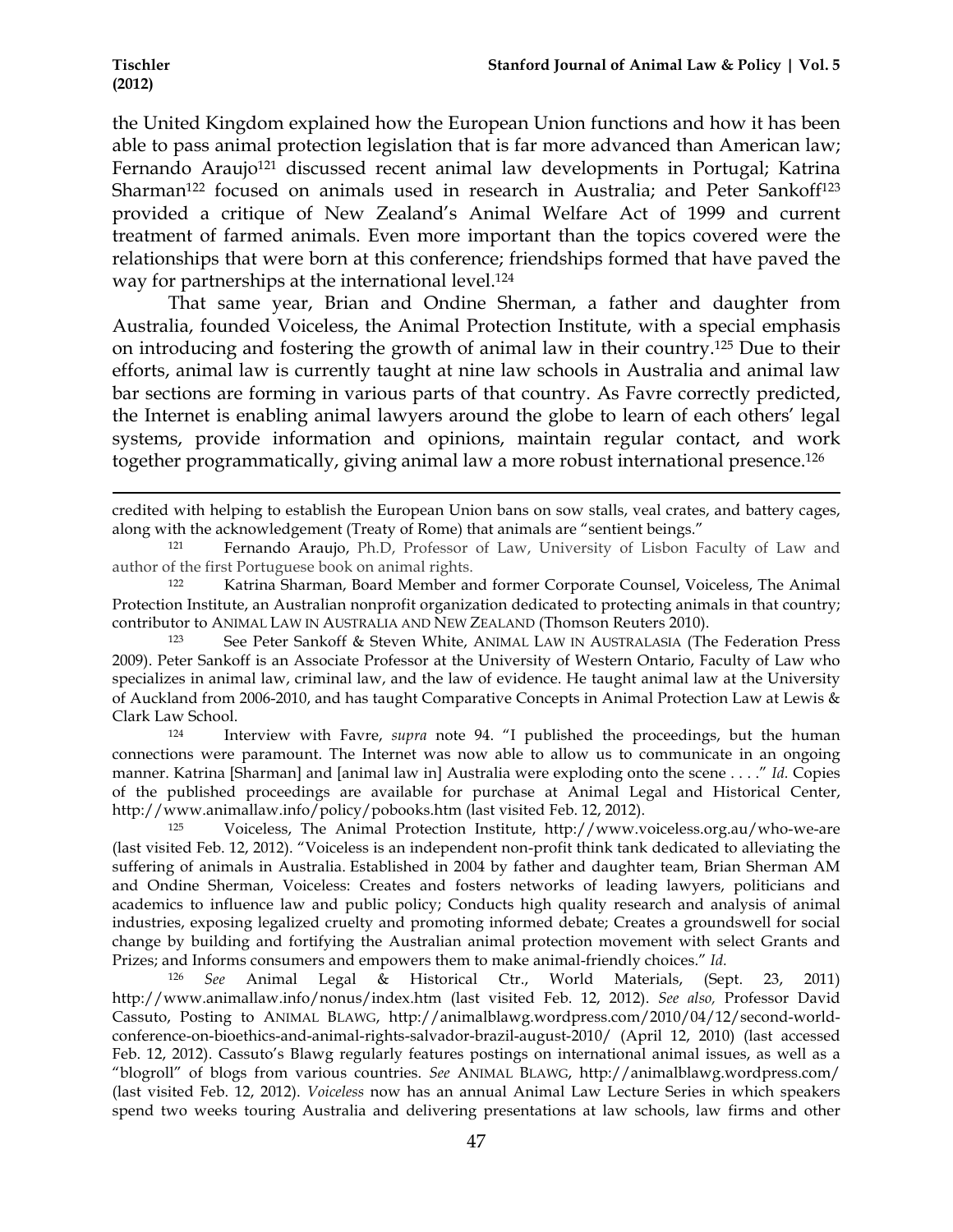# **F. A Split Approach to the Practice of Animal Law: Rights Versus Welfare Reform**

# 1. The Development of the Rights Approach

From its outset, the animal law movement has struggled with the distinction between rights and welfare and the resulting choice of which concept to spend one's time promoting. Proponents on each side argue their positions vehemently, each believing that the approach he supports will provide the most likely, if not the only, path to meaningful change in the status of and protections received by animals. This split has been played out in articles, books, publications, conferences, debates, and programmatic choices about which lawsuits to bring and legislation to promote.

While most of the practitioners of animal law have been knee-deep in animal protection cases, two lawyers have been the leaders in the effort to understand and chart how philosophical rights theories can be applied within the context of the American legal system. David Favre began thinking about legal rights for animals soon after he became a law professor in 1977 and his initial inklings were codified in an article on wildlife rights.127 That same year, Steven Wise began a general law practice in Boston, Massachusetts.128

Favre and Wise met in 1980, at the first conference of animal-rights lawyers sponsored by Henry Mark Holzer and the Society for Animal Rights,<sup>129</sup> and both thereafter joined the board of directors of the nascent Attorneys for Animal Rights.130 In 1982, in preparing for his talk at the first Attorneys for Animal Rights conference, Favre researched slavery in America and the use of *habeas corpus*. 131 At the same time, Wise was becoming increasingly dissatisfied with representing human clients and began to develop a practice exclusively devoted to animal law.132 His attitude toward the kinds of animal law cases he wished to handle also began to transition, as he realized, "I could take all these animal cases and it would be only a slight drop in the bucket of animal abuse. I would spend an entire career nibbling at the edges. The only way I could make

!!!!!!!!!!!!!!!!!!!!!!!!!!!!!!!!!!!!!!!!!!!!!!!!!!!!!!!!!!!!!!!!!!!!!!!!!!!!!!!!!!!!!!!!!!!!!!!!!!!!!!!!!!!!!!!!!!!!!!!!!!!!!!!!!!!!!!!!!!!!!!!!!!!!!!!!!!!!!!!!!!!!!!!!!!!!!!!!!!!!!!!!!!!!!!!!!!!

127 Interview with Favre, *supra* note 94.<br><sup>128</sup> Telephone interview with Steven Wise, Founder and President, Center for the Expansion of Fundamental Rights (Dec. 6, 2010) [hereinafter Interview with Wise].

<sup>129</sup> Tischler, *supra* note 1, at 21-23. Henry Mark Holzer, Professor of Law Emeritus, Brooklyn Law School, Chairman, International Society for Animal Rights.

<sup>130</sup> *See, supra* note 4.

- <sup>131</sup> Interview with Favre, *supra* note 94. 132 Interview with Wise, *supra* note 128.
- 

venues. To date, Lecture Series speakers have included Steven Wise, Raj Panjwani, Bruce Wagman, Joyce Tischler, and Peter Stevenson, giving Australian legal audiences access to non-Australian perspectives and giving each of the guest lecturers a wonderful opportunity to learn about Australian animal law issues. The Voiceless web site hosts Law Talk, an international forum for attorneys and law students. *See*  Voiceless, *supra* note 125. In Canada, the animal law movement is being developed by a group of law professors including Professor Vaughan Black of Schulich School of Law, Dalhousie University and Professor Martine Lachance, Faculty of Law of the University of Quebec in Montreal (UQAM). Professor Lachance is also the Director of the International Research Group in Animal Law.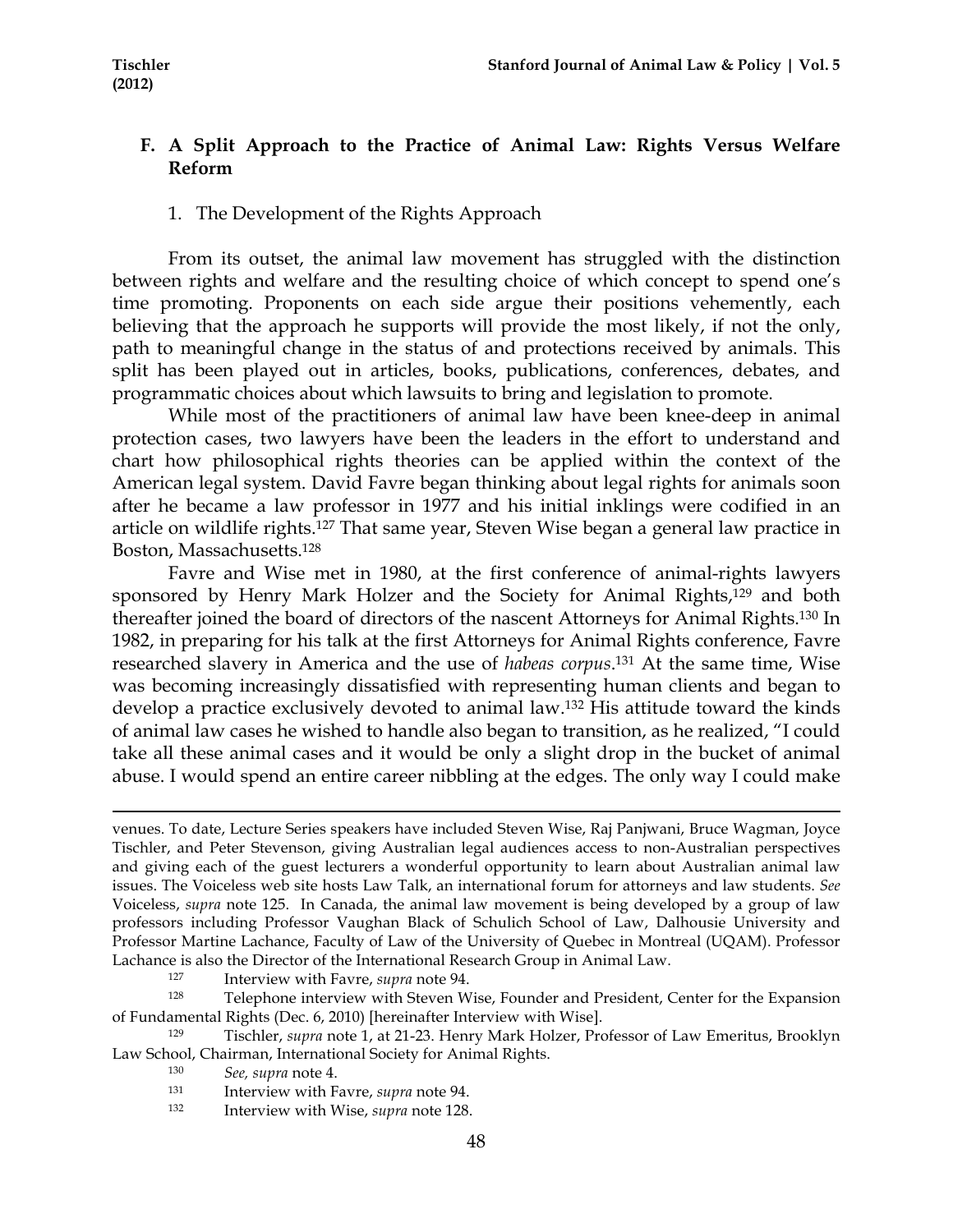a substantial impact was to focus on making systemic change."133 Favre was thinking along the same lines--in 1988, he and Wise began a series of discussions aimed at writing a law-review article about rights for chimpanzees.134 Their discussions included whether rights would occur through litigation or legislation.<sup>135</sup> The resulting article was submitted to the Vermont Law Journal, but the student editors were unwilling to publish it.136

Soon after, Favre and Wise were contacted by Peter Singer and Paola Cavalieri, who were editing a book, *The Great Ape Project*, 137 an ethical manifesto to bring great apes into the moral community of equals. The editors asked Favre and Wise to draft a chapter on legal rights and they agreed. They were eager to take what had been a purely philosophical concept and apply it within the overarching framework of the law. But, the editors were suggesting changes to their chapter that would make no sense to a lawyer or judge.138 For example, Singer and Cavalieri proposed that rights for apes could be achieved by adding apes to all laws protecting humans.139 Favre and Wise countered that was not possible in the current legal system and Singer responded that the goal of the book was not to address practical realities,140 but rather, "to take a different road" in order "to arouse public support for a radical re-thinking of the position of the apes."141 He expressed concern that there were "serious philosophical differences"142 in their approaches and that this book was not the venue to deal with practical attempts to apply rights theory within the existing legal system.143 Favre and

!!!!!!!!!!!!!!!!!!!!!!!!!!!!!!!!!!!!!!!!!!!!!!!!!!!!!!!!!!!! <sup>133</sup> *Id.*

<sup>135</sup> *Id.*

<sup>136</sup> *Id.* This unpublished article is on file with its authors.

<sup>137</sup> THE GREAT APE PROJECT: EQUALITY BEYOND HUMANITY (Paola Cavalieri & Peter Singer, eds., 1993) (a collection of essays that advocate for the extension of legal rights to great apes).

<sup>138</sup> Interview with Wise, *supra* note 128.

<sup>139</sup> Facsimile from Peter Singer, Professor of Bioethics, Princeton University, to David Favre, Professor of Law, Michigan State University, and Steven Wise, Founder and President, Center for the Expansion of Fundamental Rights (Feb. 24, 1992) (on file with David Favre) [hereinafter Singer Fax to Favre & Wise, February].

<sup>140</sup> Facsimile from Peter Singer, Professor of Bioethics, Princeton University, to Steven Wise, Founder and President, Center for the Expansion of Fundamental Rights (March 3, 1992) (on file with David Favre) [hereinafter Singer Fax to Wise, March]. "We would rather strengthen and clarify the ethical basis of our position before we get into the details of seeing what we can get out of the existing legal situation." *Id.*

<sup>141</sup> *Id.* 

<sup>142</sup> Singer Fax to Wise, March, *supra* note 140; Singer Fax to Favre & Wise, February, *supra*  note 139. David Favre responded, "There is no difference in philosophy between ourselves that I can discern. We support the same ethical position . . . . You state that there is a difference in tactics. I guess that we do not understand what your tactic is, beyond the publication of the Declaration itself. What is to come next? At some point you have to talk with the lawyers." Letter from David Favre, Professor of Law, Michigan State University, to Peter Singer, Professor of Bioethics, Princeton University (Feb. 28, 1992) (on file with David Favre) [hereinafter Favre Letter to Singer, February].

<sup>143</sup> Singer Fax to Favre & Wise, February, *supra* note 139, at page 2. Singer wrote, "In this book, we are making a claim for a small group of animals, but for this group we are serious about demanding real equality, and we don't want to compromise our claim on their behalf. We can well understand that, as lawyers, you might think this unrealistic, and might think that a more moderate

<sup>134</sup> Interview with Favre, *supra* note 94.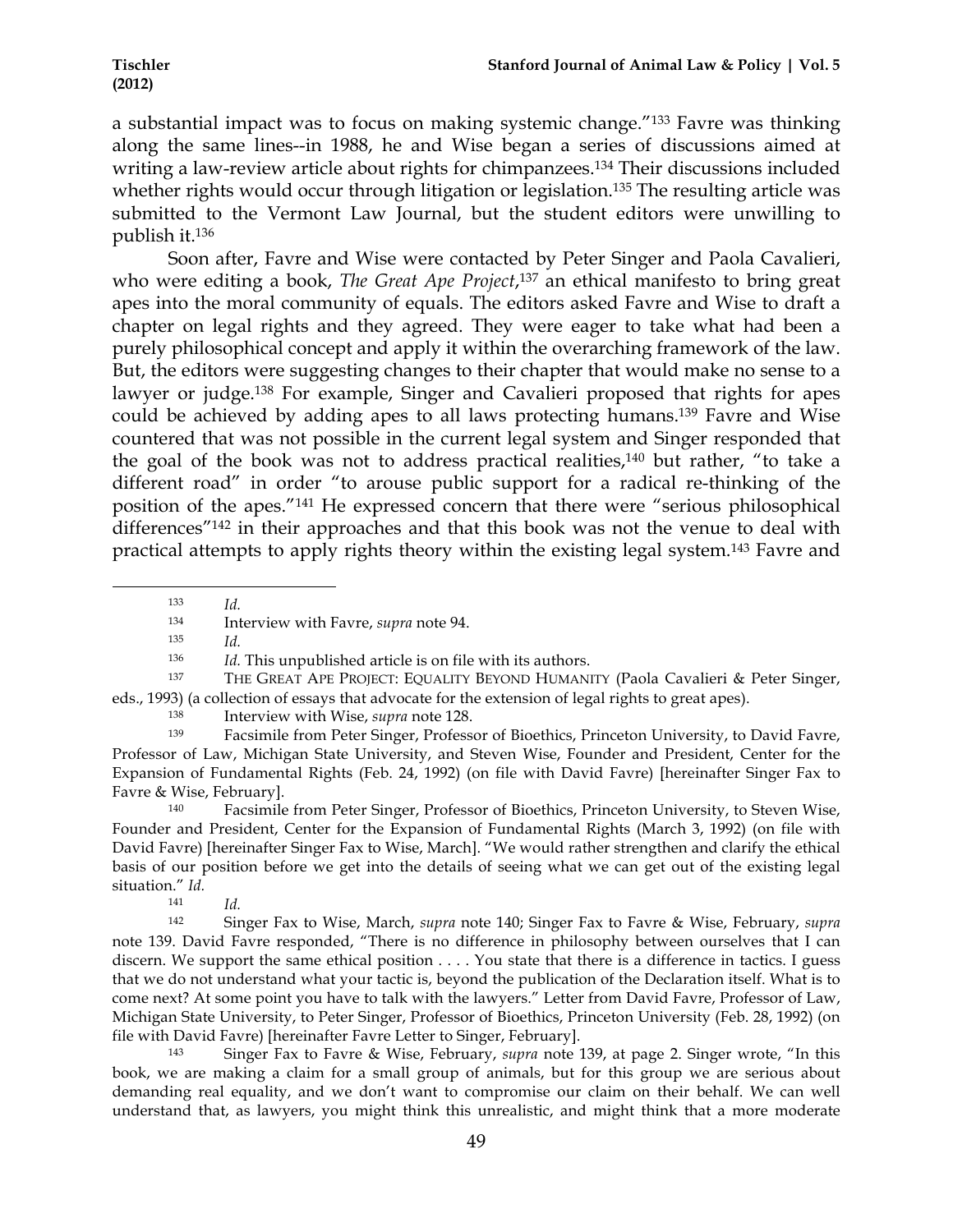Wise argued vehemently with Singer's conclusion:<sup>144</sup> "We cannot seem, by correspondence, to make you understand that our efforts are in *harmony*, that we have *no* deep philosophical differences, and that our projects are *not* distinct. In fact, David and I are taking the initial practical steps to implement our mutual goals. We are *not compromising*. We are *initiating*."145

Singer and Cavalieri refused to publish the chapter as part of their book, a rejection that had a deep impact on Favre and Wise. They began to see the limitations of approaching animal rights from a purely philosophical perspective, a "mile high" view of the concepts. The lawyers' job, as they saw it, was to apply these concepts on the ground. "Judges didn't care about Singer, Regan or even philosophy; what they care about is jurisprudence and law. If I wanted to persuade judges, it wasn't going to happen by citing philosophy. The way to move forward was to make arguments similar to philosophy, but cast them in jurisprudential language."146

Favre had recently accepted the position of interim dean at his law school and was required to focus on that. Wise, however, turned his attention to writing scholarly law review articles in order to flesh out his ideas.147 Between 1995 and 1999, Wise found his writer's voice and, in the process, transformed the debate about animal rights from a philosophical to a legal one. He published an astonishing series of articles in which he

strategy would have a better chance of achieving something concrete, and in the long run, bringing about a major change for the better. If that is you[r] view, I would give you all possible encouragement in pursuing that strategy, and hope for its success. But we are pursuing a different strategy, and we don't want to risk confusing the issue in our book." *Id.*

!!!!!!!!!!!!!!!!!!!!!!!!!!!!!!!!!!!!!!!!!!!!!!!!!!!!!!!!!!!!!!!!!!!!!!!!!!!!!!!!!!!!!!!!!!!!!!!!!!!!!!!!!!!!!!!!!!!!!!!!!!!!!!!!!!!!!!!!!!!!!!!!!!!!!!!!!!!!!!!!!!!!!!!!!!!!!!!!!!!!!!!!!!!!!!!!!!!

In drafting this article, I (Tischler) contacted Peter Singer and asked him to review that 1992 facsimile-discussion with Favre and Wise. Singer explained that, in writing the book, he and Cavalieri were adamant that they wanted to be purist in their approach. Throughout the editing process, they asked themselves, "How purist are we going to be? We are asking for everything for apes… What is it that we want to get in front of people **now**?" When I asked Singer if he thought there were "deep philosophical differences" between his approach and Favre and Wise's, he replied, "It's quite possible that we were all trying to reach the same goal. We (Singer and Cavalieri) were thinking more revolutionary than incremental." Video Skype Interview with Peter Singer, March 23, 2011, 15:30 PST (transcript on file with ALDF).

<sup>144</sup> Singer Fax to Wise, March, *supra* note 140. "Paola and I know that the legal world is full of compromises, and for that reason have nothing but respect for your efforts to achieve something for apes through this process. It is just that our book is an attempt to take a different road – we hope our efforts will complement each other, but they are distinct and ours can only succeed if we keep the distinction clearcut . . . . To deal with 'the reality and complexity of legal rights' would in effect mean: how can we get something for apes within the present legal system that is fixated on the unique status of human beings. Those are presuppositions that we don't want to accept." *Id.* Steve Wise responded, "You say that you respect our efforts to achieve something for apes through the legal process, but that you seek to take a different road. *There is no other road*. Only the legal process exists to implement legal rights." Facsimile from Steven Wise, Founder and President, Center for the Expansion of Fundamental Rights, to Peter Singer, Professor of Bioethics, Princeton University (March 10, 1992) (on file with David Favre) [hereinafter Wise Fax to Singer, March]; Favre Letter to Singer, February, *supra* note 142.

- <sup>145</sup> Wise Fax to Singer, March *supra* note 144.
- 

<sup>146</sup> Interview with Wise, *supra* note 128. 147 *Id.* ("I woke up on December 19, 1993, my forty-fourth birthday and felt mortal…I dissolved my law firm, set my course to be a writer, left ALDF. I had to break all the molds of my life, so that I could accomplish what I wanted to do. Everything else was taking up too much of my time and I needed to focus single-mindedly on rights.").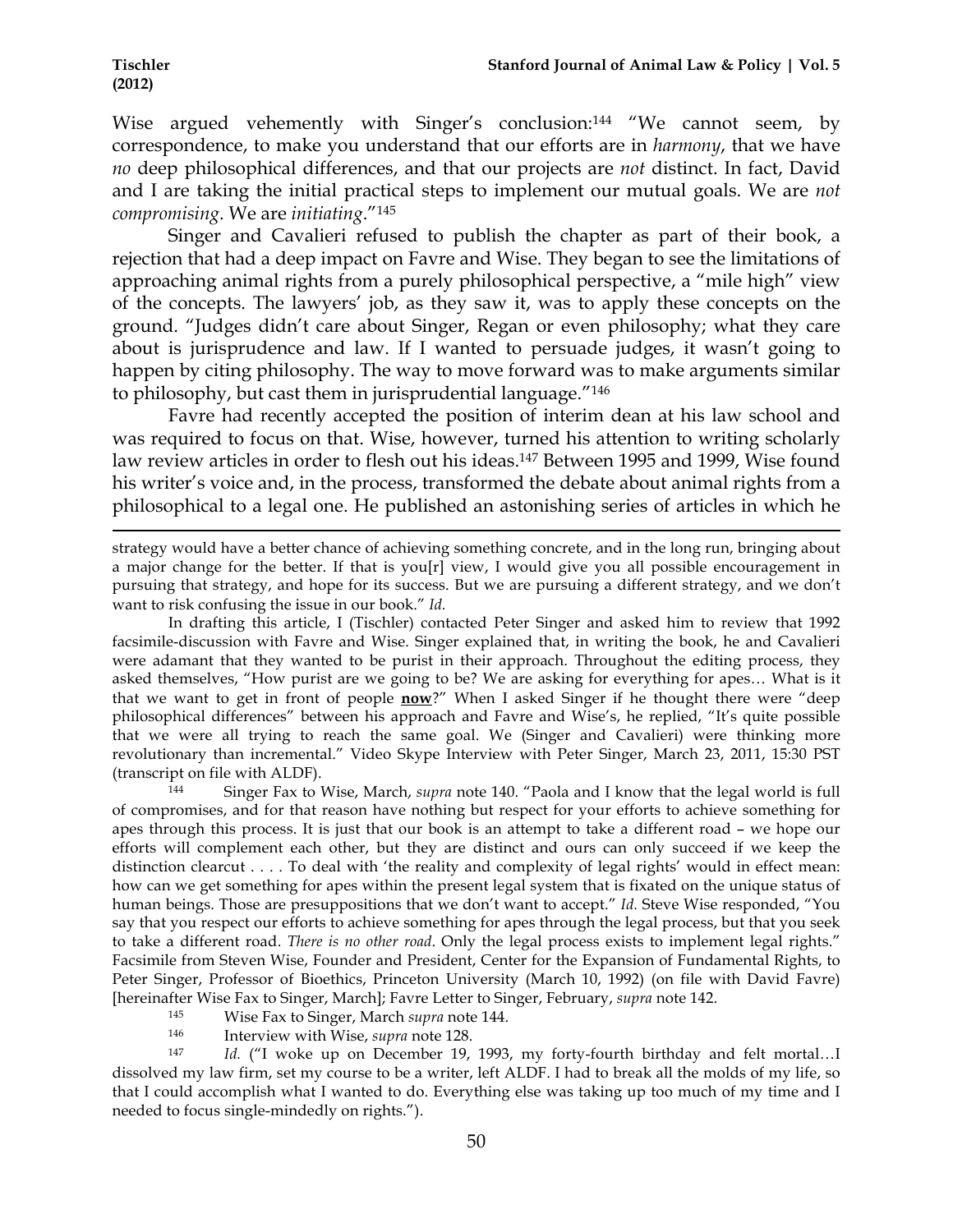began to chart a course for the establishment of legal rights for great apes.148 Yet, he was not satisfied, "I began to realize that nobody reads these things [law reviews], so I didn't see how it would make an impact. I had an idea to put it into a trade book. Virtually every idea is laid out in the Vermont Law Review article. . . . It needed to get out to the world and law reviews were not the way to do it."149 He found an editor sometime in 1996 and began to work on *Rattling the Cage*,<sup>150</sup> which laid out the legal theories about rights for chimpanzees in a style that was geared more to the general public.151 The publication of *Rattling the Cage* marked a turning point in the field of animal law, enabling Wise and the movement to reach a significantly larger audience.152 Several books and articles and countless debates and presentations later, Wise has remained laser-focused on the goal of the recognition of animals as legal persons,<sup>153</sup> and, as of this writing, he is working with dozens of bright, energetic people to develop the first set of lawsuits to address that issue.154

Favre has approached the establishment of legal rights for animals in his own fashion, arguing that within the existing property paradigm, significant advances are possible. While more incremental, Favre's ideas are equally inventive. In one article, Favre advanced the idea that property in an animal can be divided between legal and equitable title and the equitable title can be transferred to the animal. He has also urged the creation of a new tort to protect some interests of certain animals, and pioneered the

<sup>148</sup> *See generally* Steven M. Wise, *How Nonhuman Animals Were Trapped in a Nonexistent Universe*, 1 ANIMAL L. 15 (1995) (discussing why legal rights need not be restricted to humans, and why fundamental interests of nonhuman animals such as chimpanzees and bonobos should be protected); Steven M. Wise, *The Legal Thinghood of Nonhuman Animals*, 23 B.C. ENVTL. AFF. L. REV. 471 (Spring 1996) (discussing how the legal inferiority of nonhuman animals arose from ancient hierarchical cosmologies and how those ancient cosmologies continue to perpetuate the legal status of nonhuman animals); Steven M. Wise, *Legal Rights for Nonhuman Animals: The Case for Chimpanzees and Bonobos*, 2 ANIMAL L. 179 (1996) (arguing that chimpanzees and bonobos should be entitled to the fundamental legal rights of bodily integrity and bodily liberty); Steven M. Wise, *Hardly a Revolution - The Eligibility of Nonhuman Animals for Dignity-Rights in a Liberal Democracy*, 22 VT. L. REV. 793 (1998) (arguing that the denial of "dignity rights" to nonhuman animals conflicts with traditional principles and values of Western law); Steven M. Wise, *Animal Thing to Animal Person - Thoughts on Time, Place, and Theories*, 5 ANIMAL L. 61 (1999) (discussing strategic considerations for challenging the "animals as property" rule); Dr. Jane Goodall & Steven M. Wise, *Are Chimpanzees Entitled to Fundamental Legal Rights?*, 3 ANIMAL L. 61 (1997) (arguing that chimpanzees should be entitled to fundamental legal rights).

<sup>149</sup> Interview with Wise, *supra* note 128.<br><sup>150</sup> STEVEN M. WISE, RATTLING THE CAGE: TOWARD LEGAL RIGHTS FOR ANIMALS (Perseus Books 1999).

<sup>151</sup> Interview with Wise, *supra* note 129. 152 *See infra* Part II.G.

<sup>153</sup> STEVEN M. WISE, DRAWING THE LINE: SCIENCE AND THE CASE FOR ANIMAL RIGHTS (Perseus Books 2002). Steven M. Wise, *The Entitlement of Chimpanzees to the Common Law Writs of Habeas Corpus and De Homine Replegiando*, 37 GOLDEN GATE U. L. REV. 219 (2007); Steven M. Wise, *Rattling the Cage Defended*, 43 B.C. L. REV. 623 (May 2002); Symposium, *The Legal Status of Nonhuman Animals*, 8 ANIMAL L. 1 (2002); Steven M. Wise, *Arguments in Favour of Basic Legal Rights for Nonhumans*, REFORM, issue 91 (Australian Law Reform Commission March, 2008).<br><sup>154</sup> Steven M, Wise *Legal* E

<sup>154</sup> Steven M. Wise, *Legal Personhood and the Nonhuman Rights Project*, 17 ANIMAL L. 1 (2010); Nonhuman Rights Project, http://www.nonhumanrights.org/ (last visited Feb. 12, 2012).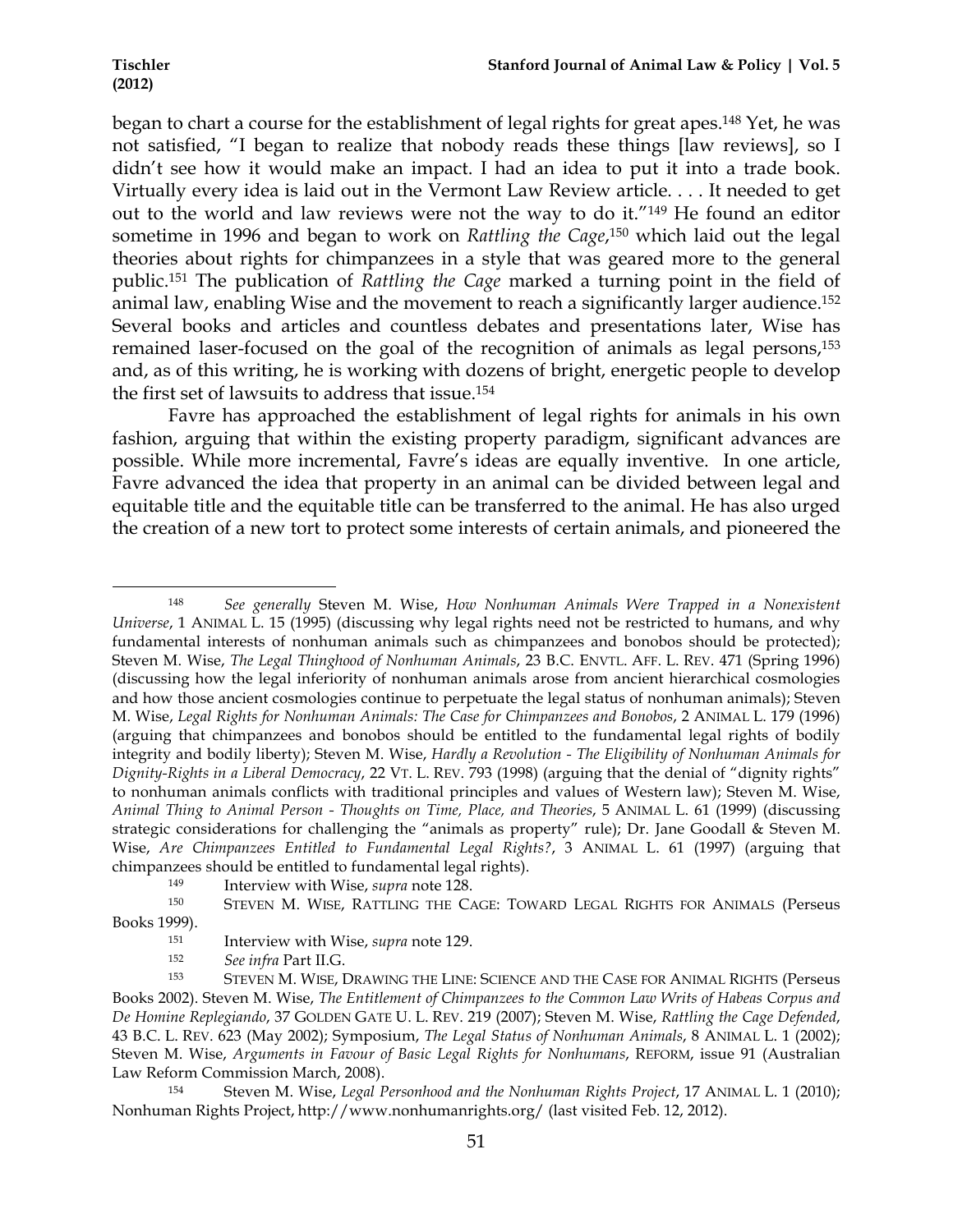notion that animals can be granted some legal rights if they are viewed as constituting a fourth category of property, "living property."155

2. The Argument for Welfare Reform

Not every animal lawyer has greeted Favre and Wise's ideas with enthusiasm. In 2006, Jonathan Lovvorn156 published an eloquent plea to students and practitioners of animal law to step away from the focus on animal rights and instead work for progressive welfare reforms.157 He reasoned that (a) many of those advocating for rights have a basic misunderstanding of the history of the civil rights movement and its application to animal rights; $158$  (b) while we focus our energies on rights, billions of animals continue to suffer horribly, while there are, in fact, positive reforms that are attainable right now;159 and (c) a better model than the civil rights movement is the environmental law movement, which has made impressive progress by focusing on reform through legislation and litigation.160 Lovvorn's plea has gained a good deal of traction with animal law practitioners who are either more attuned to welfare concepts or are pragmatically viewing incremental reform as the only truly viable option. The distinction between welfare and rights, spawned in the inaugural years of animal law, lives on today as some animal lawyers continue to debate which approach is best to secure meaningful legal protection for animals. We cannot know at this early juncture which path will create greater gains for animals, whether one will dilute the other or support and enhance the speed of progress. Fifty years from now, other authors will have the benefit of hindsight to tell that story.

# **G. Animal Law Takes Center Stage**

Several actions and events converged to change the landscape for animal law. The publication of Steven Wise's first book, *Rattling the Cage*, created a "trigger event" in the field.161 It drew national attention to the issue of animal rights and engaged some

<sup>160</sup> *Id.* at 142, fn. 69.

<sup>!!!!!!!!!!!!!!!!!!!!!!!!!!!!!!!!!!!!!!!!!!!!!!!!!!!!!!!!!!!!</sup> <sup>155</sup> David Favre, *A New Property Status for Animals: Equitable Self-Ownership, in* ANIMAL RIGHTS: CURRENT DEBATES AND NEW DIRECTIONS 234, 238-45 (Cass R. Sunstein & Martha C. Nussbaum eds., 2004); David Favre, *Equitable Self-ownership for Animals*, 50 DUKE L.J. 473 (2000); David S. Favre*, Judicial Recognition of the Interests of Animals: A New Tort*, 2005 MICH. ST. L. REV. 333 (2005); David Favre, *Living Property: A New Status for Animals within the Legal System*, 93 MARQ. L. REV. 1021 (2010). In his most recent article, Favre argues that once animals are distinguished from other forms of property, it will encourage a new area of jurisprudence, which will establish certain legal rights for a limited class of animals. For a complete list of Favre's articles on other aspects of animal law, see, http://www.animallaw.info/articles/.

<sup>156</sup> *Supra* note 61. 157 Jonathan R. Lovvorn, *Animal Law in Action: The Law, Public Perception, and the Limits of Animal Rights Theory as a Basis for Legal Reform*, 12 ANIMAL L. 133 (2006).

<sup>158</sup> *Id*. at 139-41.

Id. at 141-46.

<sup>161</sup> BILL MOYER, DOING DEMOCRACY: THE MAP MODEL FOR ORGANIZING SOCIAL MOVEMENTS (1st ed. 2001). Moyer defined a "trigger event" in a social justice movement as "an incident that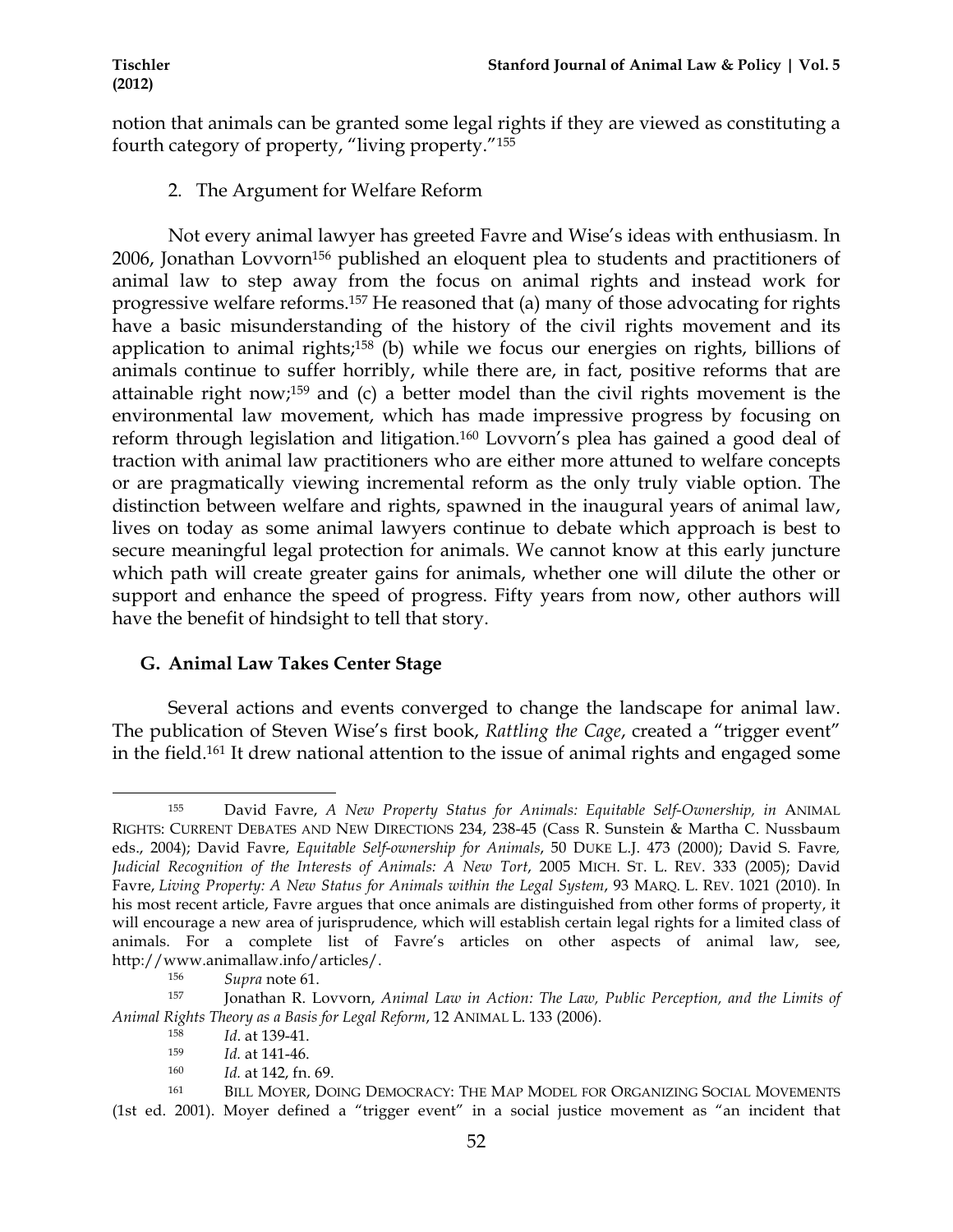of the nation's leading legal scholars. Wise's ideas were enthusiastically embraced by Professors Laurence Tribe,<sup>162</sup> Cass Sunstein,<sup>163</sup> and Alan Dershowitz,<sup>164</sup> while Professor Richard Epstein<sup>165</sup> and Judge Richard Posner<sup>166</sup> vigorously criticized the ideas. Wise welcomed the opportunity to debate and hone his theories; finally, his ideas were being heard by a large audience and they were being viewed as serious and innovative. Also in 1999, The New York Times prominently critiqued animal law with a full-length article,167 claiming that, "influenced by developing scientific and ethical scholarship showing animals to have far higher levels of cognition and social development than previously believed," lawyers were "filing novel lawsuits and producing new legal scholarship to try to chip away at a fundamental principle of American law that animals are property and have no rights."168

!!!!!!!!!!!!!!!!!!!!!!!!!!!!!!!!!!!!!!!!!!!!!!!!!!!!!!!!!!!!!!!!!!!!!!!!!!!!!!!!!!!!!!!!!!!!!!!!!!!!!!!!!!!!!!!!!!!!!!!!!!!!!!!!!!!!!!!!!!!!!!!!!!!!!!!!!!!!!!!!!!!!!!!!!!!!!!!!!!!!!!!!!!!!!!!!!!!

dramatically reveals a critical social problem to the general public in a vivid way." *Id.* at 54. An example is the arrest of civil rights activist Rosa Parks for her refusal to give up her seat and move to the back of the bus. I apply this to Wise's publication of *Rattling the Cage* and the extraordinary reaction it received from scholars, jurists and the American public. It catapulted Wise and animal rights law into the mainstream of American society.

<sup>162</sup> Laurence H. Tribe, *Ways Not to Think About Plastic Trees: New Foundations for Environmental Law*, 83 YALE L.J. 1315, 1341 (1974) (arguing that standing could be extended to animals); Laurence H. Tribe, *Ten Lessons Our Constitutional Experience Can Teach Us About the Puzzle of Animal Rights: The Work of Steven M. Wise*, 7 ANIMAL L. 1 (2001). Laurence H. Tribe is currently the Carl M. Loeb University Professor of Law at Harvard Law School.

<sup>163</sup> ANIMAL RIGHTS: CURRENT DEBATES AND NEW DIRECTIONS (Cass R. Sunstein & Martha C. Nussbaum, eds., 2004); Cass R. Sunstein, *Standing for Animals (With Notes on Animal Rights)*, 47 UCLA L. REV. 1333 (2000); Cass R. Sunstein, *Enforcing Existing Rights*, 8 ANIMAL L. 1 (2002); Cass R. Sunstein, *The Rights of Animals*, 70 U. CHI. L. REV. 387 (2003); Cass R. Sunstein, *Animal Rights Without Controversy*, 70 LAW & CONTEMP. PROBS. 117 (2007). Cass R. Sunstein is the Administrator of the Office of Information and Regulatory Affairs, Office of Management and Budget (since Jan. 2009). Prior to that, he was Felix Frankfurter Professor of Law, Harvard Law School (since 2008); Professor of Law, University of Chicago Law School (1981 to 2008). He is the author of numerous books and articles.

<sup>164</sup> Alan M. Dershowitz, SHOUTING FIRE: CIVIL LIBERTIES IN A TURBULENT AGE, ch. 9 (1st ed. 2002); Alan M. Dershowitz, *The Evolving Legal Status of Chimpanzees*, 9 ANIMAL L. 1 (2003) (symposium). Alan M. Dershowitz is currently the Felix Frankfurter Professor of Law at Harvard Law School.

<sup>165</sup> Richard A. Epstein, *The Next Rights Revolution?*, 51 NAT'L. REV. 44 (Nov. 8, 1999); Richard A. Epstein and the Honorable Richard A. Posner, Debate at Northwestern Law School, Apr. 4, 2000; Richard A. Epstein, *Animals as Objects, or Subjects, of Rights*, *in* ANIMAL RIGHTS: CURRENT DEBATES AND NEW DIRECTIONS (Cass R. Sunstein & Martha C. Nussbaum eds., 2004). Richard A. Epstein is currently the James Parker Hall Distinguished Service Professor Emeritus of Law and Senior Lecturer at the University of Chicago Law School.<br><sup>166</sup> Richard

<sup>166</sup> Richard A. Posner, *Animal Rights*, 110 YALE. L.J. 527 (2000); Richard A. Posner, *Animal Rights: Legal, Philosophical, and Pragmatic Perspectives*, *in* ANIMAL RIGHTS: CURRENT DEBATES AND NEW DIRECTIONS (Cass R. Sunstein & Martha C. Nussbaum eds., 2004). Richard A. Posner is currently a Judge on the United States Seventh Circuit Court of Appeals and a Senior Lecturer at the University of Chicago Law School.

<sup>167</sup> William Glaberson, *Legal Pioneers Seek to Raise Lowly Status of Animals*, N.Y. TIMES, Aug. 18, 1999, at A1, *available at* http://www.nytimes.com/1999/08/18/us/legal-pioneers-seek-to-raise-lowlystatus-of-animals.html.

<sup>168</sup> *Id.*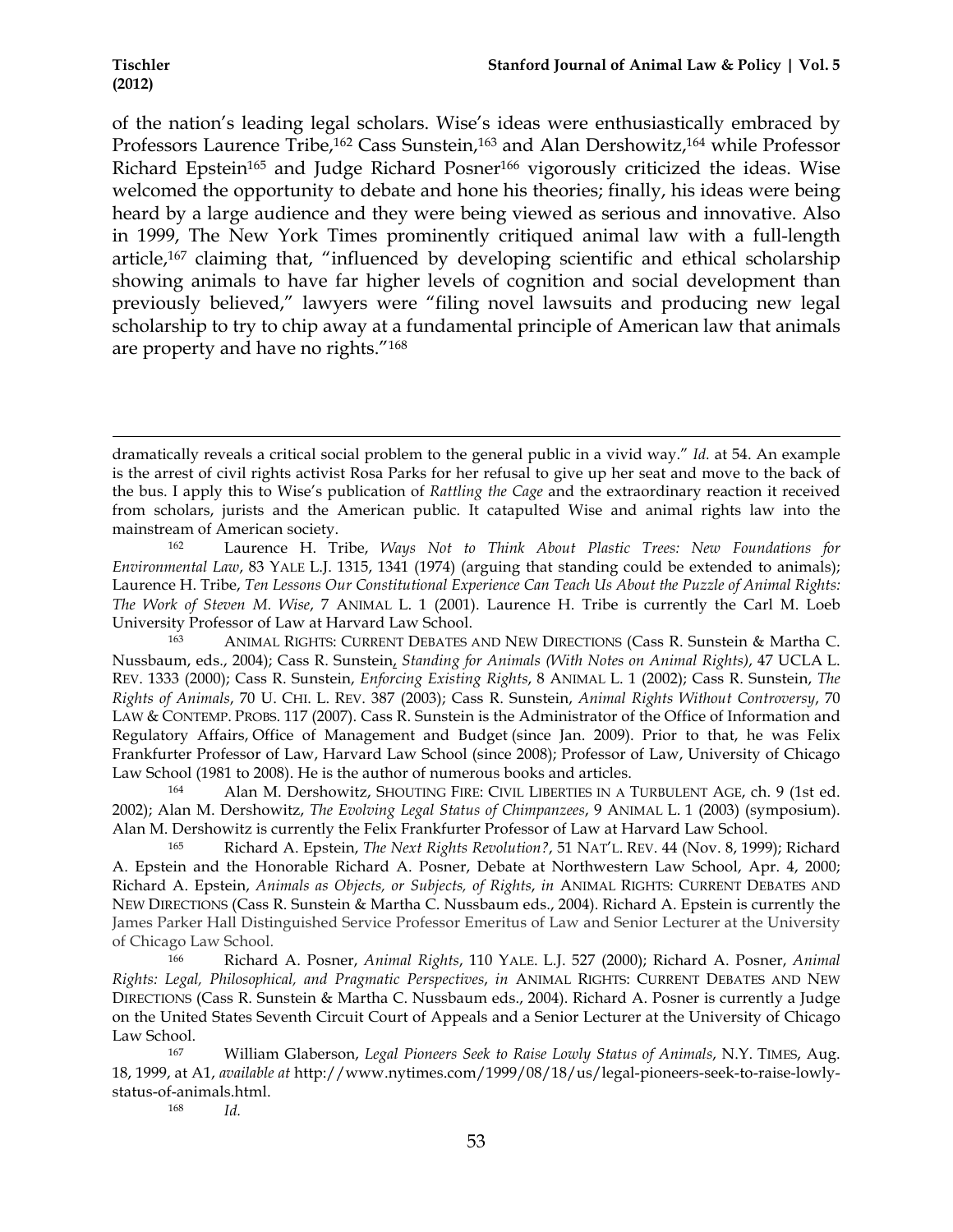In 2000, Wise was invited to teach an animal law course at Harvard Law School.<sup>169</sup> He had been teaching animal law at Vermont Law School for ten years, but the invitation from Harvard was a symbolic entry into the upper echelon of legal education.

That same year, the first casebook for teaching animal law was published.170 Prior to that, instructors had to assemble their own material, which was burdensome and bulky; plus there was no consistency in the approach to these courses. Wise recalls the "cumbersome process" of manually collecting all of his course materials, which included over 1,000 pages of cases, statutes, essays, and law review articles.171 The impact of a scholarly casebook cannot be understated: it "gave a tremendous boost to the developing academic field,"172 brought a higher level of continuity to animal law courses, and enhanced the legitimacy of animal law as a subject of study. Also in 2000, David Favre, looking for new technological tools to support animal law, came up with another big picture idea that has broadened the reach of the subject: he created and built the Animal Legal and Historical Center,<sup>173</sup> a web center devoted solely to cases, statutes, articles, historical information, and other resources about animal law. The Center has grown enormously in a short period of time and now serves an international audience as a primary resource for information about animal law.

Animal Law received an additional boost from a surprising source: in 2001, *The Price is Right* host Bob Barker, a longtime animal activist with no prior involvement in animal law, began to give large and highly publicized endowment gifts to leading law schools in order to encourage them, and other schools, to offer animal law courses. 174 These donations have enhanced students' opportunities to learn about animal rights, conduct research on animal law topics, participate in clinics and moot courts, and obtain hands-on experience through externships with animal protection groups.175

<sup>169</sup> Interview with Wise, *supra* note 128; Adam Kolber, *Standing Upright: The Moral and Legal Standing of Humans and Other Apes*, 54 STAN. L. REV. 163, 164 (Oct. 2001).

<sup>170</sup> PAMELA D. FRASCH, SONIA S. WAISMAN, BRUCE A. WAGMAN, & SCOTT BECKSTEAD, ANIMAL LAW (1st ed. 2000) [hereinafter ANIMAL LAW casebook].

<sup>171</sup> Tischler, *supra* note 45, at 8.

<sup>172</sup> Taimie L. Bryant, *The Bob Barker Gifts to Support Animal Rights Law*, 60 J. LEGAL EDUC. 237, 247 (Nov. 2010).

<sup>173</sup> Animal Legal & Historical Ctr., *supra* note 110.

<sup>&</sup>lt;sup>174</sup> " . . . Barker's stated goal was only to ensure the opportunity for students to take animal rights law courses, with the hope that many would carry forward into their professional careers a willingness to pursue legal change to benefit animals." Bryant, *supra* note 172 at 249; *see also* Wagman, *supra* note 35, at 204.

<sup>175</sup> Bryant, *supra* note 172, at 244-245.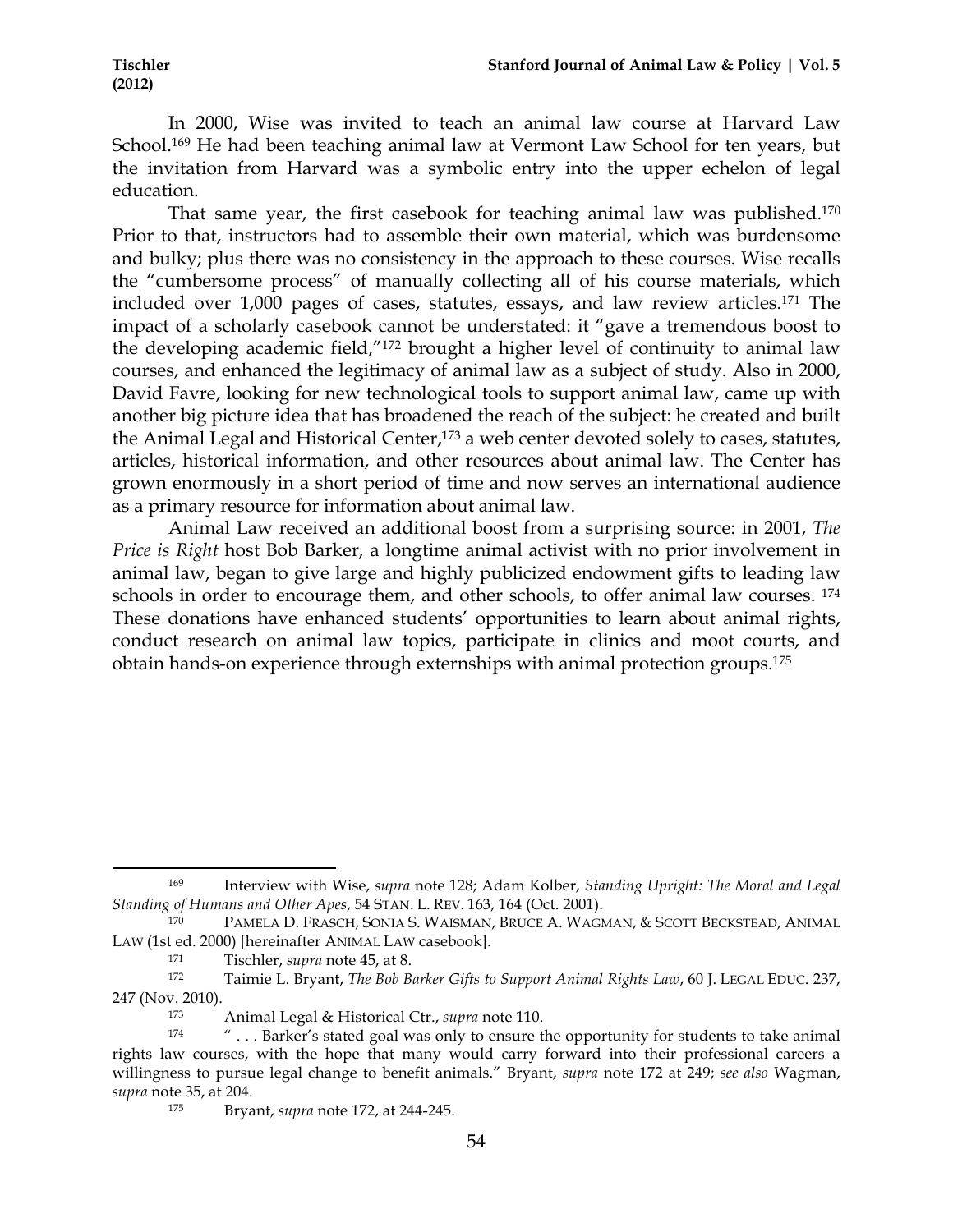#### **III. Landmark Lawsuits and Legislation**

*"The loftier the building, the deeper must the foundation be laid."*

Thomas a` Kempis

Animal law practitioners have always had to answer the question: where do I focus my time and energy? With so much suffering and exploitation to address, a core debate still raging over rights versus welfare, and the practical realities of few paying jobs in the field of animal law, 176 the answers have been as varied as the personalities of the practitioners. As noted by Jon Lovvorn,<sup>177</sup> there have been numerous lawsuits that have pushed the peanut forward.<sup>178</sup> It is not my goal to rehash all of the cases that have been brought, but rather, to put into perspective those cases and legislation which are creating broad based change or mark a turning point in the evolution of animal law.179

### **A. Companion Animals**

!!!!!!!!!!!!!!!!!!!!!!!!!!!!!!!!!!!!!!!!!!!!!!!!!!!!!!!!!!!!

Since the inception of animal law, the overwhelming majority of civil lawsuits have dealt with the unique set of problems experienced by companion animals, i.e., those species who have the closest physical proximity to and emotional relationships with human beings. The range of legal issues that arise is huge: the measure of damages recoverable when an animal is injured or killed,180 new applications of existing theories

<sup>176</sup> Eisenstein, *supra* note 86. Most attorneys handle animal law cases on a pro bono basis. There are only a handful of paid positions, including working for a nonprofit animal protection organization, teaching animal law, working for a county, state or federal agency and handling animal law matters, or opening an animal law private practice.

<sup>177</sup> Lovvorn, *supra* note 157, at 144-46. Lovvorn points to: successful litigation challenges to the Hegins pigeons shoot case, the Makah whale hunt, indiscriminate killing of migratory birds, the slaughter of white-tailed deer, in addition to the seizure of hundreds of abused dogs, the rescue of the Suarez polar bears from a traveling circus, and the removal of the "Animal Care Certified" logo on certain egg products.

<sup>178</sup> Barnaby J. Feder, *Pressuring Perdue*, N.Y. TIMES, Nov. 26, 1989, *available at* http://query.nytimes.com/gst/fullpage.html?res=950DE1DD123EF935A15752C1A96F948260&pagewant ed=1. In a 1989 interview with *The New York Times*, animal rights advocate Henry Spira was asked what his epitaph should be and he responded, "He pushed the peanut forward." I often quote this; it is a fitting description of the work that we do and the painfully slow pace at which progress is made.

There are currently two casebooks in the U.S. (Frasch and Favre) and various other books in the U.S. and abroad covering a wide variety of animal law cases and even those sources cannot cover all of the cases that have been filed. PAMELA D. FRASCH, KATHERINE M. HESSLER, SARAH M. KUTIL & SONIA S. WAISMAN, ANIMAL LAW IN A NUTSHELL (West 2011) [hereinafter NUTSHELL]; DEBORAH CAO, ANIMAL LAW IN AUSTRALIA AND NEW ZEALAND (Lawbook Co. 2010); PETER SANKOFF & STEVEN WHITE, ANIMAL LAW IN AUSTRALASIA (Federation Press 2009); JOAN SCHAFFER & JULIE FERSHTMAN, LITIGATING ANIMAL LAW DISPUTES: A COMPLETE GUIDE FOR LAWYERS (ABA 2009); DAVID FAVRE, ANIMAL LAW: WELFARE, INTERESTS, AND RIGHTS (Aspen 2008); TAIMIE L. BRYANT, REBECCA J. HUSS & DAVID N. CASSUTO, ANIMAL LAW AND THE COURTS: A READER (Thomson West 2008); ANIMAL LAW casebook, *supra* note 170.

<sup>180</sup> *See, e.g.*, Womack v. Von Rardon, 135 P.3d 542 (Wash. Ct. App. 2006) (emotional distress); Petco v. Schuster, 144 S.W.3d 554 (Tex. App. 2004) (sentimental value); Burgess v. Taylor, 44 S.W.3d 806 (Ky. Ct. App. 2001) (punitive damages); Elliot v. Hurst, 817 S.W.2d 877 (Ark. 1991) (fair market value);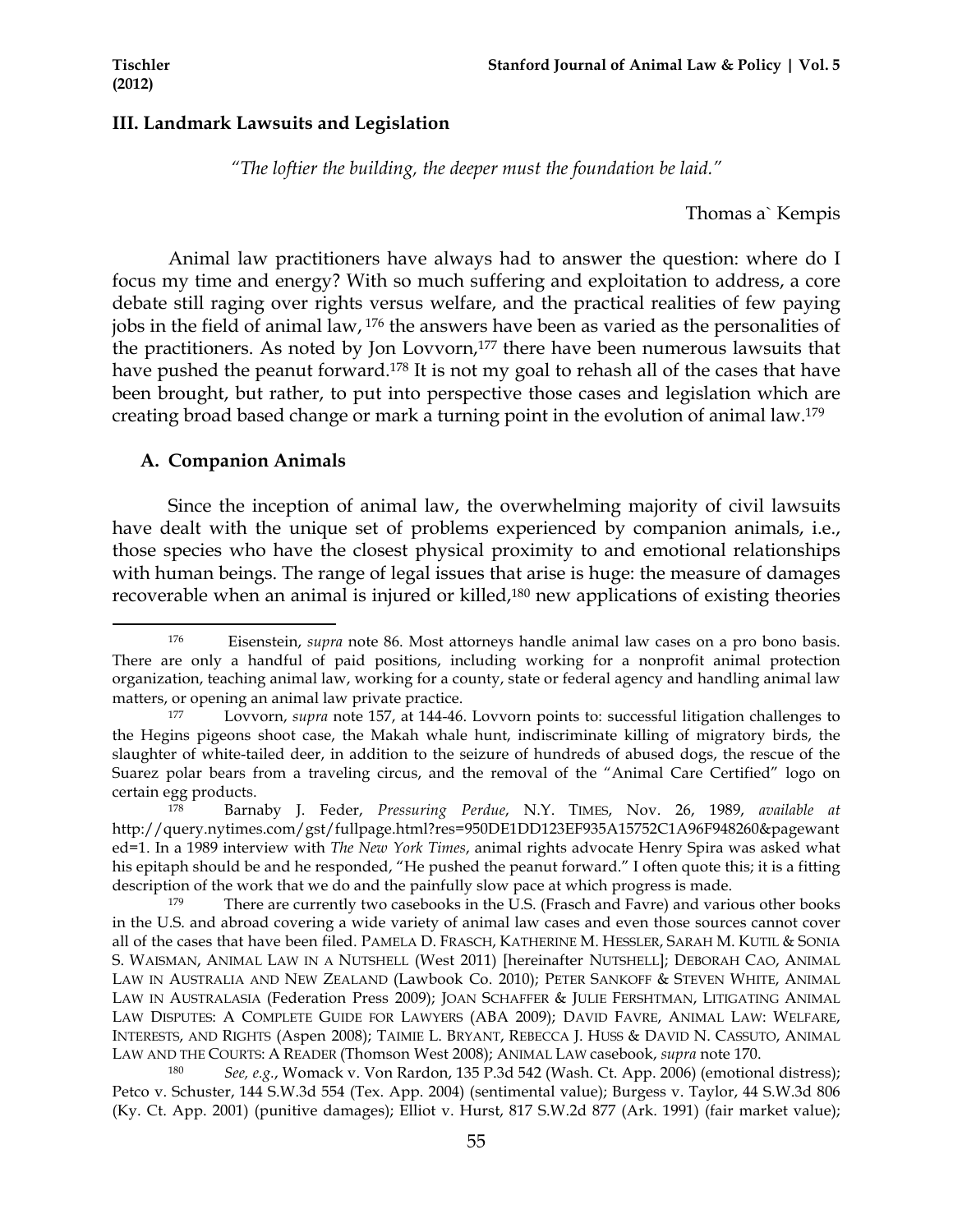of liability,181 due process and the burden of proof in nuisance and "dangerous dog" cases,<sup>182</sup> breed specific legislation,<sup>183</sup> landlord tenant disputes,<sup>184</sup> search and seizure,<sup>185</sup> contractual disputes,186 wills, trusts and probate issues, and the duty to care for animals during natural disasters.187

Some of the more interesting legal developments have come in unexpected areas, such as uniform laws that have corrected the long-standing problem of honorary trusts by creating valid trusts for the benefit of animals.188 Cases in which the parties are fighting over the custody and possession of a dog or cat reveal that some courts are considering the emotional attachments that the humans have to the animal involved, the concept of visitation rights and, in some cases, a consideration of the interests of the animal who is the subject of the custody battle.189 Human beings have been appointed as guardians *ad litem* and special masters, most notably, the appointment of Professor Rebecca Huss to represent the interests of the animal victims in the Michael Vick/Bad

<sup>187</sup> *See, supra* note 40.<br><sup>188</sup> *INIE TRUST COD* 

UNIF. TRUST CODE §  $408$  (2003) (making trusts for animals valid and enforceable). The Uniform Probate Code also provides for both honorary and formal trusts for animals. *See* UNIF. PROBATE CODE § 2-907 (amended 2008). *See,* NUTSHELL, *supra* note 179, Chapter 8, Wills and Trusts.

<sup>189</sup> *See, e.g.*, Houseman v. Dare, 405 N.J. Super. 538 (App. Div. 2009); Zovko v. Gregory, Case No. CH 97-544 (Va. Cir. Ct., Arlington Cty. Oct. 17, 1997) (discussing best interests of a cat); Bennett v. Bennett, 655 So.2d 109 (Fla. Dist. Ct. App. 1995) (discussing custody and visitation of animals); Arrington v. Arrington, 613 S.W.2d 565 (Tex. App. 1981).

<sup>!!!!!!!!!!!!!!!!!!!!!!!!!!!!!!!!!!!!!!!!!!!!!!!!!!!!!!!!!!!!!!!!!!!!!!!!!!!!!!!!!!!!!!!!!!!!!!!!!!!!!!!!!!!!!!!!!!!!!!!!!!!!!!!!!!!!!!!!!!!!!!!!!!!!!!!!!!!!!!!!!!!!!!!!!!!!!!!!!!!!!!!!!!!!!!!!!!!</sup> Jankoski v. Preiser Animal Hosp., 510 N.E.2d 1084 (Ill. App. Ct. 1987) (loss of companionship); Brousseau

v. Rosenthal, 443 N.Y.S.2d 285 (N.Y. City Civ. Ct. 1980) (actual value). 181 *See, e.g.*, Burgess v. Taylor, *supra* note 180 (intentional infliction of emotional distress); Rabideau v. City of Racine, 627 N.W.2d 795 (Wis. 2001) (negligent and/or intentional infliction of emotional distress);

<sup>182</sup> *See, e.g.*, State v. Murphy, 860 N.E. 2d 1068 (Ohio Ct. App. 2006) (definition of "vicious"); County of Pasco v. Riehl, 636 So. 2d 17 (Fla. 1994) (due process); Phillips v. San Luis Obispo County Dept. of Animal Reg., 228 Cal. Rptr. 101 (Cal. Ct. App. 1986) (discretionary hearing violates due process).<br><sup>183</sup> See e.g. Dias y. City and County of Denyer, 567 E.3d 1169 (10th Cir. 2009) (upholdi

<sup>183</sup> *See, e.g.*, Dias v. City and County of Denver, 567 F.3d 1169 (10th Cir. 2009) (upholding pit bull ban); Michigan Wolfdog Ass'n v. St. Clair Cnty., 122 F. Supp. 2d 794 (E.D. Mich. 2000) (upholding Michigan Wolf-Dog Cross Act); American Dog Owners Ass'n v. City of Yakima, 777 P.2d 1046 (Wash. 1989) (upholdng pit bull ban); American Dog Owners Ass'n v. City of Lynn, 533 N.E.2d 642 (Mass. 1989) (discussing "vagueness" of ordinance regulating pit bulls); Colorado Dog Fanciers v. City and Cnty. of Denver, 820 P.2d 644 (Colo. 1991).

<sup>184</sup> *See, e.g.*, Crossroads Apartments Assocs. v. Leboo, 578 N.Y.S.2d 1004 (N.Y. City Ct. 1991); Nahrstedt v. Lakeside Village Condominium Ass'n, 878 P.2d 1275 (Cal. 1994) (condominium restriction).

<sup>185</sup> *See, e.g.*, Baxter v. State, 891 N.E.2d 110 (Ind. Ct. App. 2008) (seizure justified when animals are in dire condition); San Jose Charter of the Hells Angels Motorcycle Club v. City of San Jose, 402 F.3d 962 (9th Cir. 2005) (killing dog constitutes seizure under Fourth Amendment); State v. King, 809 N.E.2d 71 (Ohio Ct. App. 2004) (probable cause for issuance of a warrant); Brown v. Muhlenberg Twp,. 269 F.3d 205 (3rd Cir. 2001) (seizure under Fourth Amendment).

<sup>186</sup> *See, e.g.*, Aegis Security Ins. Co. v. Pennsylvania Ins. Dept., 798 A.2d 330 (Pa. Commw. Ct. 2002) (insurance contracts and policy exclusions); Sease v. Taylor's Pets, Inc. 700 P.2d 1054 (Or. Ct. App. 1985) (is an animal a "product"/ strict products liability); Connor v. Bogrett, 596 P.2d 683 (Wyo. 1979) (sale of labrador retriever).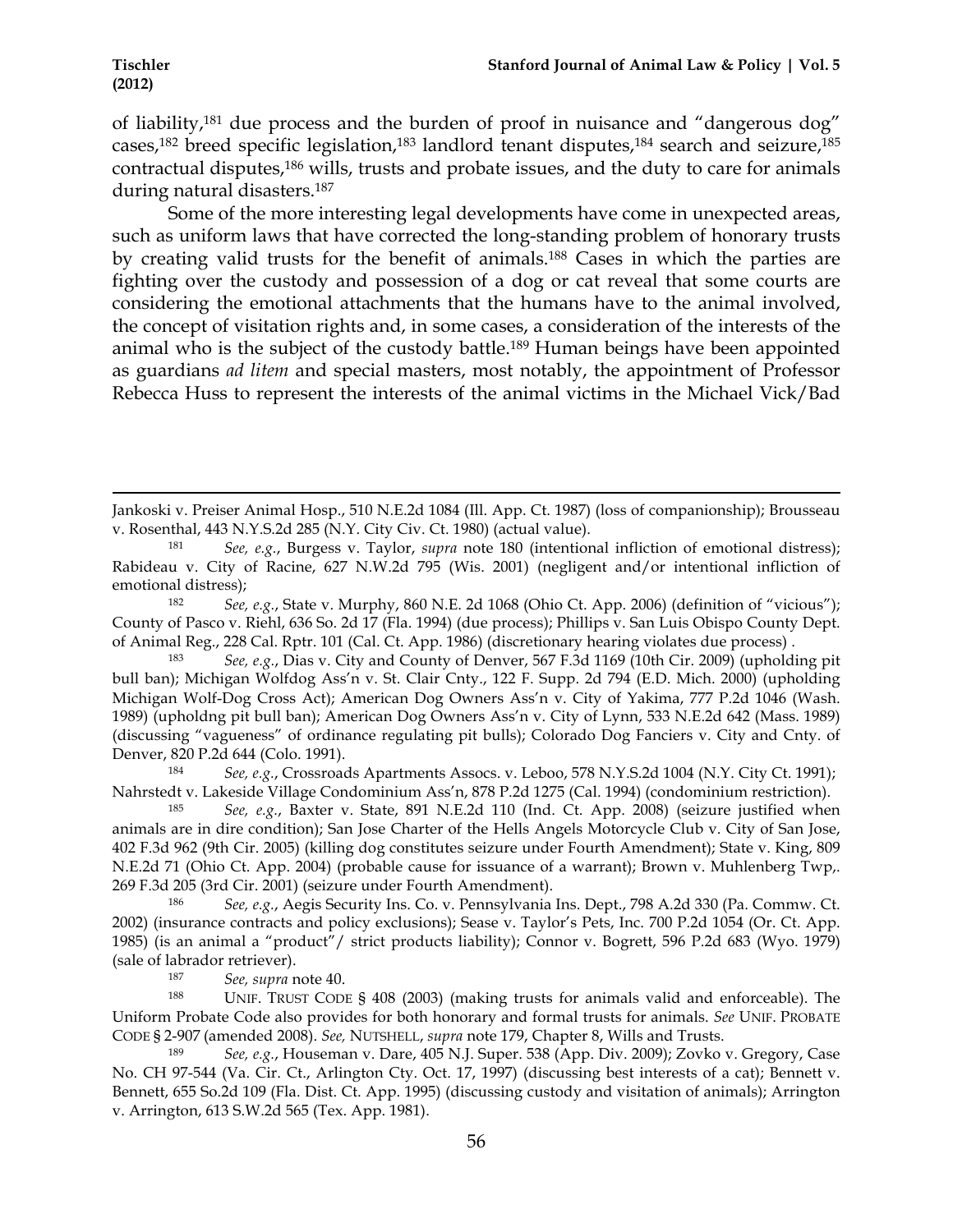Newz Kennels prosecution.190 Activists are passing legislation to ban harmful practices that were heretofore not challenged, for example, the surgical declawing of cats.191

Additionally, advocates are finding new ways to use existing state laws that enhance their ability to protect animals. Professor Bill Reppy told a small group of people, including me, about a highly unusual, but little-used law, Chapter 19A of the North Carolina General Statutes, which enables citizens to civilly enjoin cruelty. 192 Thereafter, ALDF, represented by Bruce Wagman, successfully used Chapter 19A to rescue hundreds of dogs suffering at the hands of animals hoarders, to wit, ALDF sued to enjoin the cruelty being committed by Barbara and Robert Woodley against the dogs in their possession. <sup>193</sup> We were able to breathe life into a statute that grants meaningful protections to animals, allowing a court to inquire into the physical suffering experienced by the dogs and to force their owner to relinquish the dogs to another caregiver.194 Of additional significance is that the attorneys in the Woodley case educated the court about the issue of animal hoarding as a psychological condition,<sup>195</sup> arguing that none of the dogs should be returned to their abusive owners. Moreover, the internal decision made by ALDF and Wagman that all of the rescued dogs would be brought back to health, socialized, and placed into new homes helped to raise the bar for rehabilitating the animal victims of hoarding from the prior widespread practice of killing most animals seized from hoarders. The North Carolina Court of Appeals confirmed a citizen's right to use Chapter 19A196 and citizens have successfully used it multiple times since then.

# **B. Cruelty Laws and Prosecutions**

State anti-cruelty statutes are the cornerstone of American animal protection laws. Most of these laws were passed in the second half of the 19th Century and were a

<sup>190</sup> Rebecca J. Huss, *Lessons Learned: Acting as Guardian/Special Master in the Bad Newz Kennels Case*, 15 ANIMAL L. 69 (2008); Alexis C. Fox, *Using Special Masters to Advance the Goals of Animal Protection Laws*, 15 ANIMAL L. 87 (2008); in Tennessee, a probate court appointed a guardian *ad litem* for Alex, a golden retriever, 5/8/07 Com. Appeal (Mem. TN) B1 2007 WLNR 8714930.

<sup>191</sup> California Veterinary Medical Ass'n v. City of West Hollywood, 152 Cal. App. 4th 536, 541-43 (Cal. App. 2d Dist. 2007).

<sup>192</sup> Professor Reppy later wrote about the valuable tool offered by the North Carolina law. *See* William A. Reppy, Jr., *Citizen Standing to Enforce Anti-Cruelty Laws by Obtaining Injunctions: The North Carolina Experience*, 11 ANIMAL L. 39 (2005).

<sup>193</sup> Perm. Inj. *in* Animal Legal Def. Fund v. Woodley, No. 04 CVD 1248 (N.C. Gen. Ct. Just. Ct. Div., Lee County, N.C. Apr. 12, 2005) (copy on file with ALDF); *see also* Barry Yeoman, *Special Report: Operation Rescue*, O, THE OPRAH MAGAZINE, June 2009, *available at*

http://www.oprah.com/relationships/Animal-Rescue-The-Fight-to-Save-300-Dogs/1 (last visited Feb. 12, 2012).

<sup>194</sup> *Id*.

Animal hoarders cause, and are unable to perceive, the long term suffering experienced by the animals in their possession. For a better understanding of hoarding, *see* The Hoarding of Animals Research Consortium, http://www.tufts.edu/vet/hoarding/ (last visited Feb. 12, 2012).

<sup>196</sup> Animal Legal Def. Fund v. Woodley, 640 S.E.2d 777 (N.C. Ct. App. 2007).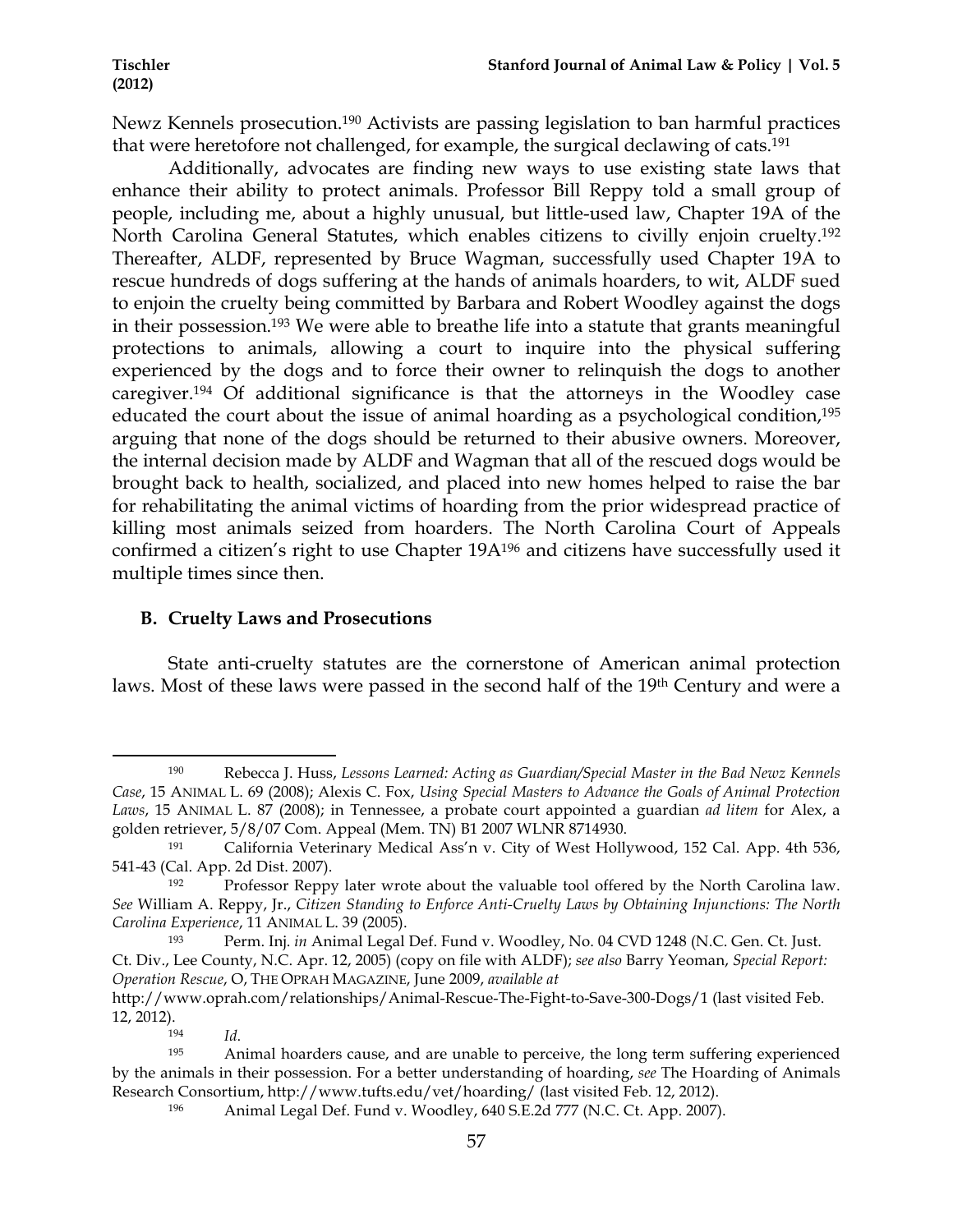!!!!!!!!!!!!!!!!!!!!!!!!!!!!!!!!!!!!!!!!!!!!!!!!!!!!!!!!!!!!

reflection of American society's growing concern for the suffering of animals.197 In the 1970s and 80s, animal law practitioners paid scarce attention to these state laws, considering them to be under the aegis of the criminal justice system, local animal control agencies, and humane societies. However, in the past twenty years, activists and groups working in most states have passed legislation to strengthen and improve their anti-cruelty laws by adding provisions for cost of care bonds, seizure and forfeiture of animals, psychiatric evaluations and treatment of offenders, restitution, and cross reporting of crimes.198 HSUS has a long-term campaign to criminalize cockfighting in every state and allow the crime to be charged as a felony.199 Crush videos have been banned by federal law.200 Through the work of Randall Lockwood, Frank Ascione, Phil Arkow, and others, a body of literature now exists to document "the link," i.e., the close connection between abuse of animals, abuse of children, and domestic violence.201 These findings are regularly used to educate prosecutors and law enforcement about the interconnectedness of violence and the importance of prosecuting animal cruelty cases.

The heavily publicized prosecution and conviction of football player Michael Vick and three of his associates on federal and state charges related to illegal dog fighting brought the issue of dog fighting into focus for many Americans<sup>202</sup> and helped

<sup>197</sup> David Favre & Vivien Tsang, *The Development of Anti-Cruelty Laws During the 1800s*, 1993 DET. C.L. REV. 1 (1993). "The nineteenth century saw a significant transformation of society's attitude toward animals, which was reflected in the legal system . . . . During the first half of the century, lawmakers began to recognize that an animal's potential for pain and suffering was real and deserving of protection against its unnecessary infliction. The last half of the nineteenth century saw the adoption of anti-cruelty laws which became the solid foundation upon which today's laws still stand." *Id.* at 1-2.

<sup>198</sup> *See* Pamela D. Frasch, Stephan K. Otto, Kristen, M. Olsen, & Paul A. Ernest, *State Animal Anti-Cruelty Statutes: An Overview*, 5 ANIMAL L. 69 (1999). For a free downloadable compendium of current animal protection laws in the U.S. and Canada, *see* Animal Legal Defense Fund, Animal Protection Laws of the United States and Canada, http://www.aldf.org/article.php?id=259 (last accessed Feb. 12, 2012).

<sup>199</sup> HSUS, Cockfighting, http://www.humanesociety.org/issues/cockfighting/ (last visited Feb. 12, 2012).

<sup>200</sup> Crush videos cater to the sexual fetish of certain individuals. These videos, which sold via the Internet, depict small animals being crushed to death by the foot or shoe of a woman. The U.S. Supreme Court overturned the first federal statute that prohibited the commercial sale of depictions of animal cruelty on the ground that it was overly broad and violated the First Amendment. *United States v. Stevens*, 130 S. Ct. 1577 (2010). Congress quickly passed legislation that is limited to banning crush videos, H.R. 5566, 111th Cong. (2010).

<sup>201</sup> *See, e.g.*, FRANK R. ASCIONE & PHIL ARKOW, CHILD ABUSE, DOMESTIC VIOLENCE, AND ANIMAL ABUSE: LINKING THE CIRCLES OF COMPASSION FOR PREVENTION AND INTERVENTION (Purdue Univ. Press 1999) [hereinafter Ascione and Arkow]; FRANK ASCIONE & RANDALL LOCKWOOD, CRUELTY TO ANIMALS AND INTERPERSONAL VIOLENCE: READINGS IN RESEARCH AND APPLICATION (1st ed. 1998); Carter Luke et. al., *Cruelty to Animals and Other Crimes: A Study by the MSPCA and Northeastern University* (1997), *available at* http://www.mspca.org/programs/cruelty-prevention/animal-cruelty-information/animalcruelty-study.html (last accessed Feb. 12, 2012). *See also,* ANIMAL LAW casebook, *supra* note 170, at 180-189.

See, e.g., coverage by CNN, Vick surrenders early to begin dogfighting sentence, http://articles.cnn.com/2007-11-19/us/vick.surrenders 1 vick-surrenders-judge-henry-e-hudsondogfighting-operation?\_s=PM:US (last visited Feb. 12, 2012); ESPN, Apologetic Vick gets 23-month sentence on dogfighting charges, http://sports.espn.go.com/nfl/news/story?id=3148549 (last visited Feb. 12, 2012); USA TODAY, Vick case sheds light on dark world of dog fighting,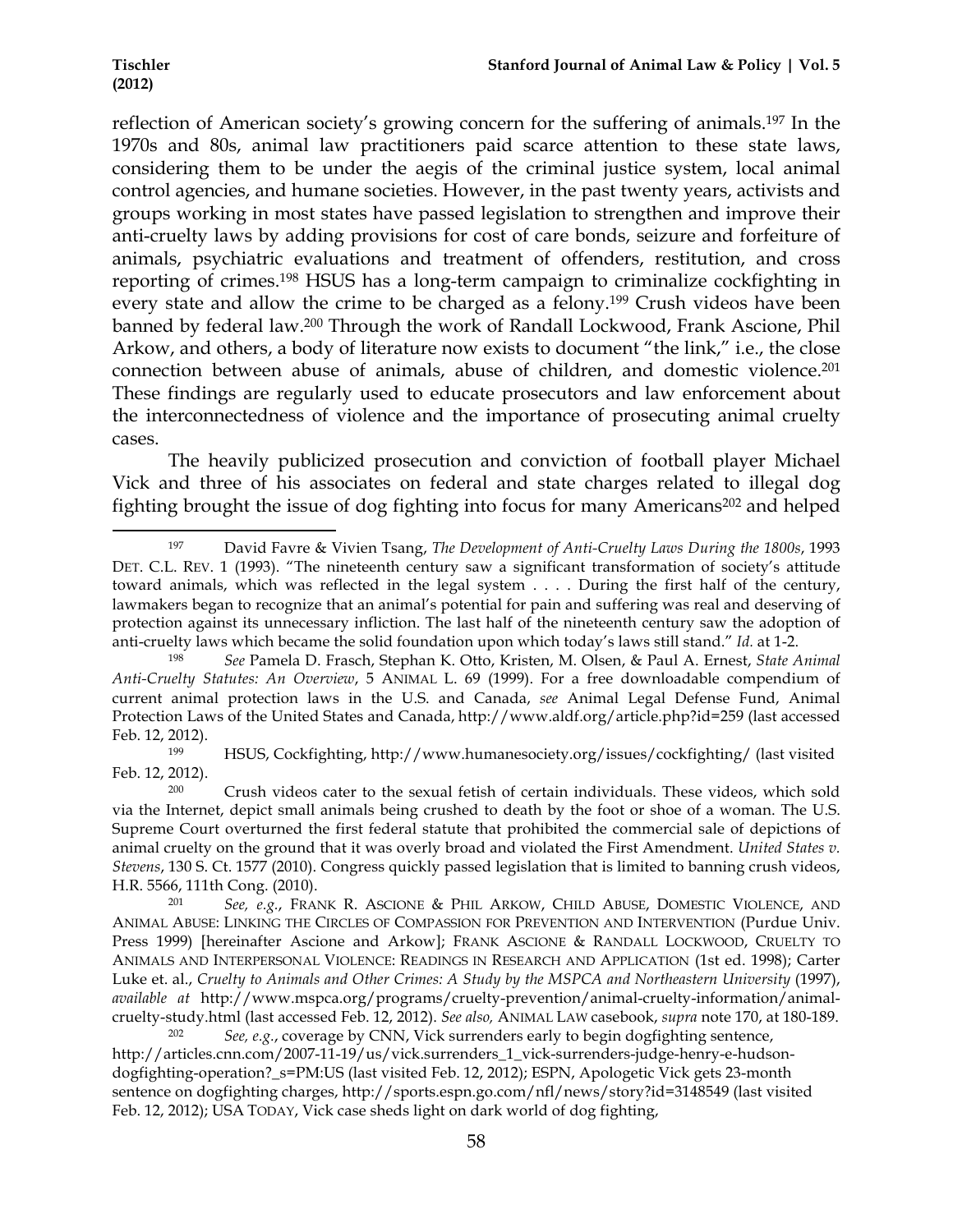in the effort to encourage prosecutors to be more aggressive in initiating and handling prosecutions of dog fighting activities.203 An innovative approach to strengthening the enforcement of state anti-cruelty laws was developed by ALDF in the mid-1990s, when it began a program to offer free legal assistance to prosecutors of cruelty cases.204 The program, now headed by Scott Heiser,205 a former prosecutor, offers a variety of resources, including free legal research and advice, a database of cruelty cases, location of expert witnesses, and grants to pay for DNA analysis and expert testimony.

Supporting the enforcement of state anti-cruelty laws has enabled animal law practitioners to work in a collegial manner with prosecutors, judges, and law enforcement, and has helped in the move to mainstream animal law in the legal community. Violations of state anti-cruelty laws have become higher profile and mediaworthy and the above approaches have led to greater willingness on the part of prosecutors to handle cruelty cases. Additionally, animal law practitioners have experimented with efforts to civilly enforce cruelty laws and assist with private prosecutions in states where such approaches are allowed.206

!!!!!!!!!!!!!!!!!!!!!!!!!!!!!!!!!!!!!!!!!!!!!!!!!!!!!!!!!!!!!!!!!!!!!!!!!!!!!!!!!!!!!!!!!!!!!!!!!!!!!!!!!!!!!!!!!!!!!!!!!!!!!!!!!!!!!!!!!!!!!!!!!!!!!!!!!!!!!!!!!!!!!!!!!!!!!!!!!!!!!!!!!!!!!!!!!!!

http://www.usatoday.com/sports/football/nfl/falcons/2007-07-18-vick-cover\_N.htm (last visited Feb. 12, 2012); Fox News, Michael Vick Sentenced to 23 Months in Jail for Role in Dogfighting Conspiracy, http://www.foxnews.com/story/0,2933,316319,00.html (last visited Feb. 12, 2012); NPR, After Michael Vick, The Battle To Stop Dogfighting,

http://www.npr.org/templates/story/story.php?storyId=113158123 (last visited Feb. 12, 2012); LOS ANGELES TIMES, Dog owner can't forgive Michael Vick,

http://articles.latimes.com/2010/nov/16/sports/la-sp-plaschke-20101117 (last visited Feb. 12, 2012). A full review of the case and its aftermath can be viewed at http://www.aldf.org/article.php?id=928 (last visited Feb. 12, 2012).

<sup>203</sup> *See, supra* note 190.

<sup>204</sup> Joyce Tischler, *Zero Tolerance for Cruelty: An Approach to Enhancing Enforcement of State Anticruelty Laws*, *in* Ascione and Arkow, *supra* note 202, at 297.

 $205$  Scott Heiser, Director, Criminal Justice Program, ALDF; former District Attorney, Benton County, Oregon.

<sup>206</sup> *See, e.g.*, Int'l Primate Protection League v. Adm'rs of Tulane Educational Fund, 500 U.S. 72 (1991) (maintaining that animal rights groups had standing to seek injunctive relief to bar defendants from killing monkeys formerly used in research as violative of Louisiana's animal cruelty statute); ALDF v. Woodley, *supra* note 195 (allowing animal protection group to sue for injunctive relief for alleged violation of an animal cruelty statute); Humane Soc'y of Rochester and Monroe Cnty. for Prevention of Cruelty to Animals, Inc. v. Lyng, 633 F. Supp. 480 (W.D.N.Y. 1986) (holding that the Humane Society and dairy farmers were entitled to an injunction against USDA officials, prohibiting hot iron facial branding); Animal Legal Def. Fund v. Clougherty Packing Co.*,* No. SCV-240050 (Cal. Sup. Ct. 2007); Animal Legal Def. Fund v. Mendes, 160 Cal. App. 4th 136, 72 Cal. Rptr. 3d 553 (Cal. Ct. App. 5 Dist. 2008).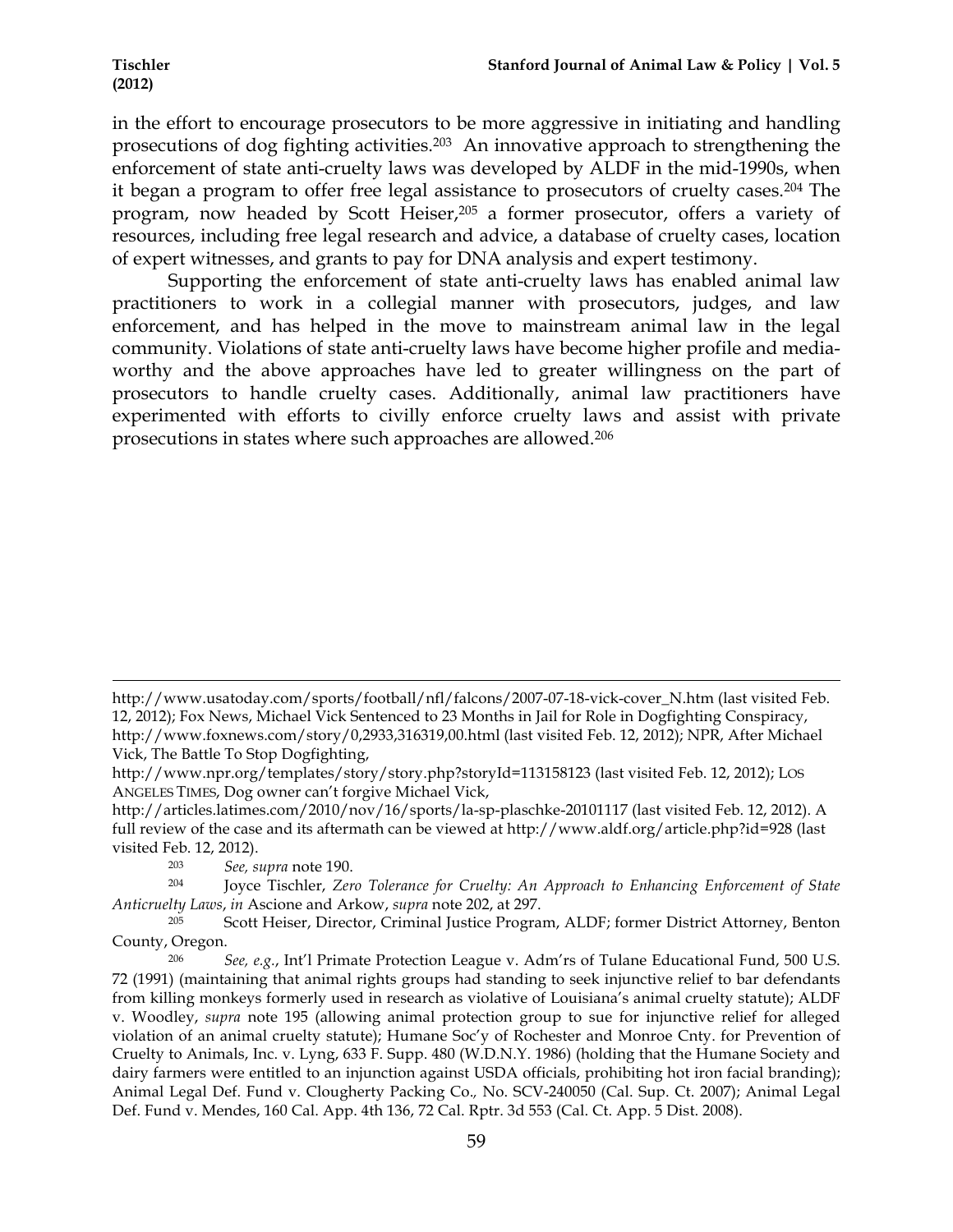# **C. Animals Used in Research and Testing**

*"The greatest injustice is using the law to keep justice at bay."207*

Scott Adams

In 1966*,* the U.S. Congress passed the federal *Animal Welfare Act* (AWA). <sup>208</sup> One of the AWA's primary purposes is "to insure that animals intended for use in research facilities . . . are provided humane care and treatment . . . ."209 The AWA sets out basic protections for animals used in research, including requirements "for animal care, treatment, and practices in experimental procedures to ensure that animal pain and distress are minimized, including adequate veterinary care with the appropriate use of anesthetic, analgesic, tranquilizing drugs, or euthanasia . . . . "<sup>210</sup> It is a "before and after" law, regulating housing, feeding, and other aspects of animal care, but barring the U.S. Department of Agriculture (USDA), the agency charged with its enforcement, from regulating the design or performance of actual research or testing.

Civil litigation under the AWA began approximately twenty years after the law was passed. The first generation of animal law practitioners believed that the USDA's enforcement of the AWA fell far short of the mandate of Congress to protect animals used in research. Through a series of civil lawsuits, they sought to strengthen enforcement of the AWA.

## 1. Are Rats, Mice, and Birds "Animals"?

As originally enacted, the AWA only covered certain species of animals.<sup>211</sup> Congress amended the definition of "animal" in 1970, expanding it to include "or such other warm-blooded animal, as the Secretary may determine is being used, or is intended for use, for research, testing, experimentation, or exhibition purposes . . . ."212 However, one year later, the USDA promulgated a regulation that specifically excluded all rats, mice, and birds from this definition.213 Critics argued that the USDA's regulation contravened the plain language of the AWA and frustrated the intent of Congress in passing the legislation.214 The exclusion of these species from the protections of the AWA meant that the requirements for veterinary care, anesthesia, analgesics, and other basics did not apply to approximately ninety-five percent of all

<sup>207</sup> Paraphrased from a comment made in his April 11, 2010 Dilbert comic strip, *available at*  http://www.dilbert.com/strips/comic/2010-04-11/ (last visited Feb. 12, 2012).

<sup>208</sup> 7 U.S.C. §§ 2131-2159 (2006).

<sup>209</sup> 7 U.S.C. § 2131(1) (2006).

<sup>210</sup> 7 U.S.C. § 2143(a)(3)(A) (2006).

<sup>211</sup> At the time of its enactment, the AWA defined "animal" as "live dogs, cats, monkeys (nonhuman primate mammals) guinea pigs, hamsters, and rabbits." H.R. 13881, 89th Cong. § 2(h) (1966).

<sup>212</sup> 7 U.S.C. § 2132(g) (2006).

<sup>213</sup> 9 C.F.R. § 1.1 (2000).

<sup>214</sup> *See* Henry Cohen, *The Legality of the Agriculture Department's Exclusion of Rats and Mice from Coverage under the Animal Welfare Act*, 31 ST. LOUIS U. L.J. 543 (1987).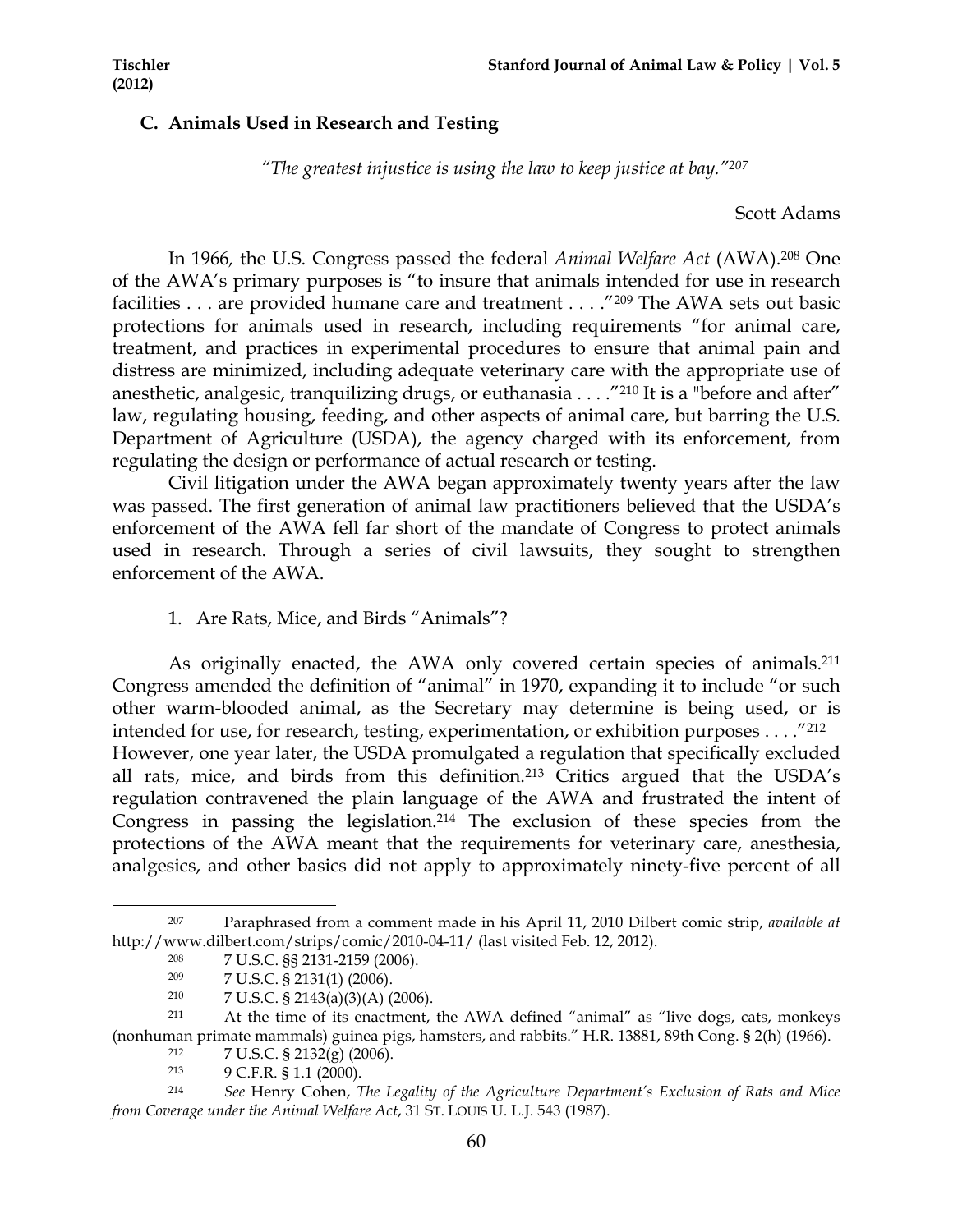animals used in research and testing.215 Yet, this regulation went unchallenged for years.

In 1989, ALDF's then staff attorney Valerie Stanley, along with Dr. Martin Stephens<sup>216</sup> then with HSUS, petitioned the USDA, asking the agency to promulgate a regulation to specify that birds, rats, and mice used in research be defined as "animals," so that those species would receive the protections of the AWA.217 When the USDA denied their petition,<sup>218</sup> ALDF and HSUS filed suit in U.S. District Court claiming that the exclusion of rats, mice, and birds and the refusal to amend the earlier regulation were arbitrary and capricious and an abuse of discretion. The USDA's chief argument was that it had discretion to choose which species would be covered by the AWA, an argument that Judge Charles Richey of the District Court found to be "strained and unlikely."219 He held for the plaintiffs, reasoning that if the stated purpose of the AWA was to ensure that animals used in research are provided humane care, including rats, mice, and birds would help to serve that purpose, whereas exclusion would not.220 On appeal, the D.C. Circuit vacated the judgment, holding that none of the plaintiffs had standing.221 Unlike environmental statutes, the AWA has no explicit citizen suit provision and it was unclear who, if anyone, possessed standing. This was a frustrating

<sup>!!!!!!!!!!!!!!!!!!!!!!!!!!!!!!!!!!!!!!!!!!!!!!!!!!!!!!!!!!!!</sup> <sup>215</sup> National Association for Biomedical Research, Species in Research,

http://www.nabr.org/Biomedical\_Research/Laboratory\_Animals/Species\_in\_Research.aspx (last visited Feb. 12, 2012). It has been estimated that rats and mice constitute ninety-five percent of all animals used in research. Defenders of this exclusion argue that rats and mice are adequately protected because they are covered by the National Institutes of Health's Guide for the Care and Use of Laboratory Animals, *see* National Institutes of Health's Guide for the Care and Use of Laboratory Animals, *available at*  http://oacu.od.nih.gov/regs/guide/guide.pdf (last accessed Feb. 12, 2012), which researchers must agree to abide by in order to receive funding from the NIH. The Guide does not have the force of law.

<sup>216</sup> Martin Stephens, Ph.D., Senior Research Associate, Johns Hopkins Center for Alternatives to Animal Testing; former Vice President, Animal Research Issues, The Humane Society of the U.S.

<sup>&</sup>lt;sup>217</sup> Before the U.S. Department of Agriculture Petition for Rulemaking and Collateral Relief, submitted by Humane Society of the United States and Animal Legal Defense Fund (on file with ALDF). Petition for Rulemaking to Redefine "animal" in the AWA, HSUS and ALDF (Nov. 15, 1989) (on file with author).<br><sup>218</sup>

Letter from James W. Glosser, Admin., USDA, Animal and Plant Health Inspection Service, to Dr. Martin Stephens and Valerie Stanley (June 8, 1990) (on file with ALDF).

<sup>219</sup> Animal Legal Def. Fund v. Madigan, 781 F. Supp. 797, 801 (D.D.C. 1992).

<sup>220</sup> *Id.* at 800-01.

<sup>221</sup> Animal Legal Def. Fund v. Espy, 23 F.3d 496 (D.C. Cir. 1994). The plaintiffs included Patricia Knowles, a psychobiologist who worked with rats and mice from 1972 until 1988 in AWA covered facilities. She was not engaged in research at the time of the suit, although she stated by affidavit that she would return to it. The Court of Appeals held that Knowles failed to meet the requirement that her "injury be presently suffered or imminently threatened" as established by *Lujan v. Defenders of Wildlife*. 23 F.3d at 500. Plaintiff William Strauss was a member of a research facility's oversight committee, as mandated by the AWA. He alleged that he was chosen to represent the community's interest in the care and treatment of animals and claimed that he had no relevant guidance to evaluate the treatment of rats and mice, given that the USDA had failed to promulgate standards for their humane treatment. The Court held that, as a private citizen, Strauss had no right to enforce federal law and no cognizable claim of injury in fact. 23 F.3d at 501.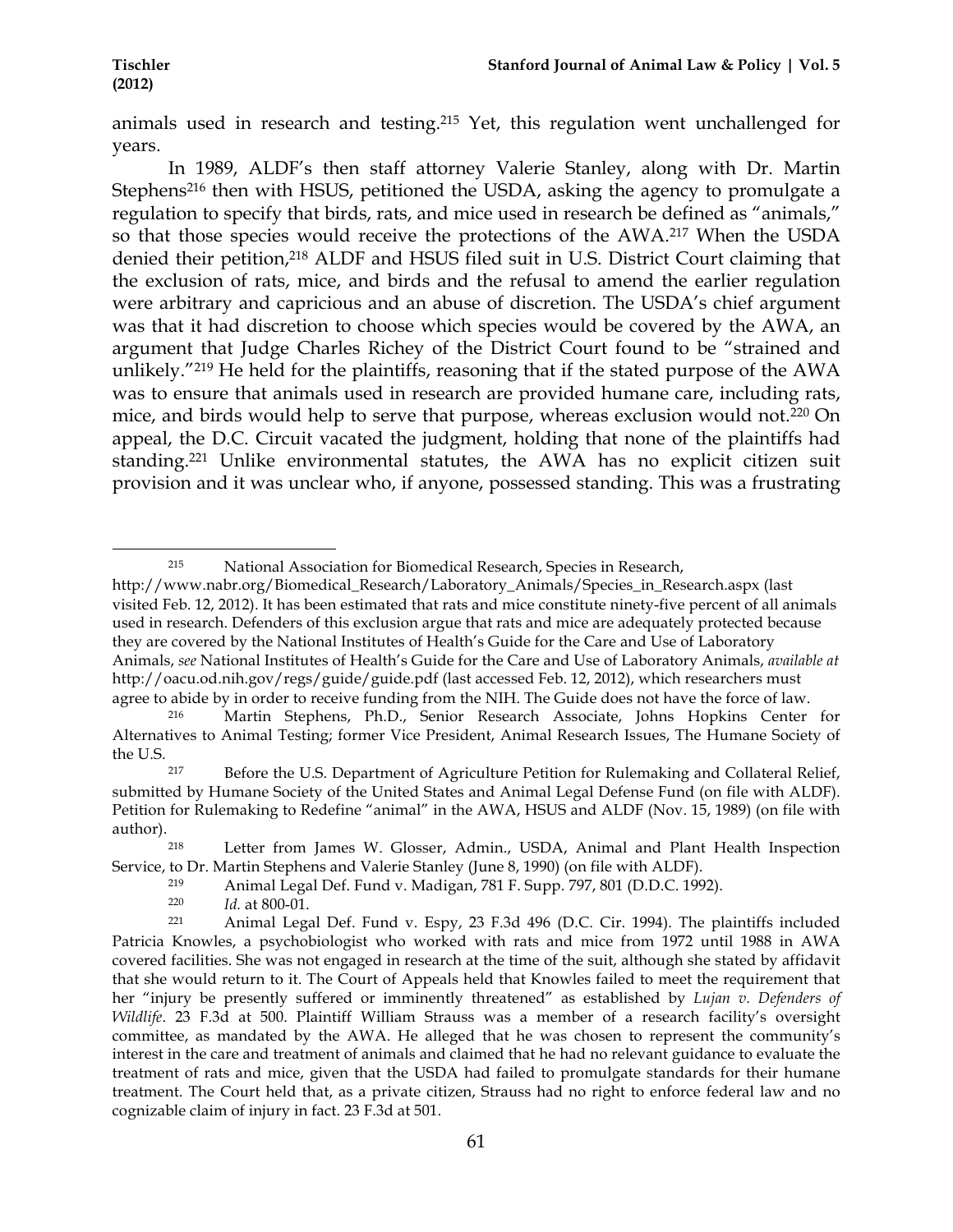reminder of how standing can be used as a bar to certain plaintiffs,<sup>222</sup> because on the merits, the case was quite winnable.

Several years later, a college psychology student who worked with rats was determined to have standing to challenge the 1971 AWA regulations and the case settled, with the USDA agreeing to promulgate regulations to cover rats, mice, and birds.223 It was a short-lived victory. Working with an industry group that promotes the use of animals in research, Senator Jesse Helms attached a rider to a Farm Bill, amending the AWA to specifically exclude rats, mice, and birds from the definition of animal.224 Thus, ninety-five percent of all animals used in research and testing are intentionally excluded from the protections of the AWA.

## 2. Primates

The debate about performing research on primates has been especially heated.<sup>225</sup> In 1985, Congress amended the AWA and directed the USDA to promulgate standards, including "minimum requirements . . . for a physical environment adequate to promote the psychological well-being of primates."226 The legislative history shows that legislators were moved by the plight of primates kept in isolation in tiny cages. Congress simultaneously created Institutional Animal Care and Use Committees (IACUCs), an internal mechanism to review all research protocols, and mandated that at least one member of the public serve on those committees to represent the public's interest in the welfare of animals.227

<sup>!!!!!!!!!!!!!!!!!!!!!!!!!!!!!!!!!!!!!!!!!!!!!!!!!!!!!!!!!!!!</sup> <sup>222</sup> *See, e.g.*, KENNETH CULP DAVIS, ADMINISTRATIVE LAW OF THE SEVENTIES: SUPPLEMENT TO ADMINISTRATIVE LAW TREATISE at 523 (1976); KENNETH CULP DAVIS, ADMINISTRATIVE LAW TREATISE § 24:35, at 342 (2d Ed. 1978).

<sup>223</sup> Alternatives Research & Dev. Found. v. Glickman, 101 F. Supp.2d 7 (D.C. Cir. 2000).

<sup>224</sup> Farm Security and Rural Investment Act of 2002, Pub. L. No. 107-171, 116 Stat. 134 (2002). The National Association for Biomedical Research proudly proclaims that it spearheaded this legislative effort to remove rats, mice and birds from the protections afforded by the AWA, in NABR, A Voice in Government, *25 Years of Sound Public Policy*, at 15, *available at*

http://www.nabr.org/About\_NABR/Government.aspx (last accessed Feb. 12, 2012).

<sup>225</sup> *See, e.g.*, DEBORAH BLUM, THE MONKEY WARS (Oxford U. Press 1995); Collette L. Adkins Giese, *Twenty Years Wasted: Inadequate USDA Regulations Fails to Protect Primate Psychological Well-Being*, 1 J. ANIMAL L. & ETHICS 221, 224 n.31 (2006) ("Tapes from the Head Injury Clinic at the University of Pennsylvania were stolen by an animal rights group and subsequently shown to millions of television viewers . . . . The tapes displayed a primate coming out of anesthesia and writhing in pain as doctors cut into its skull. Another scene involved researchers laughing and smoking while inflicting head injuries on conscious baboons struggling against restraints.").

<sup>226 7</sup> U.S.C. § 2143(a)(2)(B) (2006). The law was amended in 1985, not 2006.<br>227 7 U.S.C. § 2143(b)(1)(B) Apecdotally J have been told that the

<sup>7</sup> U.S.C. § 2143(b)(1)(B). Anecdotally, I have been told that the "public member" requirement is side-stepped by many facilities, but there has been no study or lawsuit that documents this failure. A "public member" who speaks out too loudly risks being removed from the IACUC. *See* Katherine M. Swanson, *Carte Blanch for Cruelty: The Non-Enforcement of the Animal Welfare Act*, 35 U. MICH. J.L. REFORM 937, 959 (2002). Swanson provides an example of Dr. Jan Moor-Jankowski, then a member of the New York University Medical Center IACUC who unsuccessfully attempted to question wrongdoing by a fellow researcher. *Id.* at 960-61.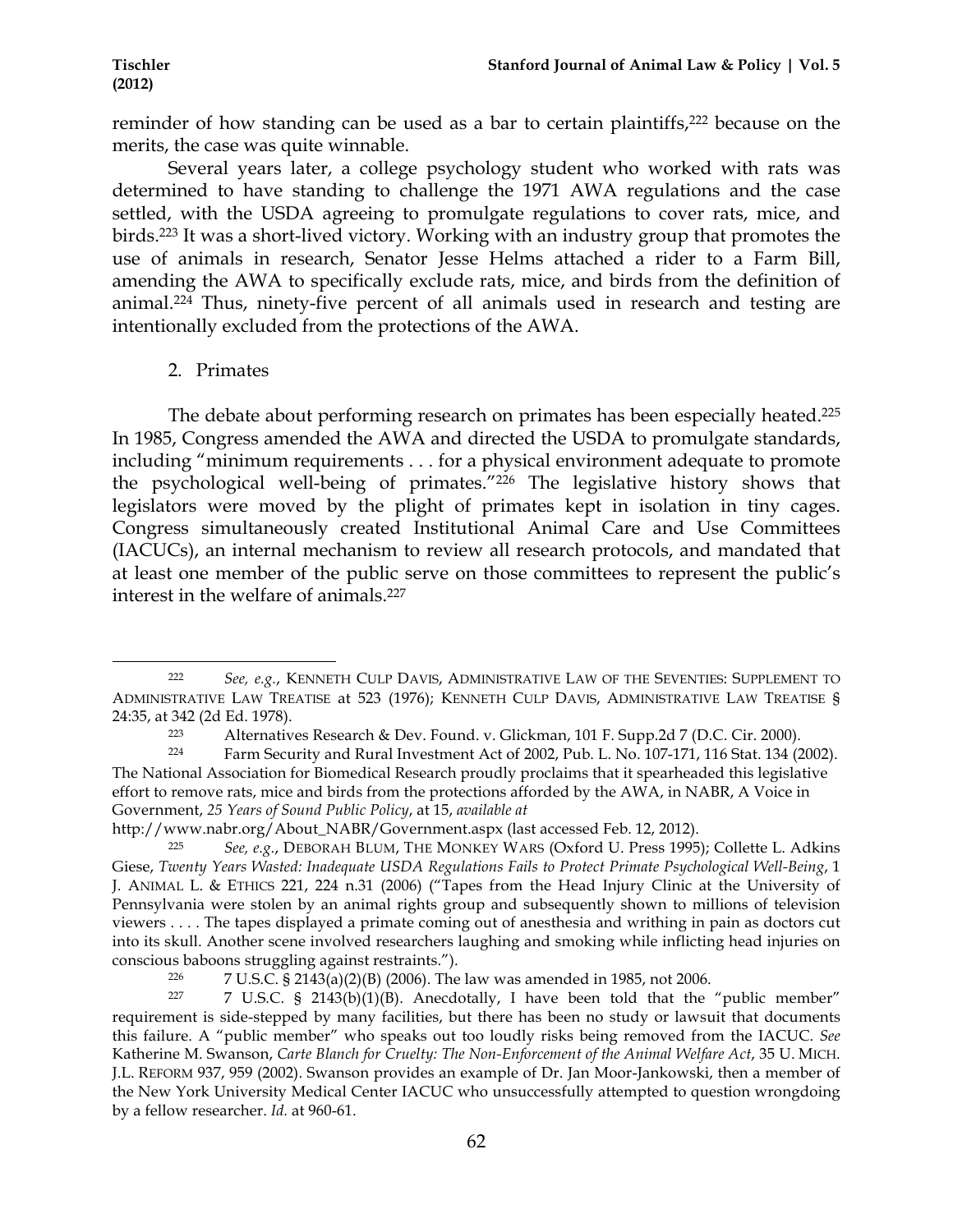Many in the American animal protection movement were heartened by these amendments, which were intended to improve conditions for animals in labs.228 In 1986, the USDA published a notice of its intent to issue regulations.229 But, two years passed and no regulations had been proposed, so ALDF, represented by Valerie Stanley, decided to sue the USDA for its unreasonable delay.230 At the court's first status call, the USDA announced that it would issue the proposed regulations.231 In March of 1989, the proposed regulations were published in the Federal Register and comments were sought.<sup>232</sup> Relying on scientific evidence that social deprivation is psychologically debilitating to primates, the USDA's proposed regulations mandated that primates be housed with other compatible primates in pairs, family groups, or other social groupings.233 Minimum cage sizes for primates were substantially increased. Many in the animal protection movement were hopeful that finally, meaningful improvements in the care and treatment given to these animals would be made. But, the biomedical research industry heatedly opposed the proposed regulations<sup>234</sup> and in response, the USDA issued a second set of proposed rules in August, 1990.235 The revised regulations were substantially different: instead of the USDA setting standards for meeting the psychological well-being of primates, it delegated that responsibility to the regulated facilities, mandating that they develop plans which would be kept at the facility, rather than being submitted to the USDA. The significance of this change is that (a) the regulated research facilities, rather than the agency charged with enforcing the AWA, would develop the standards for the treatment of primates, a classic fox guarding the hen house scenario and (b) the public, including animal protection groups, would no longer have access to the plans through the Freedom of Information Act. Additionally, most of the specific standards of the earlier version of the proposed rules were removed and timetables were expanded. The biggest blow, however, was that the requirement for group housing for primates was eliminated entirely, leaving thousands of primates to continue to live in isolation.

*Id.* at 10917.

<sup>228</sup> Indeed, the title of the bill was "The Improved Standards for Laboratory Animals Act of 1985," Pub. L. No. 99-198, 99 Stat. 1645 (1985).

<sup>&</sup>lt;sup>229</sup> 51 Fed. Reg. 7950 (March 7, 1986).<br><sup>230</sup> Animal Legal Def. Fund y. Yeutter

Animal Legal Def. Fund v. Yeutter, 760 F. Supp. 923 (D.D.C. 1988).

<sup>231</sup> Telephone Interview with Valerie Stanley, Adjunct Professor, Georgetown University Law Center & University of Maryland School of Law (Nov. 4, 2010 and Nov. 9, 2010), former Senior Staff Attorney, Animal Legal Defense Fund [hereinafter Interview with Stanley] ("Judge Richey [of the District Court] was assigned to this case and every one after it. We had a status call with Judge Richey in March, 1989 and USDA announced that they were proposing a new rule that day.").

 $^{232}$  54 Fed. Reg. 10897 (Mar. 15, 1989).<br> $^{233}$  *Id at 10917* 

<sup>234</sup> Interview with Stanley, *supra* note 234, "NABR's complaints with USDA's proposed regulations were that since they were the experts with regard to primate well-being, USDA should leave the setting of standards up to their research facility members by allowing them to develop their own 'plans for the psychological well-being of primates.' USDA adopted this approach and re-proposed the regulations."

<sup>235</sup> 55 Fed. Reg. 33448, 33525 (Aug. 15, 1990).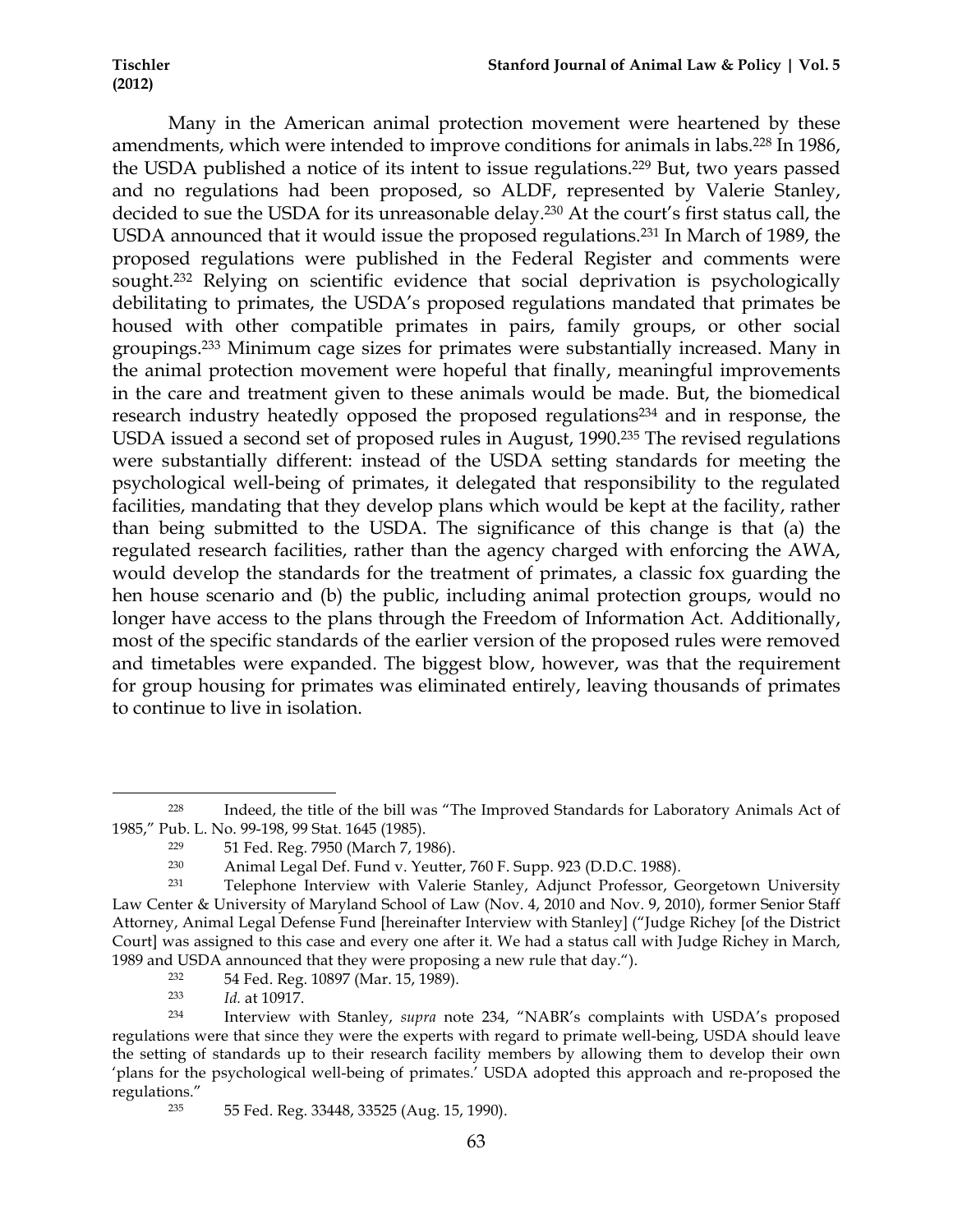!!!!!!!!!!!!!!!!!!!!!!!!!!!!!!!!!!!!!!!!!!!!!!!!!!!!!!!!!!!!

Stanley and ALDF returned to court, this time accompanied by Christine Stevens<sup>236</sup> and the Society for Animal Protective Legislation,<sup>237</sup> which had worked hard to pass the 1985 amendments. Judge Richey of the District Court ruled for the plaintiffs, chastising the USDA for "wide open regulations" and delegating its rulemaking authority to the regulated entities.238 He wondered why the USDA had removed the requirement of group housing for primates when its own experts had determined that social isolation is damaging to them. Yet, once again, on appeal, the D.C. Circuit vacated the District Court's judgment, relying in part on *ALDF v. Espy*, the rats and mice decision. It found that no plaintiff had standing.239 Nine years after Congress had passed the Improved Standards for Laboratory Animals Act, there was no improvement in the care and treatment given to those animals. I felt completely discouraged and ready to give up, but Stanley was made of stronger metal.<sup>240</sup>

She decided to go to the PETA office and look through their files of complaints about zoos. That is where she learned of Marc Jurnove and two other individuals who regularly visited roadside zoos and found the primates there to be in isolation, having no contact with other primates.<sup>241</sup> Stanley realized that here were potential plaintiffs

<sup>236</sup> Christine Stevens, founder and President, Animal Welfare Institute, founder, Society for Animal Protective Legislation, http://www.nytimes.com/2002/10/15/us/christine-stevens-84-a-friendto-the-animals.html (last visited Feb. 12, 2012).

<sup>&</sup>lt;sup>237</sup> Largely credited with the passage of the AWA and its amendments, Stevens worked tirelessly to improve treatment afforded to animals in research. Stevens was accustomed to working *with* the USDA and had never before been a plaintiff in a lawsuit against the agency; however, she was livid about the sham regulations and felt the agency was allowing itself to be dictated to by the research industry.<br><sup>238</sup>

<sup>238</sup> Animal Legal Def. Fund, Inc. v. Sec'y of Agric., 813 F. Supp. 882, 887 (D.D.C. 1993)

<sup>239</sup> Animal Legal Def. Fund, Inc. v. Sec'y of Agric., 29 F.3d 720 (D.C. Cir 1994). The plaintiffs included Bernard Migler, a businessman who claimed injury from an inability to sell a group "pole" housing system for primates to the regulated facilities, because the final regulations failed to require group housing. The Court of Appeals held that he fell outside the zone of interests of the AWA. Another plaintiff, Dr. Roger Fouts, a primatologist who conducted language studies with chimpanzees, claimed that the vagueness of the final regulations prevented him from establishing a plan and housing facility that would not violate the AWA. The Court held that individual researchers, as opposed to research facilities, are not subject to the regulations and therefore he did not have a direct personal injury. "Courts don't let their emotions get involved with their opinions. They can be aware of the most amazing cruelty and not let it get in their judicial way. That is a really hard lesson to learn. I see it over and over again." Interview with Stanley, *supra* note 233.

<sup>&</sup>lt;sup>240</sup> Stanley "knew that somehow, we would crack this nut; we were so close." Interview with Stanley, *supra* note 233.

<sup>241</sup> *See, e.g.*, Affidavit of Dr. Roger S. Fouts, *Animal Legal Def. Fund, Inc. v. Glickman,* 943 F. Supp. 44, (D.D.C. 1996). Dr. Fouts described his visit to the Long Island Game Farm on April 27, 1996, where he witnessed a chimpanzee named Barney living in isolation in an outdoor cage. "Social enrichment is critical for any primate . . . . The famous father of primatology in this country, Robert Yerkes once said that 'One chimpanzee is no chimpanzee.' This is where Barney is lacking the most, by not being housed with a fellow chimpanzee he is suffering deprivation through social isolation. It is well established in the psychological literature that social deprivation can have devastating effects on social animals. Our own species manifests this awareness in that some of our most severe punishment is social isolation. I have found and continue to find that seeing an isolated chimpanzee, away from his kind, is a very disturbing experience to human observers. The contrast between the active social animals most of us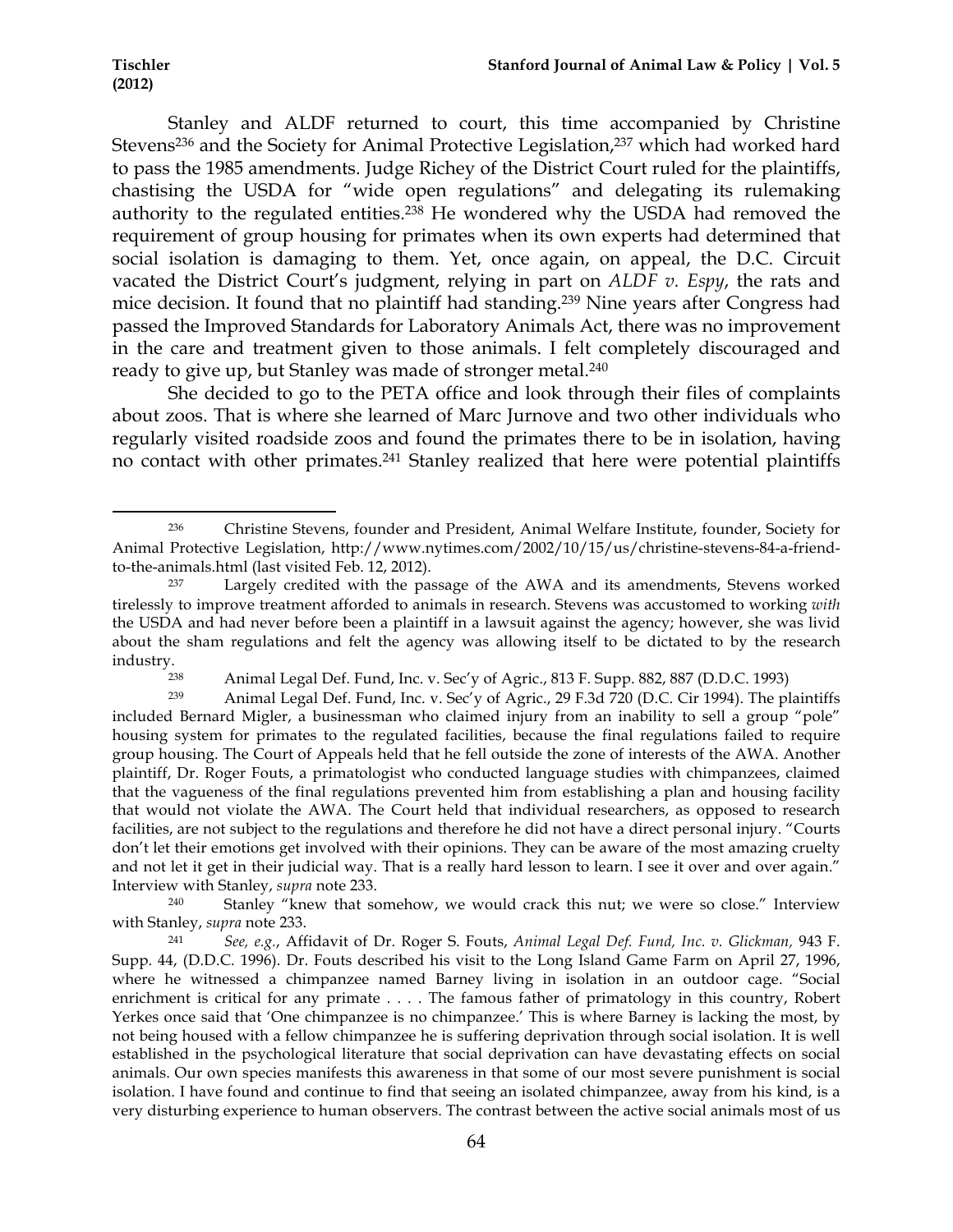who would have standing under the AWA. With these individual plaintiffs, ALDF returned to court to challenge the USDA's primate regulations. Once again, Judge Richey held that the plaintiffs had standing and that the USDA's regulations were illegal.242 The case went to the Court of Appeals and two weeks after our briefs were due, we were informed that the panel we were assigned to would include two judges who had ruled that our plaintiffs in the previous AWA lawsuits lacked standing.<sup>243</sup> In a two to one decision, the Court of Appeals overruled Judge Richey on standing.244 Judge Wald dissented, finding Jurnove's allegations to be well within existing precedent for standing.245

At this point, we had nothing left to lose, so Stanley asked for a rehearing by the panel, which was denied, and a rehearing by the full court, all eleven judges, which, to our amazement, was granted. The Court of Appeals, clearly grappling with the issue, found that Marc Jurnove, an activist who frequently visited the Long Island Game Farm to view the primates in isolation there, had aesthetic standing under the AWA to challenge the primate regulations.246 Finally, fifteen years after the passage of the 1985 amendments, at least one person in the U.S. had standing to attempt to breathe life into the AWA. While many consider this standing decision to be a major achievement, it felt like a Pyrrhic victory given that, on appeal, the court ruled against the plaintiffs on the merits, holding that the USDA's final regulations were sufficient under the AWA.<sup>247</sup> Yet, just a few years later, the USDA itself admitted that its AWA regulations were inadequate to provide guidance to its own inspectors.<sup>248</sup>

Any reasonable person looking at the intent of Congress in the passage of the 1985 amendments would have expected a significant improvement in how the targeted

<sup>246</sup> Animal Legal Def. Fund, Inc. v. Glickman, 154 F.3d 426, 429 (D.C. Cir. 1998).

<sup>247</sup> Animal Legal Def. Fund, Inc. v. Glickman*,* 204 F.3d 229, 230 (D.D.C. 2000). *See* Swanson, *supra* note 229, at 947-948; Collette L. Adkins Giese, *Twenty Years Wasted: Inadequate USDA Regulations Fail to Protect Primate Psychological Well-Being*, 1 J. ANIMAL L. & ETHICS 221, 228-29 (2006).

As early as December, 1996, the USDA was aware that there were significant problems with the vague "standards" established by its final regulation, 9 C.F.R. § 3.81 (1991). Facility inspectors were unable to determine whether the facilities were providing adequate enrichment to the primates, or whether the plans were actually being implemented. USDA Employee Opinions on the Effectiveness of Performance-Based Standards for Animal Care Facilities (APHIS 1996). Over the next few years, a team of USDA employees evaluated the situation, leading to a proposed policy, issued by USDA at 64 Fed. Reg. 38,145 (1999) to assist the facilities in developing environmental enhancement plans and assist the inspectors in how to judge whether a facility was meeting the requirements of 9 C.F.R. § 3.81.

<sup>!!!!!!!!!!!!!!!!!!!!!!!!!!!!!!!!!!!!!!!!!!!!!!!!!!!!!!!!!!!!!!!!!!!!!!!!!!!!!!!!!!!!!!!!!!!!!!!!!!!!!!!!!!!!!!!!!!!!!!!!!!!!!!!!!!!!!!!!!!!!!!!!!!!!!!!!!!!!!!!!!!!!!!!!!!!!!!!!!!!!!!!!!!!!!!!!!!!</sup> have seen on Jane Goodall televisions specials of the wild chimpanzee is a stark and disturbing contrast to [sic] chimpanzee lying alone in his cage."

<sup>242</sup> Animal Legal Def. Fund, Inc. v. Glickman, 943 F. Supp. 44, 54 (D.D.C. 1996). "At the outset the court shall state… this case involves animals, a subject that should be of great concern to all humankind. It also involves the failures of our system of government, another subject of great concern." *Id.* at 50.

<sup>243</sup> *See* Valerie Stanley, *The Animal Welfare Act and USDA: Time for an Overhaul*, 16 PACE ENVT. L. REV. 103, 112 (1998) (citing Animal Legal Defense Fund, Inc. v. Glickman, 130 F.3d 464, 466 (D.C. Cir. 1997)).

<sup>244</sup> Glickman, 130 F.3d at 466. Judge Sentelle, writing for the majority stated, "This appeal is but the latest chapter in the ongoing saga of Animal Legal Defense Fund, Inc.'s ("ALDF") effort to enlist the courts in its campaign to influence USDA's administration of the Animal Welfare Act . . . ." *Id.*

<sup>245</sup> *Id.* at 476.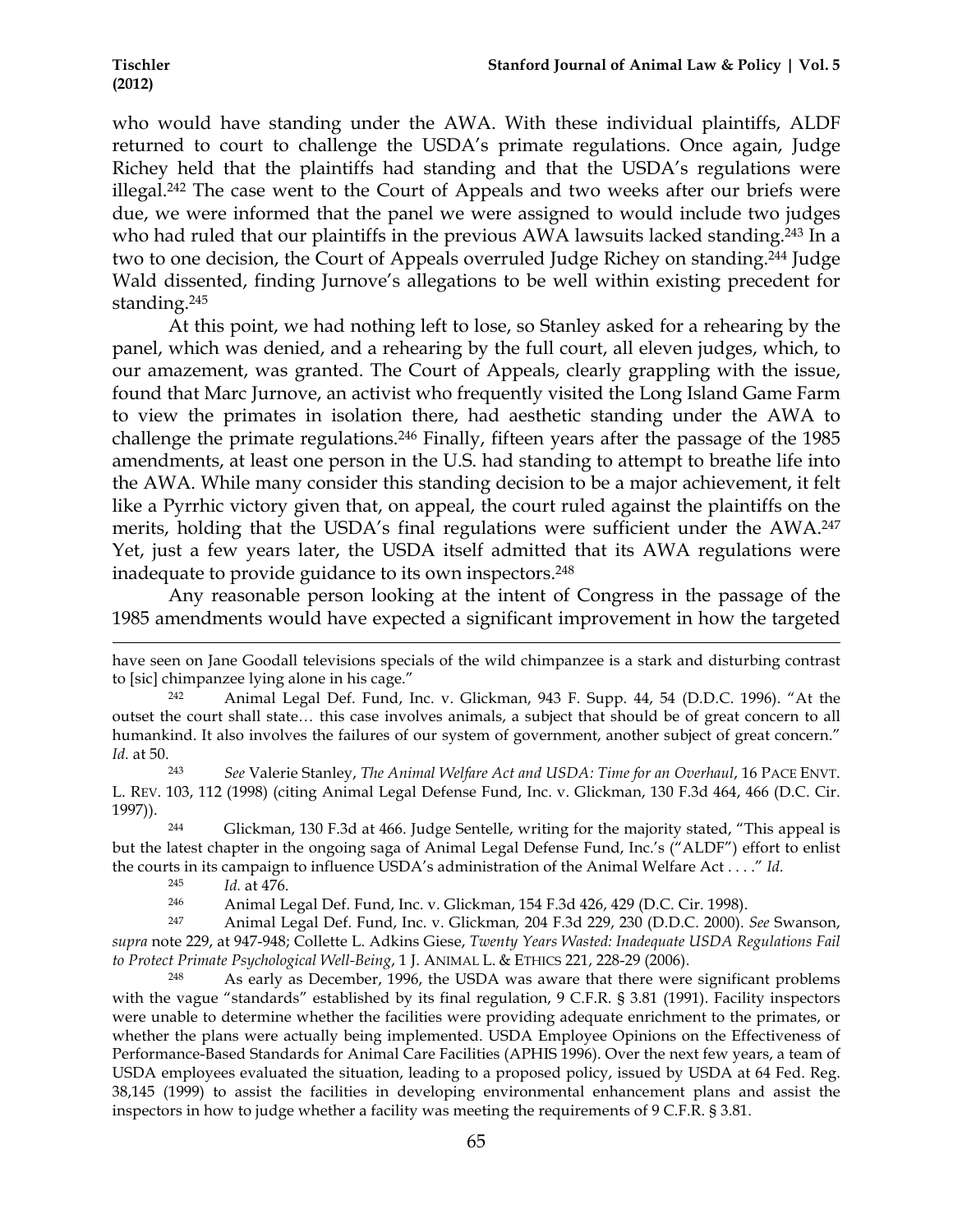animals are housed and treated. But, our society has not reached the tipping point at which it will allow open analysis of the use or even the treatment of animals in research. Thus, animal protectionists and animal lawyers achieved a good decision on standing, but the courts allowed the USDA and industry to circumvent the will of Congress, leaving the AWA as a paper tiger. Primates remain in isolation, ninety-five percent of animals used in research have no protection under the AWA, and animal protectionists in the United States are excluded from laboratories and only rarely invited to serve on the Institutional Animal Care and Use Committees at research facilities and universities. This is unlike the relationship between animal protectionists and researchers in Europe, who work together more closely and respectfully, with the result that animals used in research in Europe have received broader protections.249 The plight of animals used in research and testing in the United States is disturbing; the opportunity for progress remains in the distance and the American animal law movement will need to approach this area with creative new strategies in order to break through the current stalemate.<sup>250</sup>

# 3. Patenting of Animals

In the late 1980s, the U.S. Patent and Trademark Office (PTO) dealt an additional blow to animals. Federal patent law states that "[w]hoever invents or discovers any new and useful process, machine, manufacture, or composition of matter, or any new and useful improvement thereof, may obtain a patent therefore."251 Since the inception of the patent system in the United States, the Patent Office had considered higher life forms, to wit, animals, to be non-patentable. In *Diamond v. Chakrabarty*, the Supreme Court interpreted this language as allowing the patenting of a human-made, genetically engineered bacteria, a microorganism designed to break down components of crude oil.252 Relying on *Chakrabarty*, the PTO published a notice that it would now accept patent applications for nonhuman animals,253 a decision that shook many of us to the core. This decision marked a significant change in public policy, yet it was the choice,

<sup>252</sup> 447 U.S. 303 (1980).

<sup>!!!!!!!!!!!!!!!!!!!!!!!!!!!!!!!!!!!!!!!!!!!!!!!!!!!!!!!!!!!!</sup> <sup>249</sup> Directive 2010/63/EU of the European Parliament and of the Council of 22 Sept. 2010 on the Protection of Animals Used for Scientific Purposes, *available at* http://eur-

lex.europa.eu/LexUriServ/LexUriServ.do?uri=OJ:L:2010:276:0033:0079:EN:PDF (last accessed Feb. 12, 2012); *see also* Thomas Hartung, Comparative Analysis of the Revised Directive 2010/63/EU for the Protection of laboratory Animals with its Predecessor 86/609/EEC – a t4 Report, ALTEX 27, 4/10 (2010), *available at* http://altweb.jhsph.edu/bin/k/c/ALTEX\_4\_10\_Hartung2.pdf (last accessed Feb. 12, 2012).

<sup>&</sup>lt;sup>250</sup> Some unexpected and good news arrived in December 2011, when The National Academy of Sciences' Institute of Medicine (IOM) released a study commissioned by the National Institutes of Health, in which IOM concluded, "While the chimpanzee has been a valuable animal model in past research, most current use of chimpanzees for biomedical research is unnecessary..." The NIH has announced that it will halt funding new research using chimpanzees and will evaluate existing research projects using a criteria developed by the IOM committee. NIH Research Involving Chimpanzees, http://grants.nih.gov/grants/guide/notice-files/NOT-OD-12-025.html (last visited Feb. 12, 2012). While this does not ban biomedical research on chimpanzees, it is a hopeful sign of changing attitudes in the research industry.<br> $rac{251}{35}$ 

<sup>251</sup> 35 U.S.C. § 101 (2006).

<sup>253</sup> Patent and Trademark Office Notice: Animals – Patentability, 1077 OFFICIAL GAZETTE U.S. PAT. & TRADEMARK OFFICE 8. (Apr. 21, 1987).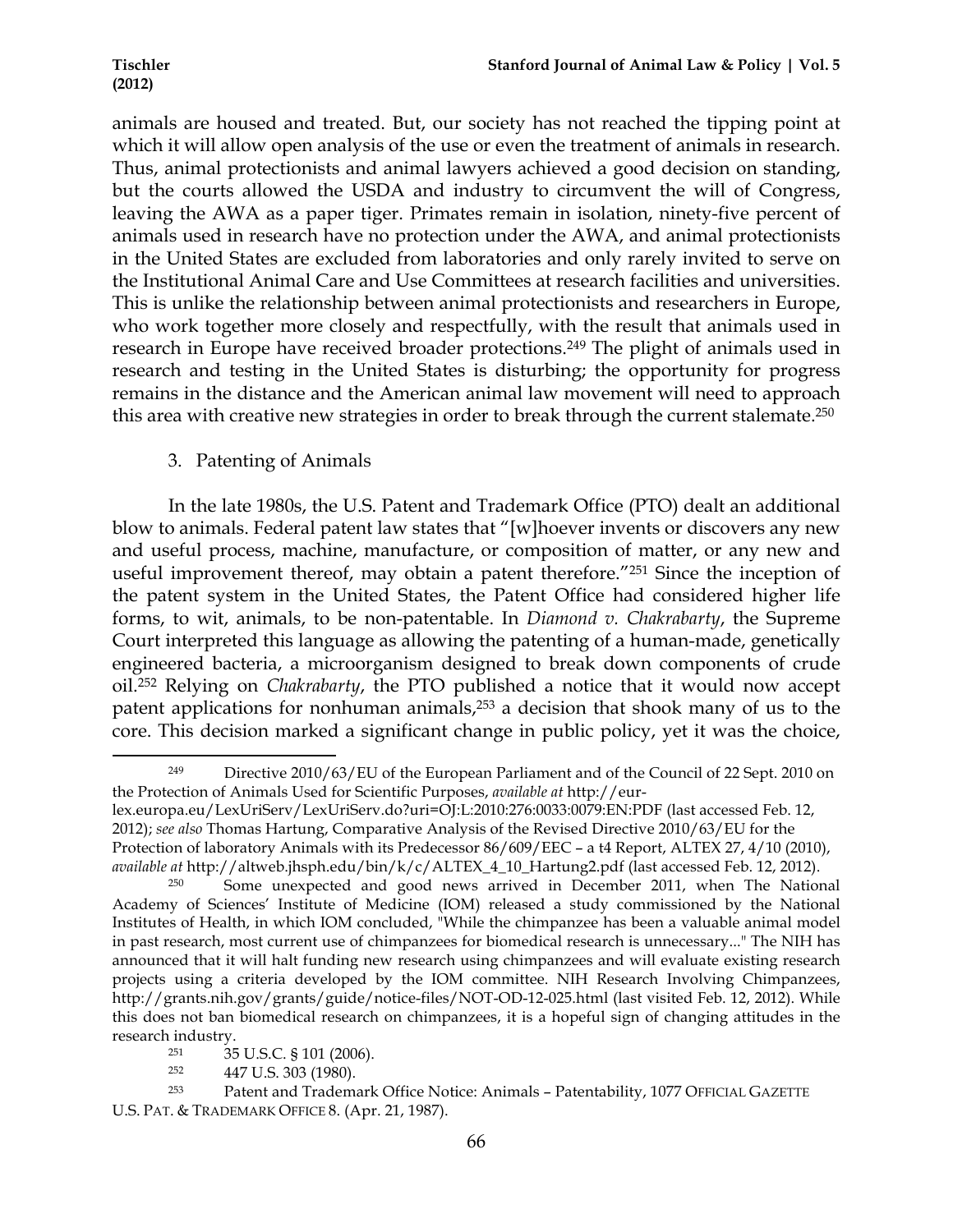neither of Congress nor the judiciary, but of a bureaucratic agency, with no input from the public. On a practical level, the PTO's new policy would foster experimentation that would cause pain and suffering to a whole new class of animals, and on an ethical level, it implied that nonhuman animals, complex and sentient living beings, are legally no different from microorganisms and inanimate objects.

Less than a year later, the PTO issued the first animal patent to Harvard University for a mouse who was genetically engineered to readily develop cancer. No one directly challenged the issuance of the patent, but we felt strongly that the patenting of animals should be challenged and filed suit on behalf of several animal protection groups, farmed animal protection groups, and individual farmers who would be impacted by patenting of animals. In *ALDF v. Quigg*, we argued that the Patent Commissioner had exceeded his authority in determining that animals were patentable subject matter.254 Of all the cases we had worked on, this afforded us the most opportunity to argue something akin to rights philosophy, as we tried, in vain, to convince the court of the illogic of defining animals as "machines" or "manufactures." Lamentably, the Federal Circuit chose to sidestep the legal, as well as moral and ethical issues, dismissing the action.255

It was not until 2002 that a court grappled with the complex public policy issues involved in the patentability of animals, but it was not an American court. When Harvard attempted to patent the genetically altered mouse in Canada, its application was denied and the Canadian Supreme Court held that the words "manufacture" and "composition of matter" are not sufficiently broad to include higher life forms.256 Animal lawyers had made all the right arguments; we were simply in the wrong country with the wrong plaintiffs. Today, animals are patentable in the United States, United Kingdom, and Australia, as well as in the European Union. Brazil, Canada, China, Russia, and several other countries have prohibited animal patents.257 However, the American Anti-Vivisection Society and other groups have successfully challenged specific patents of animals by initiating *inter partes* reexamination proceedings to declare the invalidity of animal patents, a tactic that should be noted.258

# **D. Wildlife and Captive Wildlife**

!!!!!!!!!!!!!!!!!!!!!!!!!!!!!!!!!!!!!!!!!!!!!!!!!!!!!!!!!!!!

The introduction of this article refers to "the second wave" of animal law. A clear example of the second wave is in the approach taken by the Washington, D.C. law firm

<sup>254</sup> Animal Legal Def. Fund, Inc. v. Donald J. Quigg, 710 F. Supp. 728**,** No. 88-2938-FMS (N.D. Cal. 1989).The Complaint for Declaratory and Injunctive Relief was filed on July 28, 1998. I served as lead counsel in this litigation, working with Steven Wise and Kenneth Ross.

<sup>255</sup> The U.S. District Court dismissed the lawsuit for failure to state a claim. In re Quigg*,* 710 F. Supp. 728 (N.D. Cal. 1989)**.** During the appeal to the U.S. Court of Appeals**,** Federal Circuit, the Court dismissed the case for lack of standing, 932 F.2d 920 (Fed. Cir. 1991).

<sup>&</sup>lt;sup>256</sup> Harvard Coll. v. Canada, [2002] 4 S.C.R. 45, 2002 SCC 76 (Can.).<br><sup>257</sup> See American Anti-Vivisection Society, Stop Animal Patents

See American Anti-Vivisection Society, Stop Animal Patents,

http://www.stopanimalpatents.org/faq.html (last visited Feb. 12, 2012).

<sup>258</sup> *See* American Anti-Vivisection Society, Stop Animal Patents, http://www.stopanimalpatents.org/overview\_rabbit.html (last visited Feb. 12, 2012).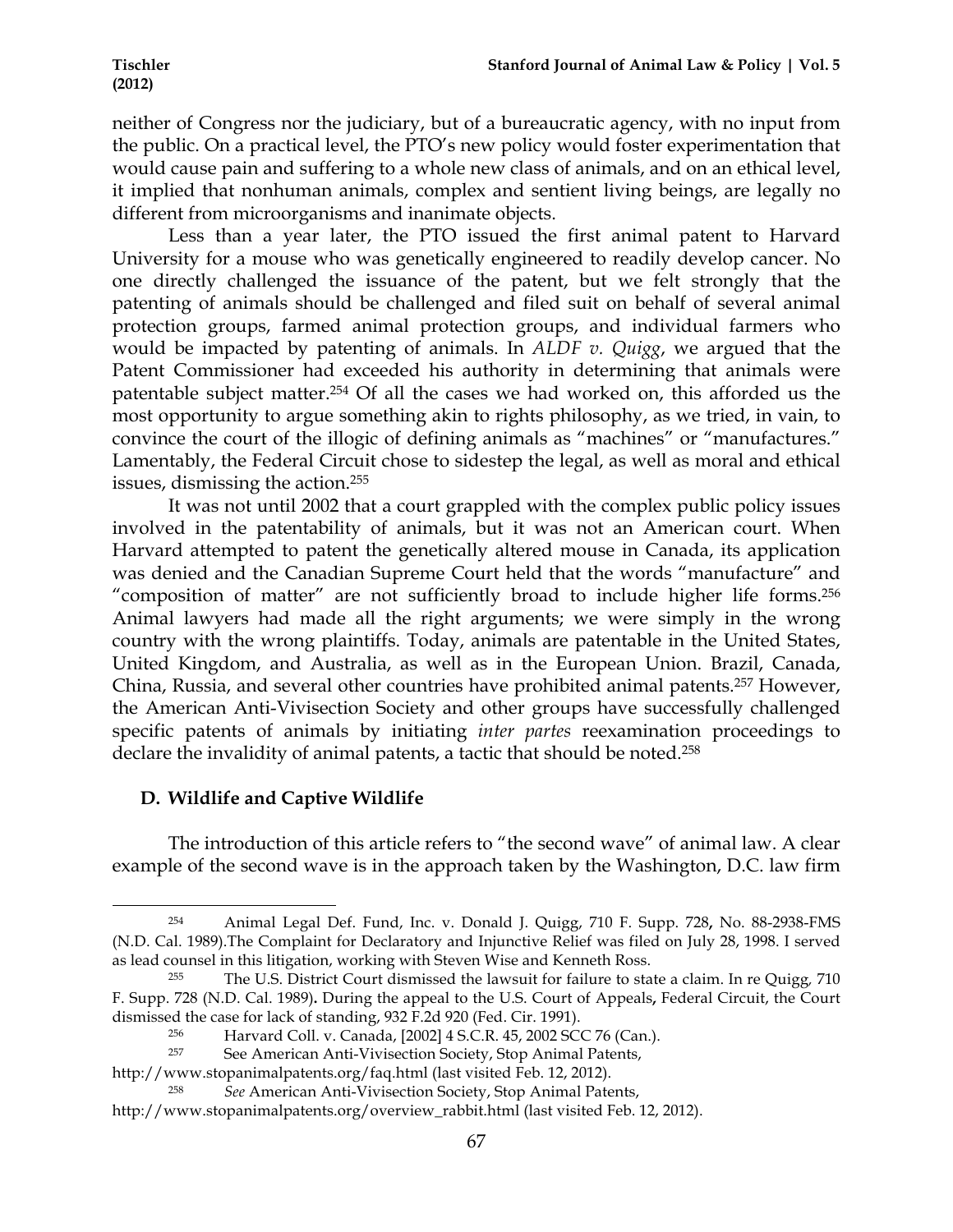Meyer, Glitzenstein & Crystal, formed in 1993. Kathy Meyer and Eric Glitzenstein cut their teeth at the Public Citizen Litigation Group, Ralph Nader's litigation arm, where they learned consumer protection, federal administrative law, statutory interpretation, Freedom of Information Act, basic federal practice, and what had worked well in those contexts. In the late 1980s, they met Jasper Carlton of the Biodiversity Legal Foundation, who asked them if they could do anything about the huge backlog of species that were not being added to the endangered or threatened species lists pursuant to the mandate of the Endangered Species Act.259 Meyer and Glitzenstein thought they could, but they needed plaintiffs. While environmental groups didn't take to the idea, Wayne Pacelle,<sup>260</sup> then at the Fund for Animals (Fund), liked it. Once the Fund was on board, Defenders of Wildlife also agreed to join a lawsuit filed against the Department of Interior. After many months, Meyer and Glitzenstein were able to negotiate a settlement in which four hundred species were listed.<sup>261</sup> This was the first in a long line of wildlife cases that Meyer and Glitzenstein brought on behalf of the Fund. Applying what they had learned at Public Citizen within the context of animal law was working; they were using existing environmental laws to protect wildlife and winning cases.<sup>262</sup> In Pennsylvania, they were able to use the state anti-cruelty law to stop a hunting activity, the annual pigeon shoot in Hegins.263

Recently, Meyer Glitzenstein & Crystal, representing several animal protection groups and a former elephant handler, brought suit against Ringing Brothers and Barnum & Bailey Circus. The suit alleged that the defendants' practices of beating Asian elephants with bull hooks and chaining them constitute a "take" in violation of the federal Endangered Species Act. The trial court held that the plaintiffs lacked Article III standing, a decision that was upheld on appeal.<sup>264</sup> This case marks one of the first attempts by animal lawyers to use the Endangered Species Act to protect captive wildlife and as such, is a portent of possible future litigation.<sup>265</sup> While the firm handles

<sup>259</sup> Telephone Interview with Katherine Meyer, partner Meyer, Glitzenstein & Crystal, October 27, 2010 [hereinafter Interview with Meyer].

<sup>&</sup>lt;sup>260</sup> Wayne Pacelle, President and Chief Executive Officer, The Humane Society of the U.S.

<sup>261</sup> Fund for Animals v. Lujan, 962 F.2d 1391 (D.D.C. 1992).

<sup>262</sup> Interview with Meyer, *supra* note 262. "We weren't steeped in animal law, but we had learned of tools in other contexts and thought those tools could be applied to animal law... We didn't know what had been tried, what had failed. But we knew consumer protection, administrative law, statutory interpretation, basic federal practice and principles and what worked in those contexts. We tried applying them in this new (animal) context and it worked really well- we won cases."

<sup>263</sup> Hulsizer v. Labor Day Comm., Inc., 734 A.2d 848 (Pa. 1999). An agent of the local society for the prevention of cruelty to animals was held to have standing to enjoin a pigeon shoot. Fourteen years earlier, in New York State, Jolene Marion had tried unsuccessfully to convince a court to declare that trapping violates the state anti-cruelty statute. Animal Legal Def. Fund v. Dep't of Envtl. Conservation, EC No., 6670/85 (N.Y. Sup. Ct. Dec. 6, filed Oct. 8, 1985).

<sup>264</sup> ASPCA v. Feld Entm't Inc., 659 F.3d 13 (D.C. Cir. 2011).

<sup>265</sup> ASPCA v. Ringling Bros. & Barnum & Bailey Circus, 317 F.3d 334 (D.C. Cir. 2003), *judgment for defendants sub nom*. Feld Entm't, 677 F. Supp. 2d 55 (D.D.C. 2009). Bruce Wagman and ALDF also alleged a "take" violation of the ESA against an animal trainer who allegedly beat chimpanzees in his possession. That case settled and the chimpanzees were sent to sanctuaries. ALDF v. Yost, Civ. No. 05- 1066 (C.D. Cal, filed Nov. 18, 2005). As per the settlement, I include the following statement: "*The Animal*  Legal Defense Fund (ALDF), the Chimpanzee Collaboratory and three other plaintiffs have reached a settlement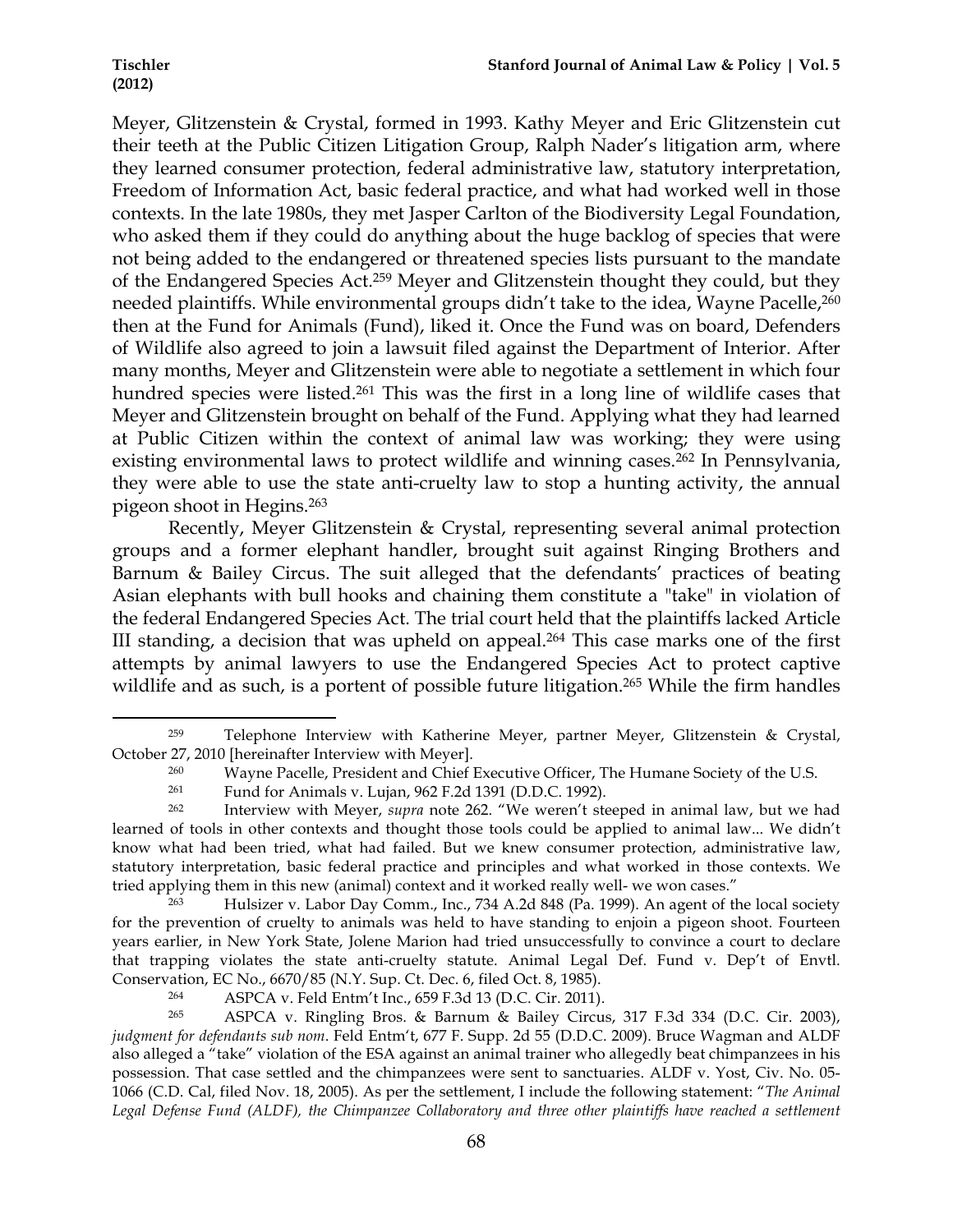other types of animal law cases, as well as environmental and open government cases, their wildlife docket remains a full one.<sup>266</sup> And today, the six-year-old litigation unit at HSUS, headed by former Meyer & Glitzenstein partner Jonathan Lovvorn, also maintains a solid docket of wildlife cases.<sup>267</sup> The benefit of bringing wildlife cases is that the foundation has been laid by the environmental movement and can be built upon. The major federal laws are in place, standing is established, and animal protection lawyers can bring cases successfully, building a body of law in which wildlife protection is acknowledged by the courts. A goal for the distant future will be legislation and lawsuits that recognize and respect the rightful place of wild animals, not as resources for human exploitation, but as co-equals on the planet.

# **E. Ruffling Big Ag's Feathers**

*"Opportunity dances with those already on the dance floor."*

H. Jackson Brown, Jr.

Any review of the legal status of animals raised for food must start with the acknowledgment that, in the United States, farmed animals have very little protection under either federal or state law.268 Most state anti-cruelty laws exempt customary farming practices from their coverage.269 No federal law offers this class of animals protection during the time they are being raised. One federal law offers meager protection during transport to slaughter, $270$  and another offers even less protection during the slaughter process.<sup>271</sup> That is the landscape faced by those who seek to protect animals raised for food.

Growing up in England, where factory farming had long been an issue in the public eye, David Wolfson felt that it was the single most important animal protection issue to be addressed.272 His interest in farmed animals led him to join a chapter of the Students for the Ethical Treatment of Animals in college and while a student at

!!!!!!!!!!!!!!!!!!!!!!!!!!!!!!!!!!!!!!!!!!!!!!!!!!!!!!!!!!!!!!!!!!!!!!!!!!!!!!!!!!!!!!!!!!!!!!!!!!!!!!!!!!!!!!!!!!!!!!!!!!!!!!!!!!!!!!!!!!!!!!!!!!!!!!!!!!!!!!!!!!!!!!!!!!!!!!!!!!!!!!!!!!!!!!!!!!!

- <sup>268</sup> ANIMAL LAW casebook, *supra* note 170, at 420; NUTSHELL, *supra* note 179, at 287.
- <sup>269</sup> *See, infra* note 279.

<sup>271</sup> Humane Methods of Livestock Slaughter Act, 7 U.S.C. §1901 et seq.

*with Hollywood animal trainer Sidney Yost in the Federal action filed on November 18, 2005. The settlement will include the retirement of three chimpanzees, Cody, Angel and Sable, to a chimpanzee sanctuary pursuant to the recommendations of noted primatologist Roger Fouts and the appointment of Dr. Fouts as the chimpanzees' guardian. This settlement was the result of a compromise of both sides in an effort to put aside differences and do what is best for the chimpanzees and neither the plaintiffs nor Yost admit liability in this matter."*

<sup>266</sup> *See* Meyer, Glitzenstein & Crystal, Our Practice, Wildlife & Animal Protection, *available at* http://www.we-blog-meyerglitz.blogspot.com/ (last visited Feb. 12, 2012).

<sup>267</sup> Humane Society, About Us, Litigation,

http://www.humanesociety.org/about/departments/litigation/docket.html (last visited Feb. 12, 2012). When the Fund for Animals, long known for its commitment to wildlife, merged with HSUS, it solidified the HSUS/Fund wildlife focus.

<sup>270</sup> Twenty-Eight Hour Law, 49 U.S.C. § 80502.

<sup>272</sup> Interview with Wolfson, *supra* note 23.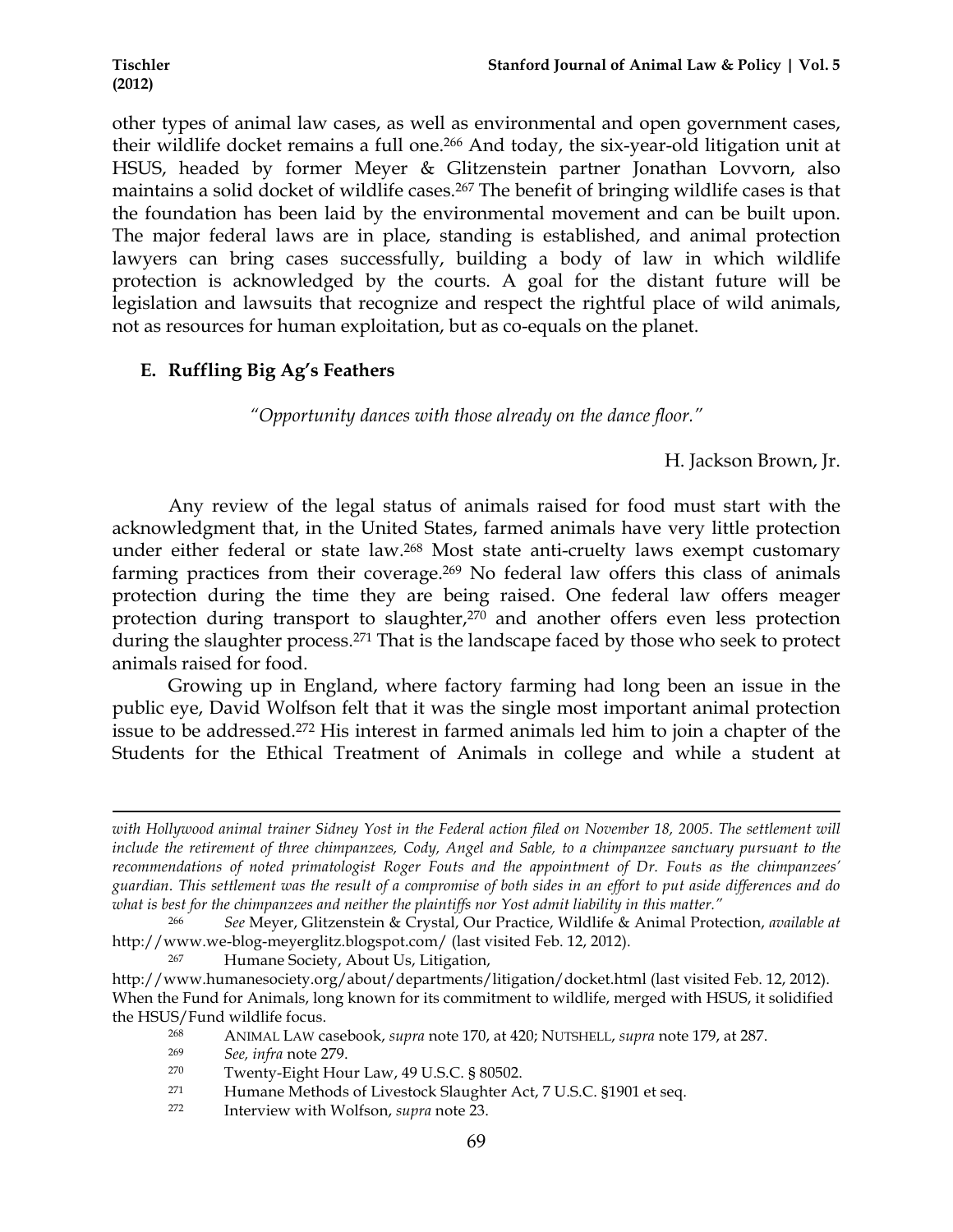Columbia Law School, he volunteered at the ASPCA, where he met Gene Baur of Farm Sanctuary.

Wolfson recalls sitting in the law library at Columbia and, feeling bored, he began to read a state anti-cruelty statute and noticed that farmed animals were exempted from the protections of the law.273 He thought that was strange, so he checked another state, and then another and discovered that farmed animals were exempted in each state. He sat on the library floor, surrounded by every state's anti-cruelty statute, and wrote a list of common farming practices, noting which states exempted farmed animals from the protections of the anti-cruelty laws. He observed that most of the exemptions were recently enacted amendments. Based on this research, Wolfson wrote a paper, that he eventually sent to Henry Spira.

Henry Spira is regarded as one of the animal movement's most brilliant tacticians.274 In his early years, Spira focused on abuses of animals used in research, but later in his life, he became convinced that the American animal rights movement was missing the most important area on which to focus: farmed animals.275 Wolfson had met Spira while he was still in law school and from 1992 until Spira's death in 1998, Wolfson spent a great deal of time with him, talking about farmed animal issues, learning more generally about animal rights, and providing Spira with advice about such things as how to negotiate with McDonalds.<sup>276</sup>

Wolfson showed Spira his paper on farmed animals and Spira asked him to polish it up for publication. At first, Wolfson balked, but he eventually rewrote the paper and Spira edited and published it.277 That paper, titled "Beyond the Law: Agribusiness and the Systemic Abuse of Animals Raised for Food or Food Production,"278 provides a harrowing description of the failure of the American legal

<sup>!!!!!!!!!!!!!!!!!!!!!!!!!!!!!!!!!!!!!!!!!!!!!!!!!!!!!!!!!!!!</sup> <sup>273</sup> *Id.*

<sup>274</sup> PETER SINGER, ETHICS INTO ACTION: HENRY SPIRA AND THE ANIMAL RIGHTS (Rowman & Littlefield Publishers, Inc. 1999); *see also* Barnaby J, Feder, *Pressuring Perdue*, N.Y. TIMES, Nov. 26, 1989, *available at*

http://query.nytimes.com/gst/fullpage.html?res=950DE1DD123EF935A15752C1A96F948260&pagewant ed=all (last visited Feb. 12, 2012).

<sup>&</sup>lt;sup>275</sup> I (Tischler) recall being at an annual meeting of the leadership of the animal movement and watching Henry Spira stand and address all of us about the movement's failure to pay attention to the most important issue: the plight of farmed animals. I paid little attention; after all, everyone in the room thought his or her issue was the most important one. A year later, Spira made the same speech and once again, I ignored his plea. The third time Spira chastised us for failing to focus on farmed animals, something clicked. "He's absolutely right," I thought. At that time in the U.S., only a few small organizations were working on this issue and tackling it seemed like an overwhelming task.

<sup>276</sup> Interview with Wolfson, *supra* note 24: "Henry was my initial and strongest mentor. We saw a lot of things the same way . . . . Henry didn't trust a lot of people and it was very difficult, but he trusted me."

<sup>&</sup>lt;sup>277</sup> The first edition of Wolfson's paper was published by Spira through the Archimedian Press/Coalition for Non-Violent Food in 1996. It was thereafter reprinted in 2 ANIMAL L. 123 (1996). Farm Sanctuary published it in book form in 1999. This article is available at Animal Legal & Historical Ctr., http://www.animallaw.info/articles/arus2animall123.htm (last visited Feb. 12, 2012).

<sup>278</sup> *Id*.; *see also*, David J. Wolfson and Mariann Sullivan*, Foxes in the Hen House: Animals, Agribusiness, and the Law: A Modern American Fable, in* ANIMAL RIGHTS: CURRENT DEBATES AND NEW DIRECTIONS 205 (Cass R. Sunstein & Martha C. Nussbaum eds., 2004);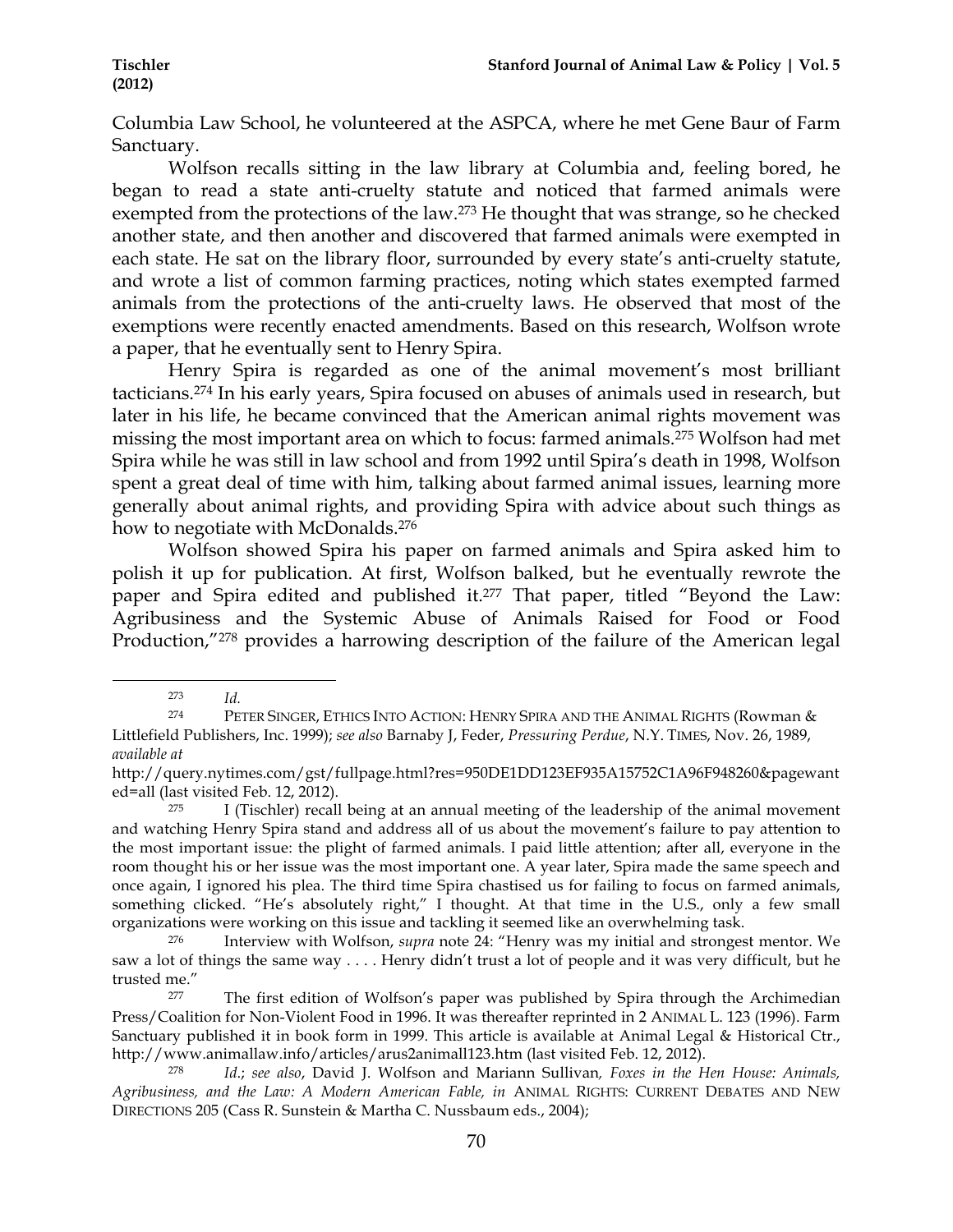!!!!!!!!!!!!!!!!!!!!!!!!!!!!!!!!!!!!!!!!!!!!!!!!!!!!!!!!!!!!

system to offer even minimal protections to farmed animals. As Wolfson pointed out, the core problem in the United States is that the agricultural industry has firm control of the conditions in which farmed animals are kept. The majority of state anti-cruelty laws exempt common and standard farming practices, and trying to change those laws through state legislatures would fail, given that the legislative agricultural committees are joined at the hip with the industry.279

When Wolfson graduated from law school, he went to work for a large firm and devoted his pro bono hours to working for Farm Sanctuary.280 By the late 1990s, Wolfson felt the time had come to develop a coalition approach to working on farmed animal issues in the U.S. Sometime in 1999, he invited key individuals and organizations to meet at his firm's office in New York City and discuss the possibility of such a coalition.281 Some of our colleagues came from Great Britain to attend the meeting. In particular, Peter Stevenson and Richard Ryder282 had expressed concern that because the care and treatment of farmed animals in the United States lagged so far behind the standards set in European countries, the low American standards might actually hold back continued improvements in Europe. Stevenson tried to encourage the group at Wolfson's office to focus on the conditions of intensive confinement for sows and he was impressed to learn about the ballot initiative system in the United States. The meeting, however, was a resounding disappointment. It ended with no agreement on how to proceed or which species to focus on and no plan to move forward as a coalition.

Wolfson came away from that meeting with a sense that he was talking to the wrong people. He decided to approach the person who had access to the money and

<sup>279</sup> I (Tischler) was involved in various conversations with leaders of the animal rights/protection movement in the 1980s, in which we bemoaned the plight of farmed animals and felt helpless to effectively create change through the normal legislative process, either at the federal or state level. The reigning wisdom was that the agribusiness industry was too powerful and would defeat all proposed legislation at the committee level.

<sup>280</sup> Interview with Wolfson, *supra* note 23. "Farm Sanctuary works to protect farm animals from cruelty, inspire change in the way society views and treats farm animals and promote compassionate vegan living." Farm Sanctuary, www.farmsanctuary.org (last visited Feb. 12, 2012).

<sup>281</sup> *Id.*; Interview with Sullivan, *supra* note 11. There is no written record of this meeting. I have tried to reconstruct it through interviews with David Wolfson, Mariann Sullivan, Peter Stevenson, and my own memories of the session. To the best of our combined recollections, the people in attendance at this meeting included Kim Stallwood, then of Animals' Agenda, Andrew Rowan of HSUS, Peter Stevenson of Compassion in World Farming, Richard Ryder, Mary Beth Sweetland of PETA, Joyce Tischler of ALDF, David Wolfson, Mariann Sullivan, Karen Davis of United Poultry Concerns, and Gene Baur of Farm Sanctuary. Peter Stevenson enabled me to nail down the year of the meeting: "I remember David Wolfson organised the meeting and asked me to give a presentation about progress in the EU on legislation on the welfare of farm animals. We then discussed possible approaches and I argued that seeking a ban on sow gestation crates may be a good starting point – the UK ban on these stalls had come into force on 1 January 1999. I think the meeting was in 1999 - the EU enacted the ban on barren battery cages in summer 1999 and it was this that caused the interest in EU developments." E-mail from Peter Stevenson, Chief Policy Advisor, Compassion in World Farming, to Joyce Tischler, Co-Founder and General Counsel, ALDF (Mar. 12, 2011, 11:15 CST) (on file with ALDF).

<sup>282</sup> Richard Ryder, Ph.D., British psychologist, author and longtime animal activist who coined the term "speciesism" in 1970.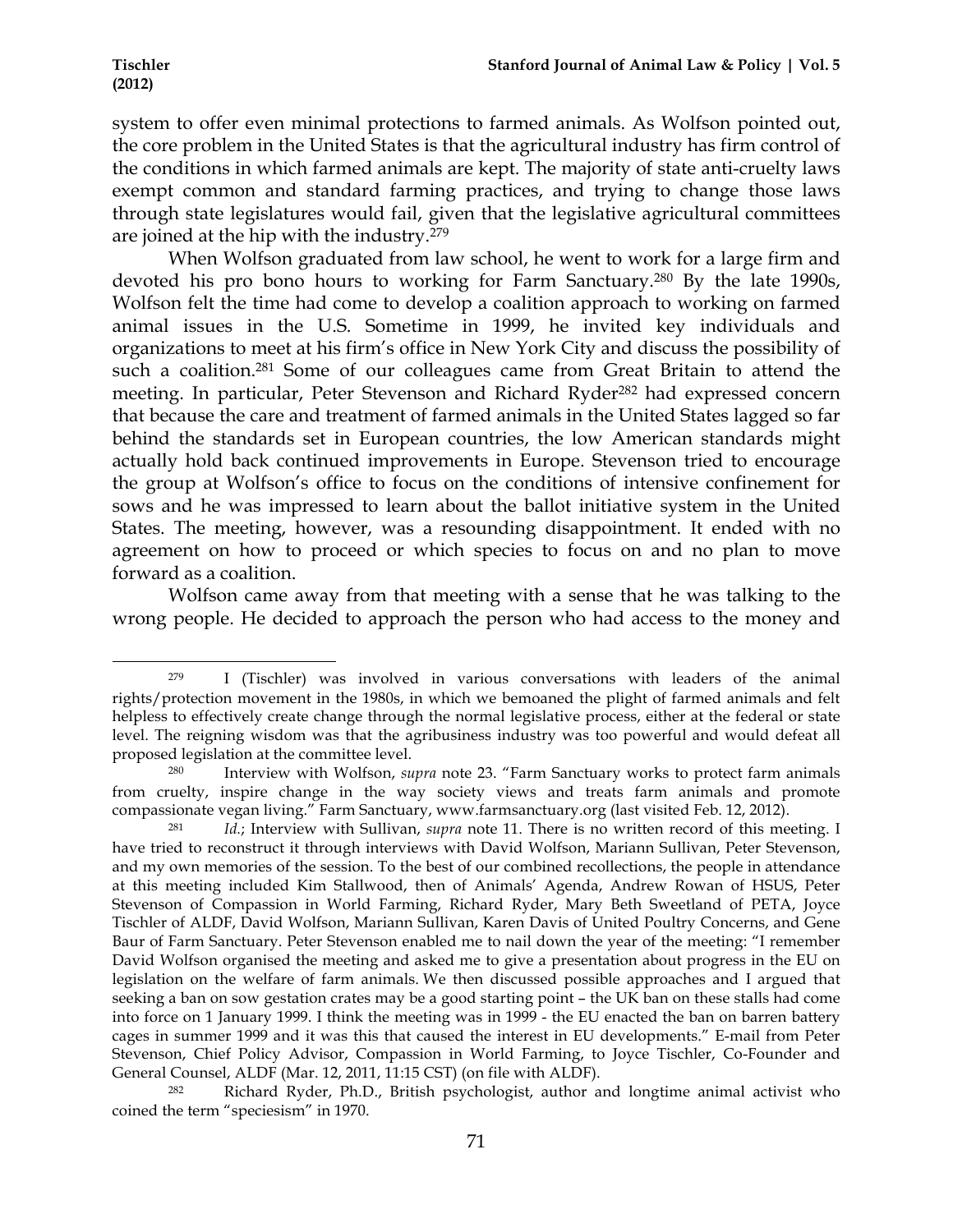!!!!!!!!!!!!!!!!!!!!!!!!!!!!!!!!!!!!!!!!!!!!!!!!!!!!!!!!!!!!

power to act: Wayne Pacelle. By 1994, Pacelle, who had worked on wildlife issues with The Fund for Animals, had moved to HSUS, the largest and wealthiest animal protection organization in the United States. He was HSUS's chief lobbyist and in that role, he had spearheaded the use of state initiatives that were changing the landscape of animal protection law.283 Until 1998, HSUS had focused solely on wildlife initiatives and Wolfson aimed to change that. He cornered Pacelle, pressured him, and continued the conversation until he sensed that Pacelle was buying in.

A much smaller coalition was formed: HSUS had successfully waged state initiative campaigns and knew how to proceed from a practical perspective. Farm Sanctuary contributed its expertise on the conditions in which farmed animals were kept. ALDF, Wolfson, Sullivan, and Peter Stevenson assisted with the drafting of the initiative language. The coalition chose to proceed with a sow gestation crate initiative in Florida.284 Several factors led to this choice: surveys showed sufficient support for eliminating intensive confinement of sows; Florida had a relatively small pig industry, which was less likely to be able to fight back effectively; funding was available for that state; and it appeared to be a state in which the potential for success was high enough to take the risk. The coalition worked with groups and activists in Florida to undertake the back-breaking task of signature gathering.285 Another innovation was a carefully planned advertising campaign, which was essential to winning over the voters.

Pacelle joined HSUS in 1994 and served as its chief lobbyist until 2004, when he became the agency's President and CEO. For a complete list of the initiatives sponsored by HSUS, see HSUS, Initiative and Referendum History, *available at*

http://www.humanesociety.org/assets/pdfs/legislation/ballot\_initiatives\_chart.pdf (last visited Feb. 12, 2012). This initiative is also known as the HSUS Ballot Initiative. According to the HSUS web site, these initiative campaigns were planned by: "carefully identifying issues in demographically favorable states, organizing volunteer petitioners, conducting public attitude surveys, raising money, and persuading voters primarily by airing emotionally compelling advertising showing direct harm to animals." The Ballot Initiative chart includes a chart of all ballot measures introduced by HSUS since 1990, the results and the percentage by which the voters approved or rejected each initiative.

<sup>284</sup> *Cruel and Inhumane Confinement of Sows Act*, *available at* Animal Legal & Historical Ctr., http://www.animallaw.com/Gestationcrates.htm (last visited Feb. 12, 2012). "Breeding sows spend the majority of their reproductive lives, typically three to five years, in intensive confinement where stretching out, turning around, and sometimes standing up is impossible. The stalls are purposely designed so that movement is severely limited, typically sized at 2 x 7 feet, and just barely larger than the animal housed in the crate. The compact design was intended to increase efficiency in pork production, requiring less labor and feed than other housing arrangements. While the goal of the crates is economic efficiency, the outcome also includes a wide array of physical and psychological disorders in the confined sows.

 <sup>&</sup>quot;Scientific evidence points to many physical and psychological disorders caused by intensive confinement. Among the physical disorders are joint damage, leg weakness, impaired mobility, urinary tract infections, and other painful disorders that prevent pigs from engaging in normal exercise and socialization. Scientific evidence also suggests that pigs need environmental stimulation and social relationships with other pigs. If deprived of this, pigs may develop chronic stress, depression, frustration, aggression, and abnormal neurotic behaviors. Intensive confinement not only deprives pigs of a healthy social life, but it inflicts physical and mental pain so severe that pigs often get sick and cannot function." *Id.*

<sup>285</sup> *Florida's Hogs Hit the Campaign Trail*, The Animal's Advocate: The Quarterly Newsletter of the Animal Legal Defense Fund (ALDF), Summer/Fall 2002, at 1, *available at*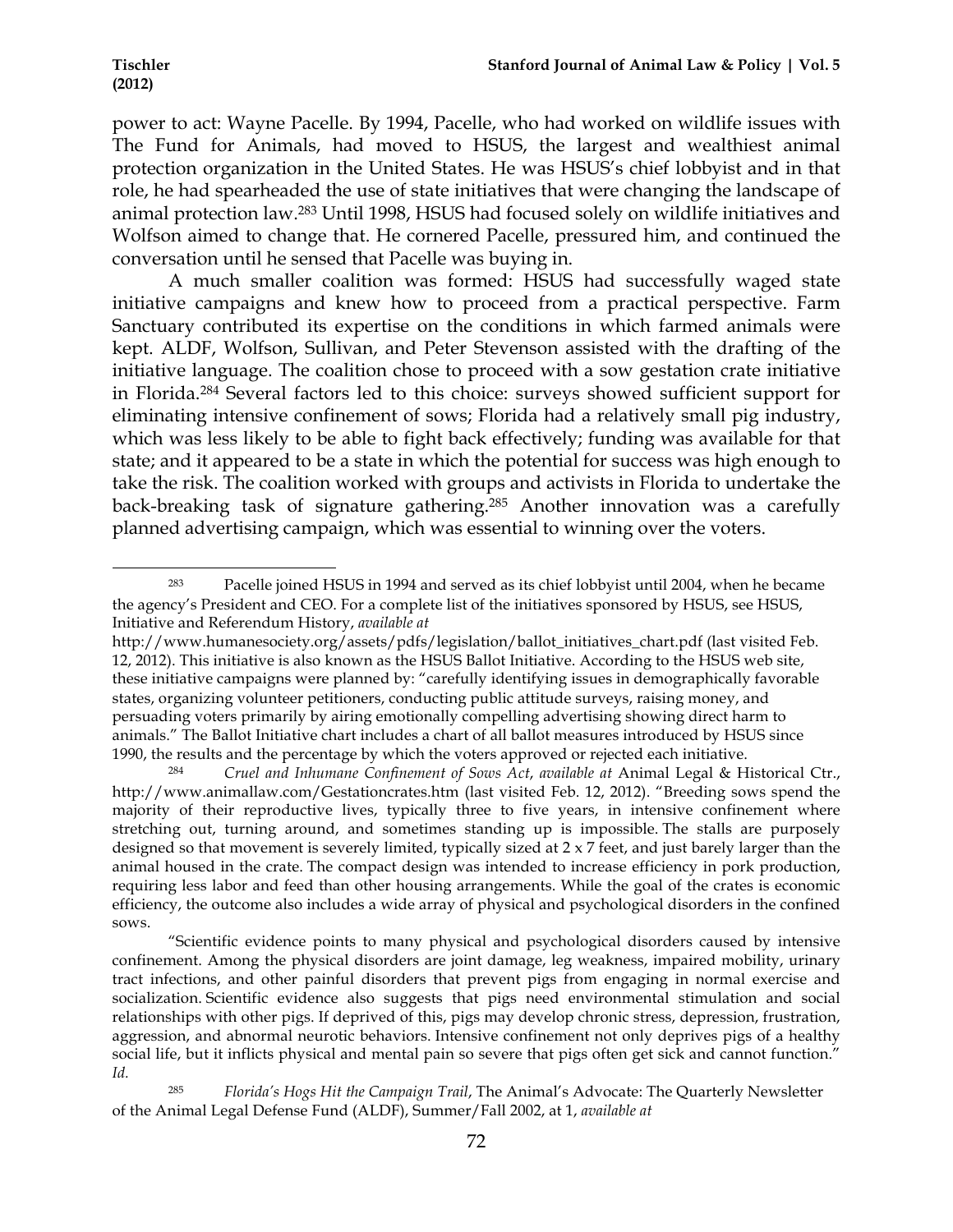The risk paid off: in 2002, Florida voters passed the initiative by a vote of 55% to 45% and this victory was "the game changer,"286 opening the door for similar initiative campaigns in other states. The Florida gestation crate campaign "exposed the plight of farmed animals . . ." and the victory "said to everyone that Americans think intensive confinement is not right . . . ."287 In 2006, Arizona voters passed a ban on gestation crates and veal calf crates; Maple Leaf, the largest Canadian pork producer, announced that it would phase out the use of gestation crates. In 2007, Oregon's legislature became the first to legislatively ban gestation crates; Maine and Colorado passed similar laws. In 2009, Michigan legislated a phase-out of veal crates for calves, gestation crates for sows, and battery cages for laying hens. Under threat of an initiative in 2010, the Ohio Farm Bureau and other agricultural groups reached agreement with animal protection groups to phase out veal and gestation crates, ban the transport of downer cows, and provide for other improvements for farmed animals in that state.288

The initiative campaign in California in 2008 brought the most intensive agribusiness effort to fight against improvements for farmed animals. HSUS, bolstered by its in-house staff of attorneys, led a highly organized and effective campaign.289 As a result, California's Prevention of Farm Animal Cruelty Act, making it a crime to confine hens in cages, calves in veal crates, and pigs in gestation crates, passed by an overwhelming 63.5% vote.290

These are examples of the recent protections achieved for farmed animals through the innovative use of the initiative process in the United States. These achievements seemed out of reach as recently as the late-1990s. It is still early in the process and the agribusiness industry is counterattacking, but the passage of initiatives and legislation are key strategic tools that have been used in the effort to win greater protections for farmed animals.291

!!!!!!!!!!!!!!!!!!!!!!!!!!!!!!!!!!!!!!!!!!!!!!!!!!!!!!!!!!!!!!!!!!!!!!!!!!!!!!!!!!!!!!!!!!!!!!!!!!!!!!!!!!!!!!!!!!!!!!!!!!!!!!!!!!!!!!!!!!!!!!!!!!!!!!!!!!!!!!!!!!!!!!!!!!!!!!!!!!!!!!!!!!!!!!!!!!!

http://www.aldf.org/downloads/97\_animalsadvocatesummer02.pdf (last accessed Feb. 12, 2012). The activists needed 488,000 signatures to get the initiative on the Florida ballot; they gathered 650,000.

<sup>286</sup> Interview with Wolfson, *supra* note 24: "If you read *The Art of War*, the most important thing you have to establish is momentum… Florida changed everything. Florida led to Arizona, to Smithfield, to Maine, Washington, which led to Prop 2, which led to Colorado, then Michigan, then Ohio. That energy elevated the debate." *See also* Lauren Etter, *Smithfield to Phase Out Crates- Big Pork Producer Yields to Activists, Customers on Animal-Welfare Issue*, WALL ST. J., Jan. 25, 2007, *available at*  http://online.wsj.com/article/SB116969807556687337.html (last accessed Feb. 12, 2012).<br><sup>287</sup> Interview with Wolfson, *sunra* note 23

<sup>287</sup> Interview with Wolfson, *supra* note 23. 288 HSUS, *Landmark Ohio Animal Welfare Agreement Reached Among HSUS, Ohioans for Humane Farms, Gov. Strickland, and Leading Livestock Organizations* Press Release, (June 30, 2010), http://www.humanesociety.org/news/press\_releases/2010/06/landmark\_ohio\_agreement\_063010.htm l (last visited Feb. 12, 2012).<br> $\frac{289}{1000}$  Ionathan R

<sup>289</sup> Jonathan R. Lovvorn & Nancy V. Perry, *California Proposition 2: A Watershed Moment in Animal Law*, 15 ANIMAL L. 149 (2009). Of particular note is how the HSUS litigation team provided essential strategic support to the legislative effort, by filing multiple complaints to the California Fair Political Practices Commission, as well as a lawsuit exposing a federal agency's plan to misappropriate \$3 million to oppose Prop 2. *Id.* at 163.<br>HSI IS Ballot Initiati

<sup>290</sup> HSUS Ballot Initiative Chart, *supra* note 284.

<sup>291</sup> In July 2011, HSUS announced that it had reached agreement with United Egg Producers to jointly introduce federal legislation that would set standards for the housing of all hens in egg production. HSUS, Egg Industry Agree to Promote Federal Standards for Hens,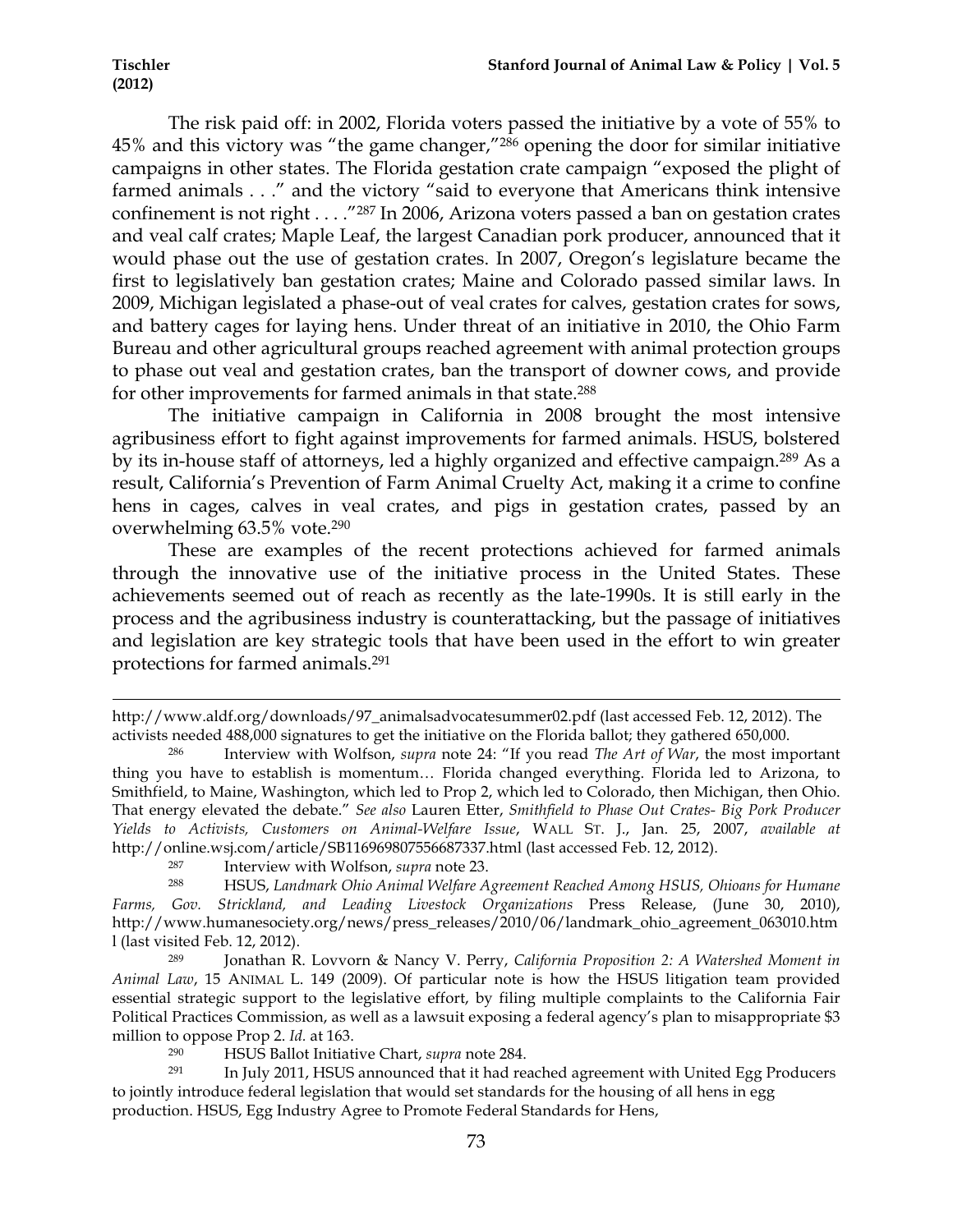In the past decade, American animal advocates have also stepped up their efforts to challenge various aspects of factory farming through lawsuits, some of which have been successful. Based on his own efforts, Carter Dillard has recommended using false advertising laws to shine a light on the terrible treatment received by most farmed animals.292 Knowing that they have to please consumers in order to sell their products, unethical marketers sometimes try to persuade consumers that farmed animals are raised in conditions that are not at all reflective of the reality of intensive farming practices.293 A PETA lawsuit claiming that the California Milk Advisory Board's "Happy Cows" campaign constituted false and deceptive advertising was dismissed by the court.294 Compassion Over Killing, however, was successful in its 2003 effort to force the United Egg Producers, an industry trade association, to cease using the "Animal Care Certified" claim and logo on egg cartons. That same year, Farm Sanctuary successfully used the federal Administrative Procedure Act to challenge the USDA's denial of a petition to ban the use of downed livestock for food, part of an ongoing effort to protect animals too sick to be sent through the normal slaughter process.<sup>295</sup> On the other hand, the United States Supreme Court reminded us that local efforts to criminalize ritual animal slaughter as cruelty will be overturned when they violate the First Amendment's free exercise of religion clause.<sup>296</sup> Horse slaughter, a practice that most Americans find objectionable, has come under attack and the Seventh Circuit upheld an Illinois law that bans the processing, sale, or transfer of horse meat for consumption by humans.297 In another breakthrough decision, the New Jersey Supreme Court struck down regulations promulgated by its state Agriculture Department, for failure to ensure the humane treatment of livestock, as mandated by state legislation.<sup>298</sup>

And, while this did not happen in the United States, one of the most well-known and interesting farmed animal cases to date is what is referred to as the "McLibel" lawsuit brought by the McDonald's Corporation in a British court against individuals

!!!!!!!!!!!!!!!!!!!!!!!!!!!!!!!!!!!!!!!!!!!!!!!!!!!!!!!!!!!!!!!!!!!!!!!!!!!!!!!!!!!!!!!!!!!!!!!!!!!!!!!!!!!!!!!!!!!!!!!!!!!!!!!!!!!!!!!!!!!!!!!!!!!!!!!!!!!!!!!!!!!!!!!!!!!!!!!!!!!!!!!!!!!!!!!!!!!

<sup>294</sup> People for the Ethical Treatment of Animals v. Cal. Milk Producers Advisory Bd., 22 Cal. Rptr. 3d 900 (Cal. Ct. App. 2005).

<sup>295</sup> Baur v. Veneman, 352 F.3d 625 (2d Cir. 2003). A "downed" animal is too sick or disabled to be able to walk from the transport vehicle into the slaughterhouse. *Id.* at 628.

<sup>296</sup> Church of Lukumi Babalu Aye v. City of Hialeah, 508 U.S. 520 (1993). It is unfortunate that this case was fought all the way to the Supreme Court. A city council passed a law against ritual sacrifice of animals where the facts showed that the law was directed at a local Santeria church. Had the ordinance been content neutral and generally applicable, the result could have been different. *See* NUTSHELL, *supra* note 179, at 61.

<sup>297</sup> Cavel Int'l v. Madigan, 500 F.3d 551 (7th Cir. 2007).

<sup>298</sup> New Jersey Soc'y for Prevention of Cruelty to Animals v. Dept. of Agric., 955 A.2d 886 (N.J. 2008).

http://www.humanesociety.org/news/press\_releases/2011/07/egg\_agreement.html (last visited Feb. 12, 2012). A federal bill (H.R. 3798) was introduced in January 2012 and as of this writing, that bill has engendered considerable debate and controversy. HSUS, Federal Bill Introduced to Improve Housing for Egg-laying Hens and Provide Stable Future for Egg Farmers,

http://www.humanesociety.org/news/press\_releases/2012/01/federal\_bill\_introduced\_01232012.html (last visited Feb. 12, 2012).

<sup>292</sup> Carter Dillard, *False Advertising, Animals and Ethical Consumption*, 10 ANIMAL L. 25, 26-27 (2004).

<sup>293</sup> *Id.*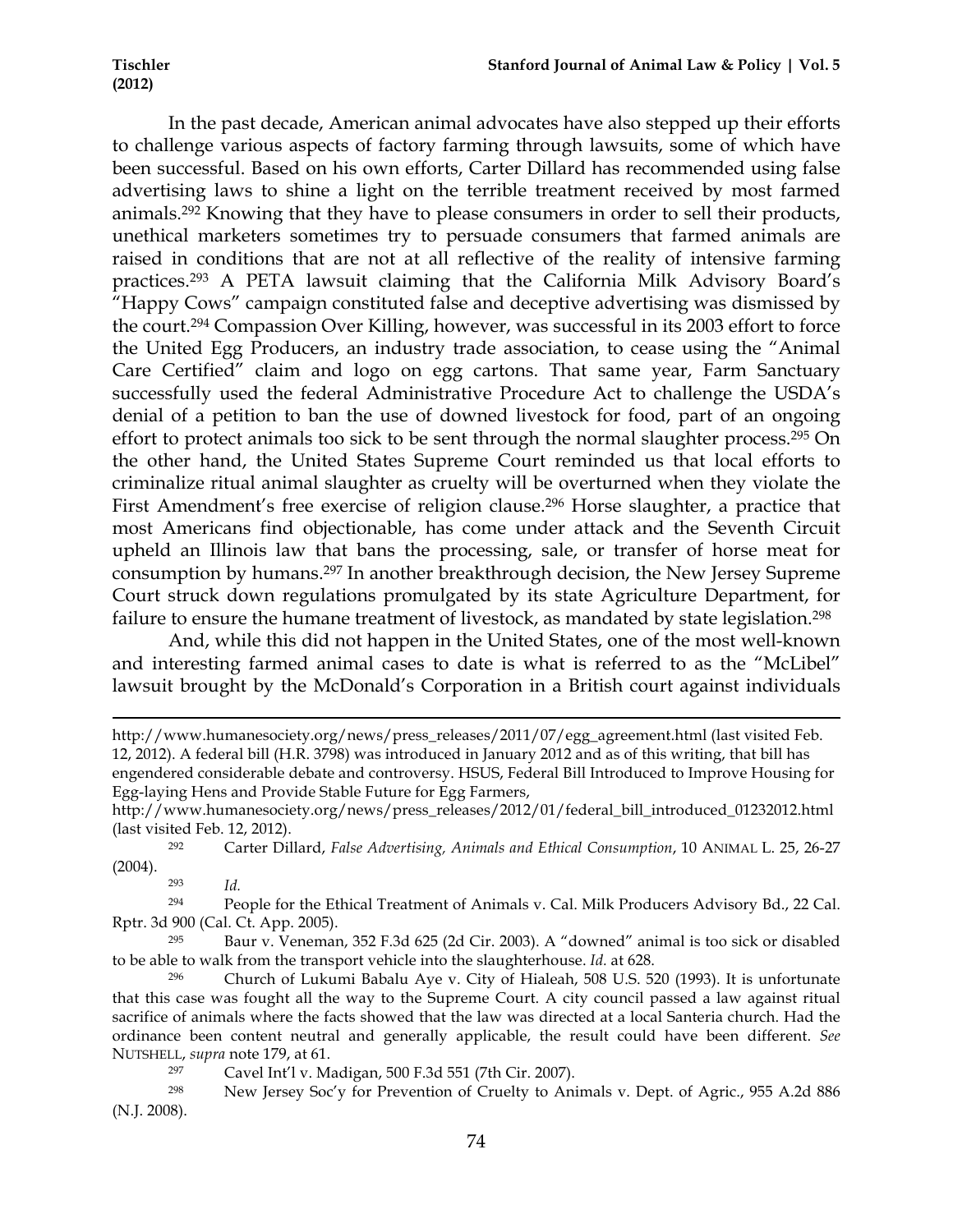who distributed leaflets criticizing the corporation for its indifference to the mistreatment of animals who thereafter became its food products. A British court found for the plaintiffs in some respects, but McDonald's lost far more than it gained, as the decision goes into great detail about the allegations and evidence of cruelty to farmed animals.299

The current success of the animal protection movement and animal law in challenging factory farming has been due, in part, to the strategy of bringing the horrible conditions of intensive confinement, transport, and slaughter directly to consumers and forcing the massive agricultural industry into a defensive position. This tactic, which had faltered in the context of animals used in research, has worked to prod the agricultural industry to face the challenge of creating more humane environments for farmed animals. In the coming years, we will witness more legislative efforts, as well as new lawsuits challenging factory farming on a variety of bases. The agricultural industry has indicated some willingness to improve conditions for farmed animals, but we are also seeing coordinated efforts to maintain the status quo, through legislation and litigation intended to silence and/or defeat those who expose and criticize the abuse of farmed animals.

# **IV. Conclusion**

!!!!!!!!!!!!!!!!!!!!!!!!!!!!!!!!!!!!!!!!!!!!!!!!!!!!!!!!!!!!

Animal law is still a fledgling movement and its proponents are creating a substructure for progress in the future. We have seen significant success in the institutionalization of animal law classes, bar sections, and committees, in part because the legal profession is open to new ideas, discussion, and debate. Animal lawyers are working within the legal establishment, opting for a collegial approach and understanding that they can be more effective if they build a base by working from the inside out, rather than if they attempt to gain access to an established legal institution as an outsider.

The far more difficult challenge faced by the animal law movement is in the hands-on effort to apply animal protection or rights theories within the context of the existing legal system, which is, after all, the only system we have to work with. In the early 1980s, most of the active animal rights attorneys, including me, were young and inexperienced as litigators. Enamored of the success of other social movements, particularly civil rights,<sup>300</sup> we focused solely on using litigation as a tool to create a sea change in the legal system's attitude toward and treatment of animals. Convinced that being right was enough, we filed cases that were, in some instances, asking for too much, too soon and doomed to fail.

We are starting to witness specialization within the field, a natural and positive development. For example, Washington State private practitioner Adam Karp focuses on companion animal cases, with a particular emphasis on tort claims, and California

<sup>299</sup> McDonald's Corp. v. Steel, (1997) EWHC QB 366; *see also* David J. Wolfson, *McLibel*, 5 ANIMAL L. 21 (1999).

<sup>300</sup> *See, e.g.*, MARK V. TUSHNET, THE NAACP'S LEGAL STRATEGY AGAINST SEGREGATED EDUCATION, 1925-1950 (UNC Press 1987).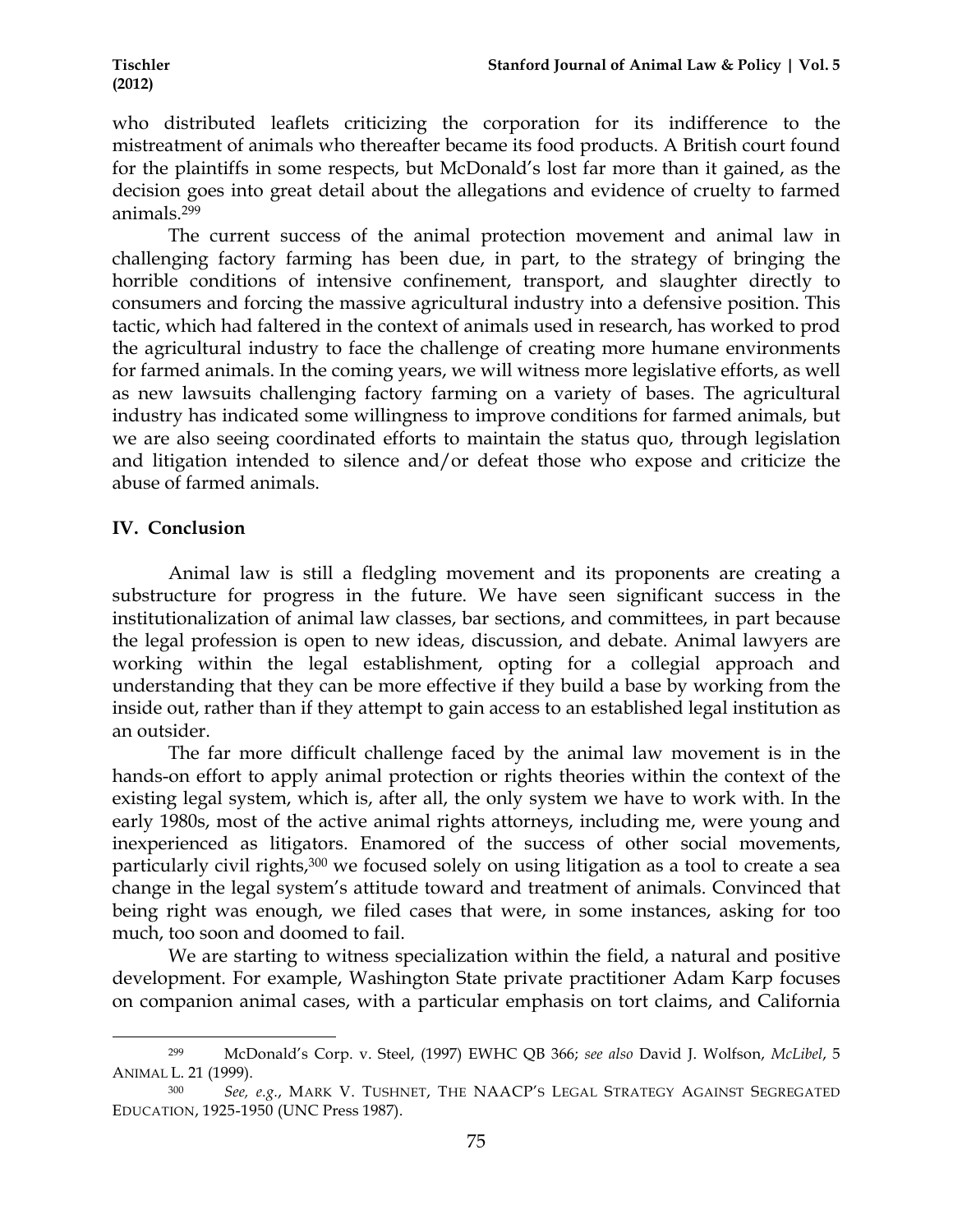companion animal lawyer, Robert Newman, has developed expertise in veterinary malpractice, custody, and tort claims, as well as serving as a consultant to veterinarians on how to limit their liability through better practices. HSUS is intentionally training some of its staff attorneys to specialize. With specialization comes a level of mastery of the subject, both substantively and procedurally, something that is necessary if we are to level the playing field in the courtroom.

Animal lawyers are discovering the value of forging alliances with environmental groups, wildlife protection groups, small family farmers, and farm workers, veterinarians, economists, scientists, public health specialists, and others. The cross-pollination that will occur will strengthen our efforts to aid animals. On the other hand, I note, with some disappointment, that much of the leadership of the animal law movement has not matured in a significant way – it lacks a realistic sense of community. In contrast, a close look at the leadership of the environmental movement shows a very tight-knit community that meets regularly, agrees on collective goals, shares resources, and fosters a high level of interpersonal trust. This has proven to be a major strength of that movement. The animal law movement remains tribal and competitive; there is too little trust or sharing of ideas, which makes it difficult to learn from one another, build common knowledge, and work as a stronger, broader team for the good of the animals. In order to make and defend significant progress, animal lawyers, like the larger animal protection movement, will have to move beyond this stage and embrace its own colleagues for the benefit of all.

The education of animal lawyers will become more sophisticated in the coming years. Introductory animal law classes are offered at the majority of ABA accredited law schools and within a decade, all ABA accredited law schools will have an animal law course as a regular part of their curriculum. The Center for Animal Law Studies at Lewis & Clark Law School is the model for a very robust animal law program at a law school, offering classes focused on a broad range of animal law topics, as well as clinical opportunities in litigation and legislative drafting, and most recently, the establishment of a Master of Laws (LL.M.) program in Animal Law. On a nationwide basis, we will benefit from more fellowships, more clinical and clerking opportunities, and a greater number of tenured faculty teaching the ongoing animal law offerings.

Animal law may have started as an American phenomenon, but it has spread to other parts of the globe. We can anticipate that lawyers will reach across national borders and work together to draft international treaties, as well as animal protection legislation in countries that currently lack such laws. They will also lobby in international forums that control or influence the protections given or denied to animals.

In the thirty plus years since animal law began, we have learned many valuable and some painful lessons. For one, the legal system doesn't change society; there is an intricate interplay between progress made in the court of public opinion and progress made in the courts of law. As lawyers, we must be sensitive to how far we can push and how fast. Animal lawyers should study the history of social movements in the U.S. carefully, in order to discern what applies to our movement and what does not.301 If our

<sup>301</sup> *See, e.g.*, Moyer, *supra* note 161.